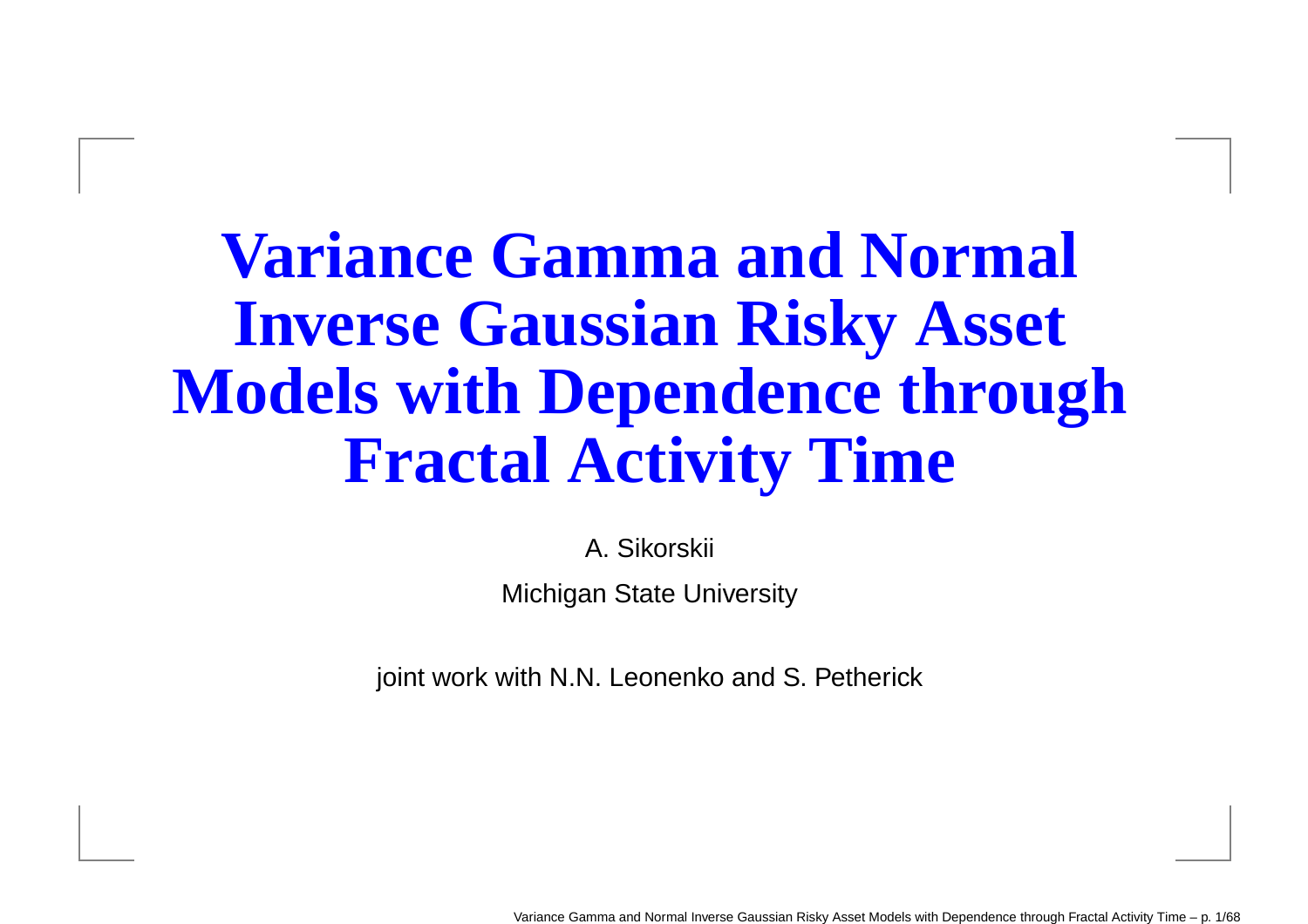# **Outline**

- Geometric Brownian motion model and desired 'stylizedfeatures'
- Fractal activity time models
- Distributional properties
- **Construction of fractal activity time**
- Data examples
- Pricing formulas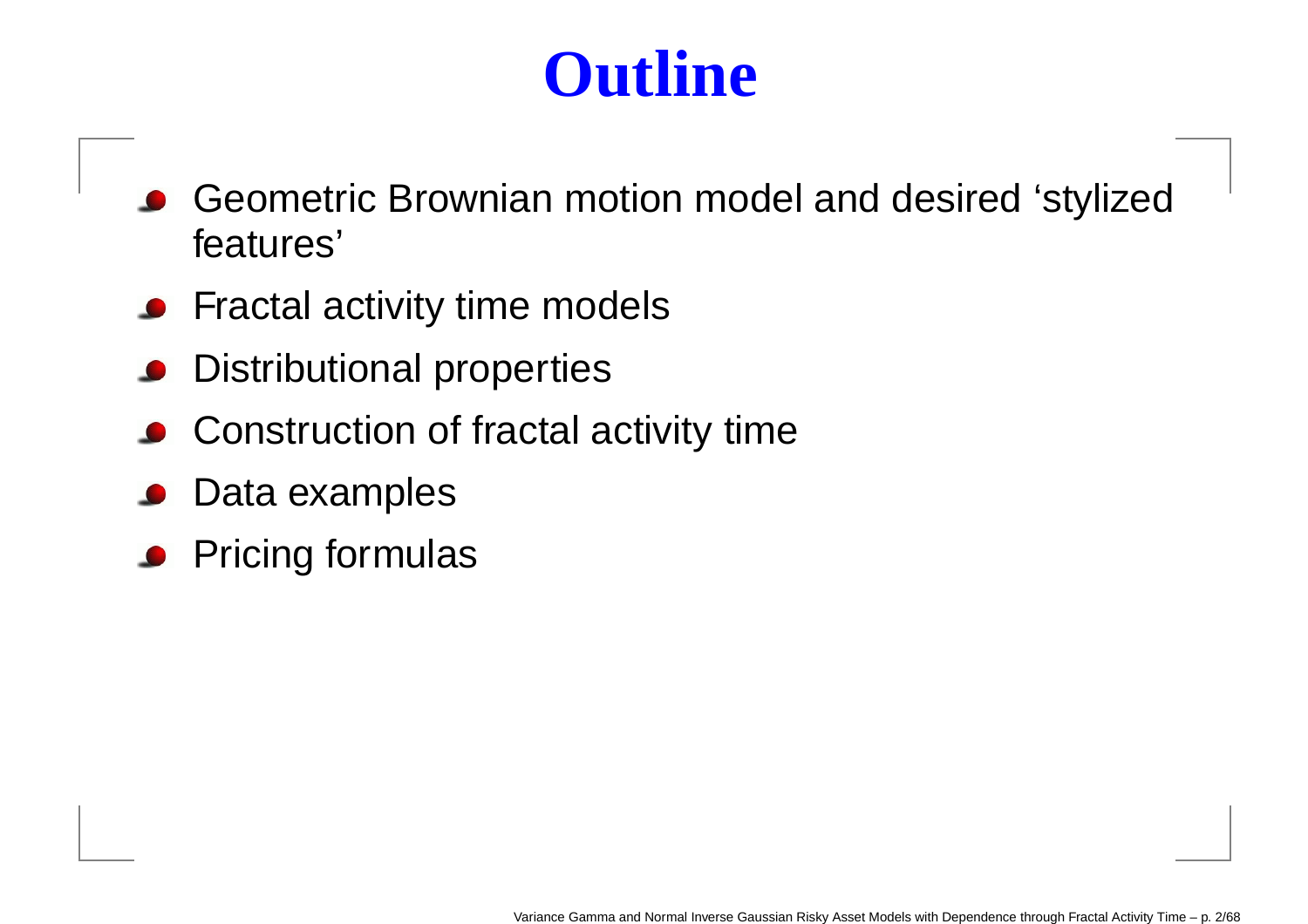# **Geometric Brownian Motion Model**

Geometric Brownian motion (GBM) or Black-Scholes model for risky asset:

$$
P_t = P_0 e^{\{\mu t + \sigma B(t)\}}, \quad t > 0
$$

where  $\mu\in R,$   $\sigma>0,$  and  $B$  is Brownian motion.<br>Les returnes  $X$  and  $B$  and  $B$  and in CDM Log returns:  $X_t = \log P_t$  $-\log P_{t-1}$ , and in GBM

$$
X_t = \mu + \sigma(B(t) - B(t-1)), \quad t \ge 1.
$$

According to this model, the log returns  $X_t, \, t=1,2,3,\dots$  are i.i.d. Gaussian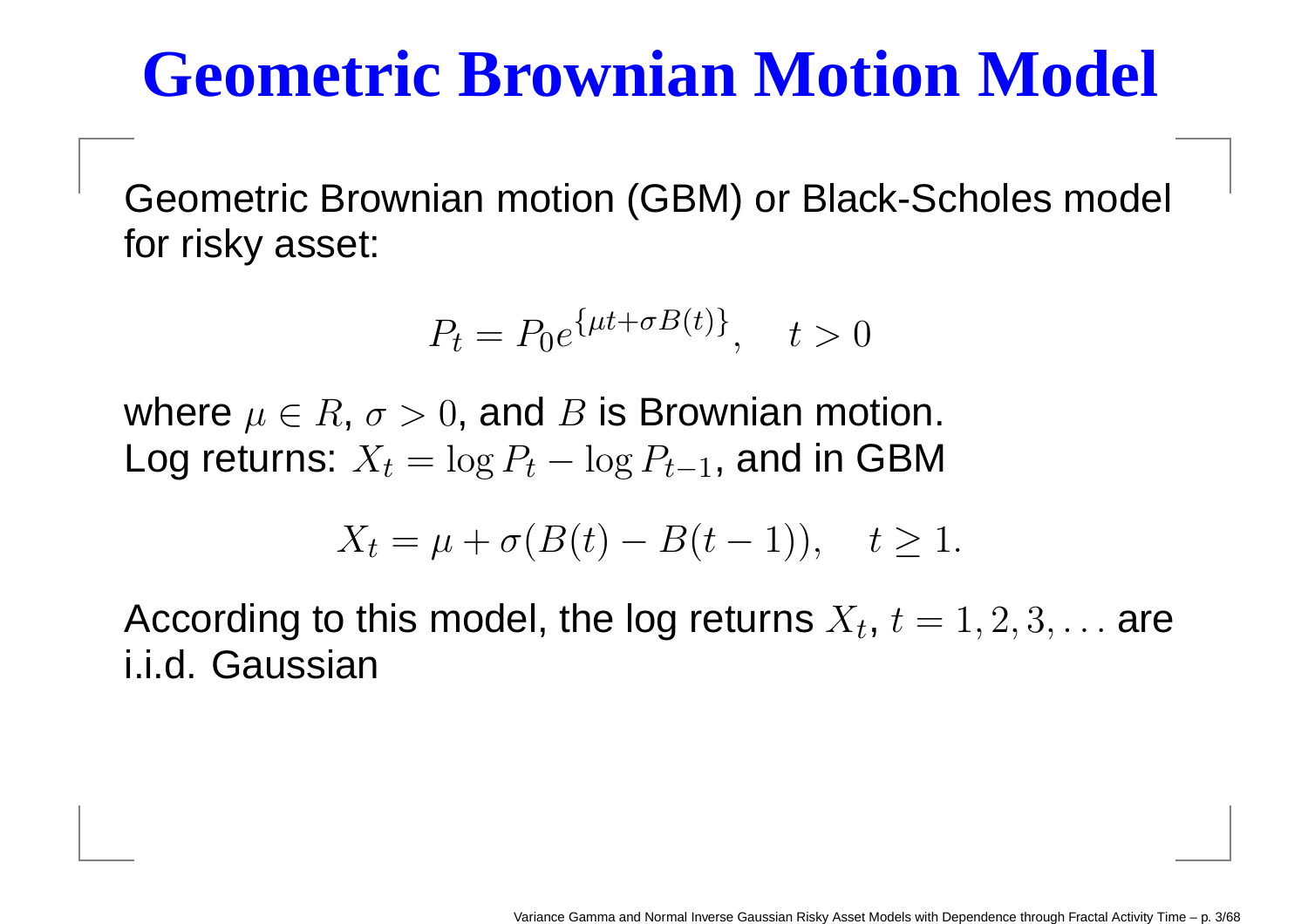# **'Stylized features'**

Features of log returns observed in practice (Granger2005):

- Log returns are reasonably approximated by uncorrelated identically distributed random variables(independent in the Gaussian case)
- Squared and absolute log returns are dependent through time, with autocorrelation functions decreasingvery slowly, remaining substantial after 50 to 100 lags
- **Log returns have distributions that are heavier-tailed** and higher-peaked than Gaussian distributions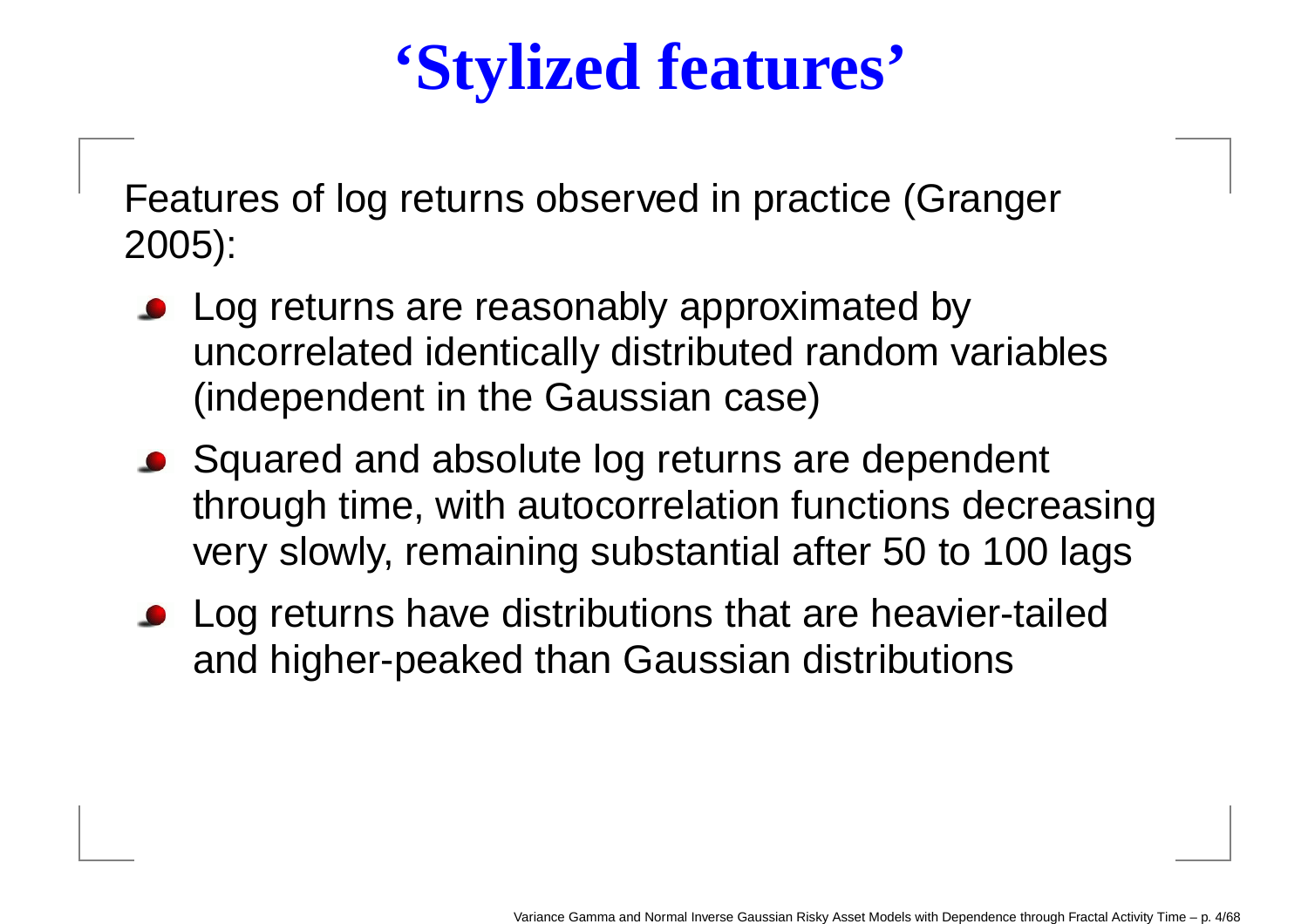# **Empirical evidence against GBM model**

- Found in the literature (e.g. Heyde and Liu (2001), Seneta (2004))
- We present data of exchange rates between DM(N=6333), FF (N=6428), GBP (N=4510), JY (N=4510), CD (N=1700), NTD(N=1200), and the US dollar, for every working day over various periods of time 1971and 2001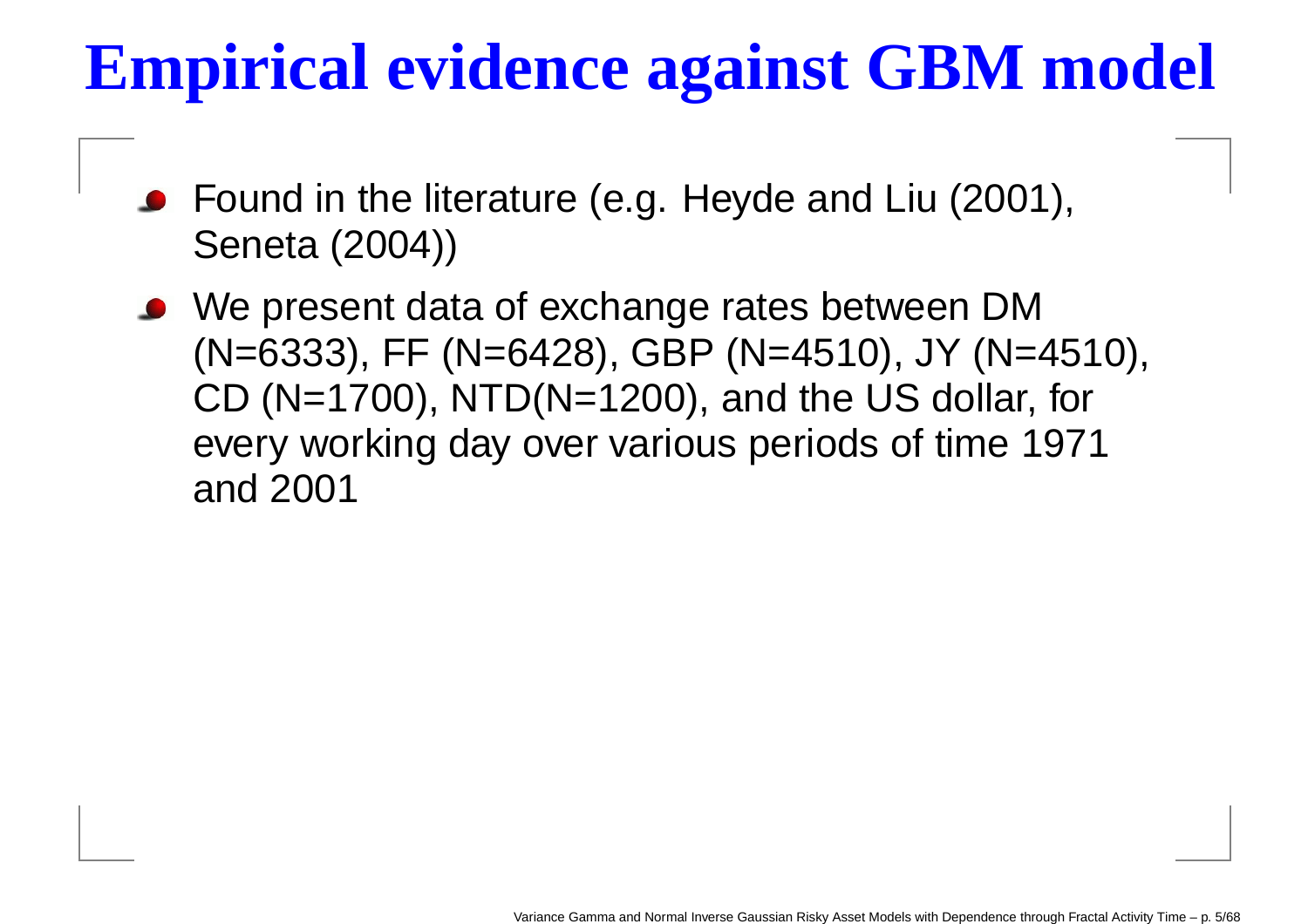## **Price (exchange rate) for DM**

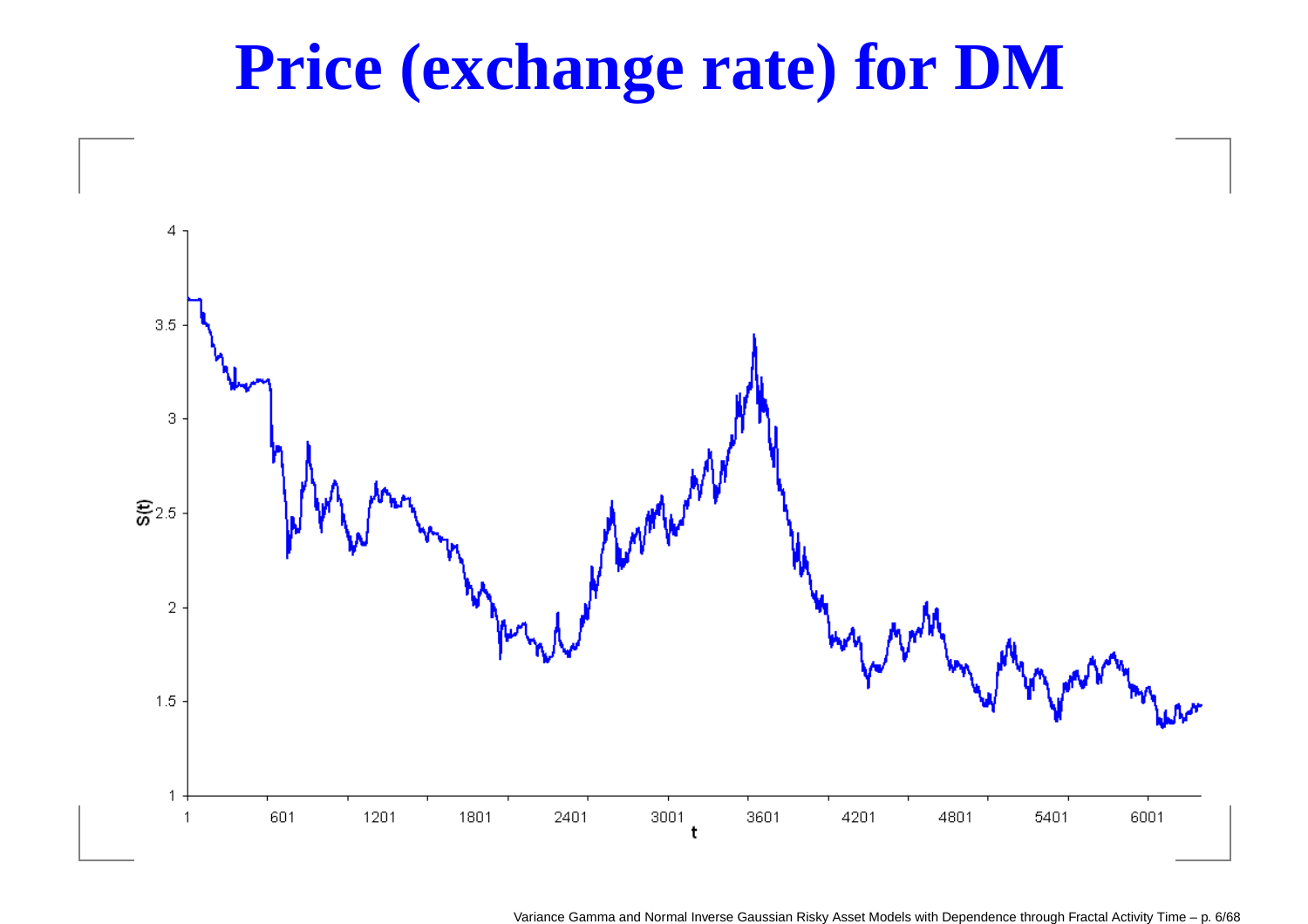## **Price (exchange rate) for JY**



Variance Gamma and Normal Inverse Gaussian Risky Asset Models with Dependence through Fractal Activity Time – p. 7/68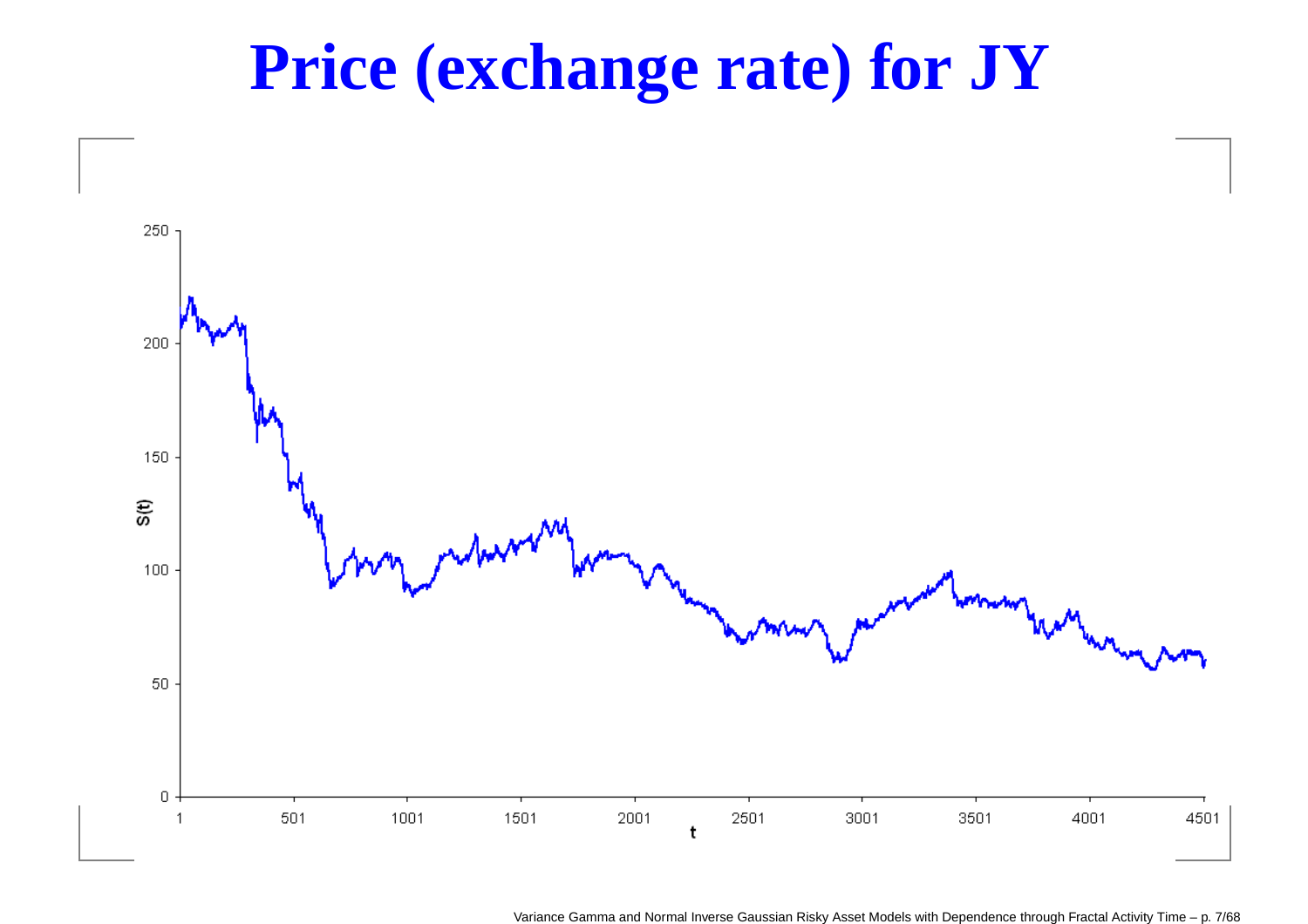## **Log returns for DM**

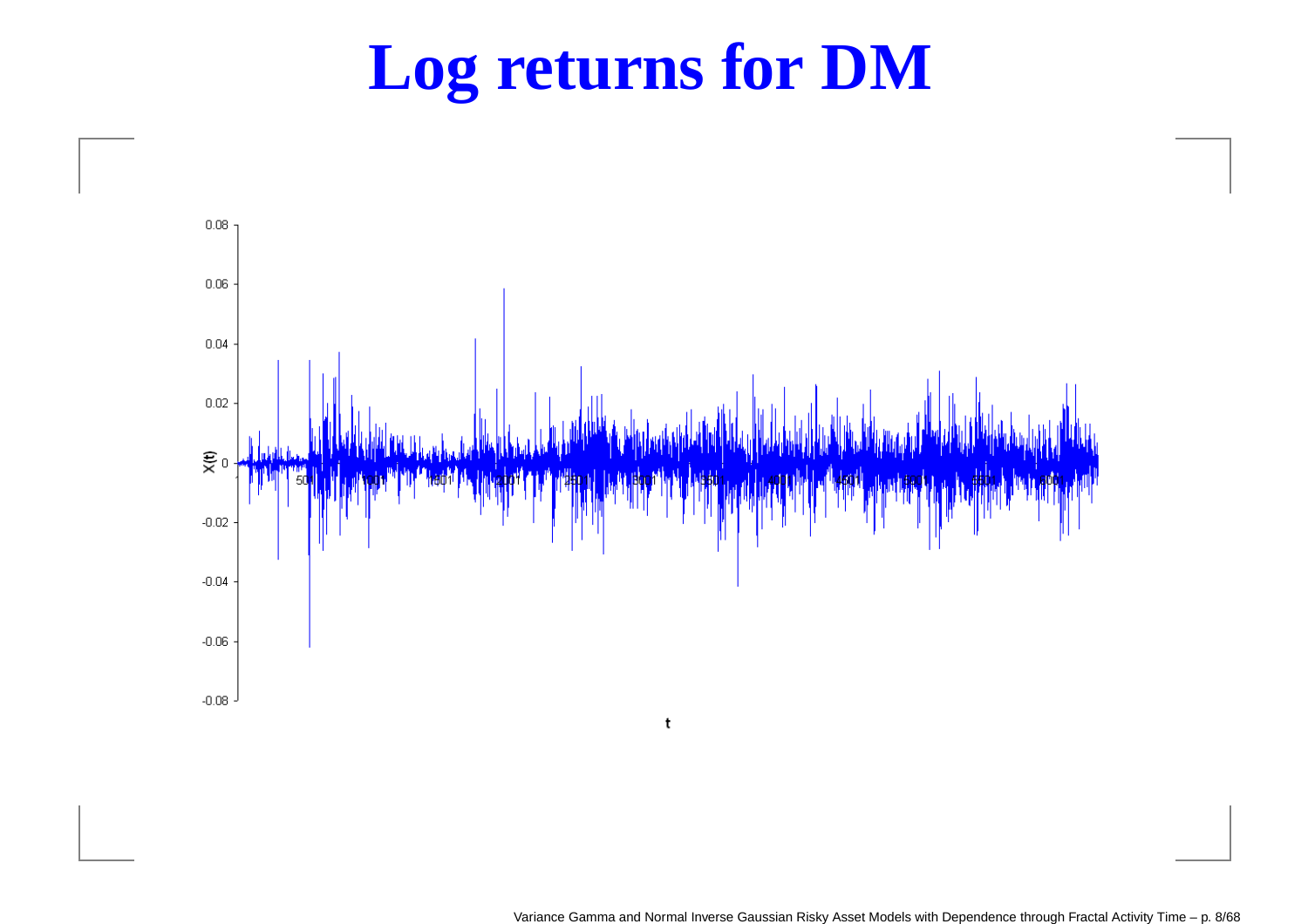# **Log returns for JY**

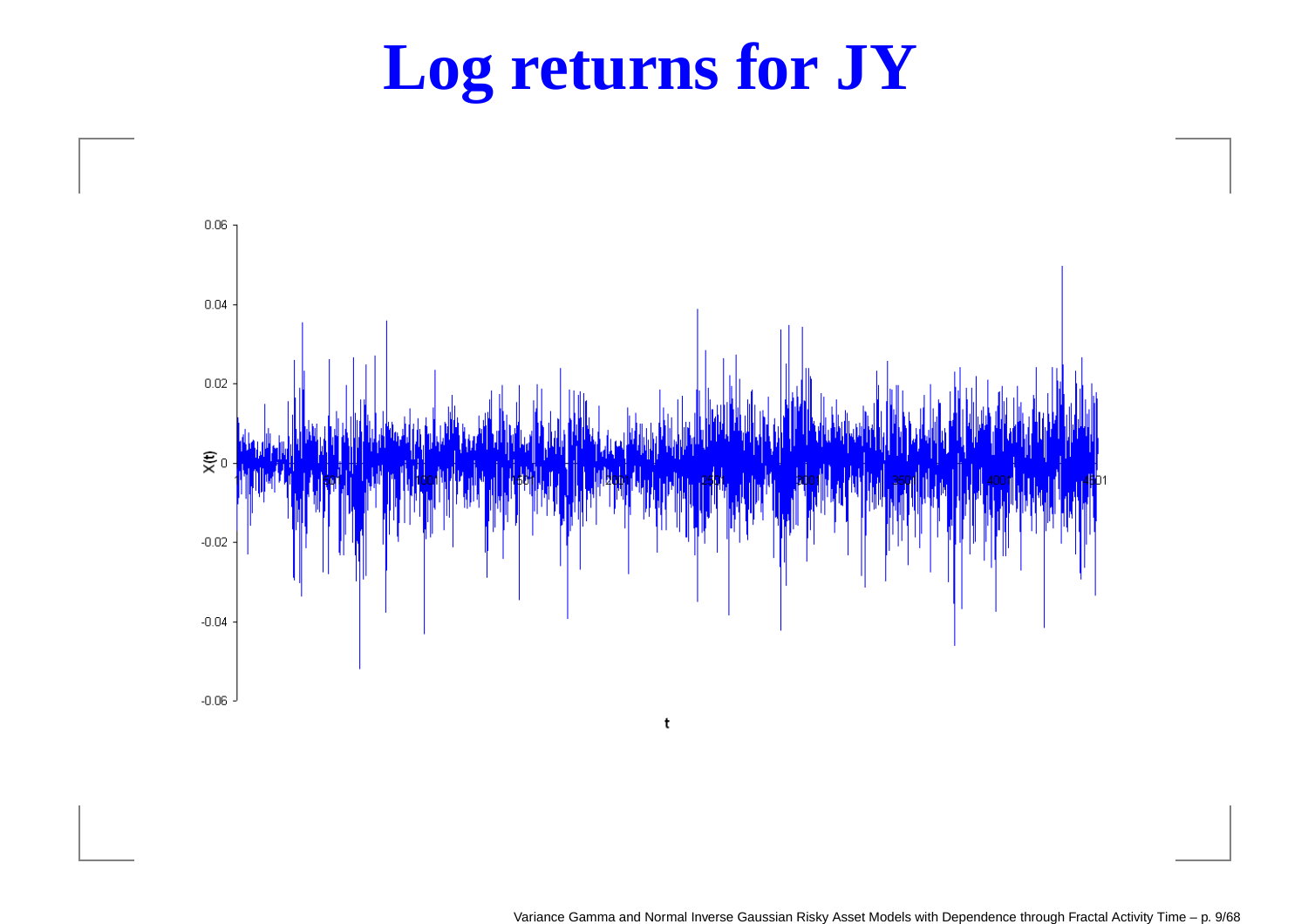#### **Empirical autocorrelations**

Based on the data set  $X_t, t=1,2,\ldots,N$  $k$  using

$$
\hat{r}_N(k) = \frac{1}{N} \sum_{t=1}^{N-k} (X_t - \bar{X}_N)(X_{t+k} - \bar{X}_N)
$$

where $\overline{k}$  is the lag and  $\bar{X}_N=\frac{1}{\Lambda}$  $\frac{1}{N}\sum^{N}X_{t},$  and the sample  $t{=}1$ autocorrelations are appropriately normalized

$$
\hat{\rho}_N(k) = \frac{\hat{r}_N(k)}{\hat{r}_N(0)}
$$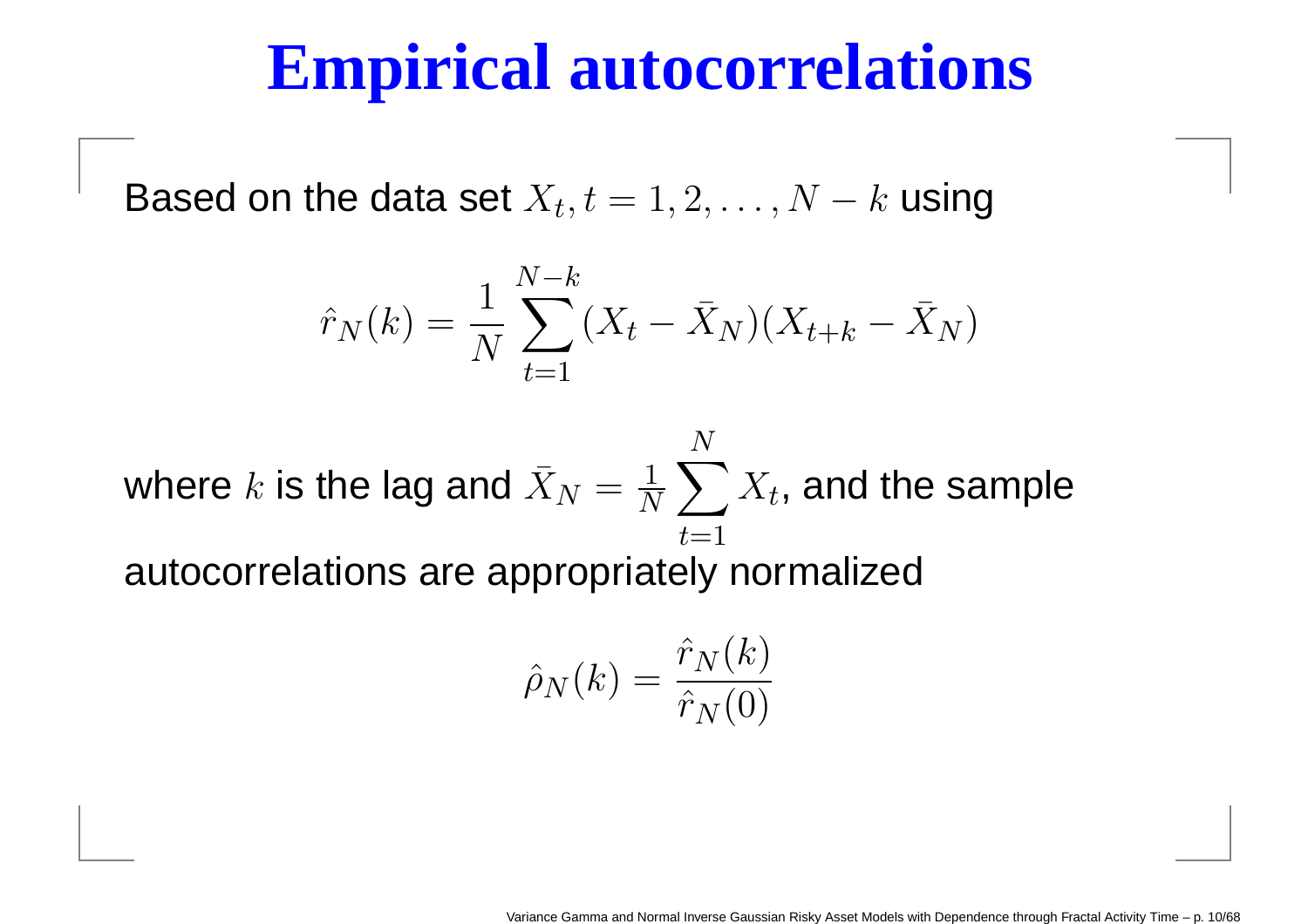#### **Autocorrelations for JY**

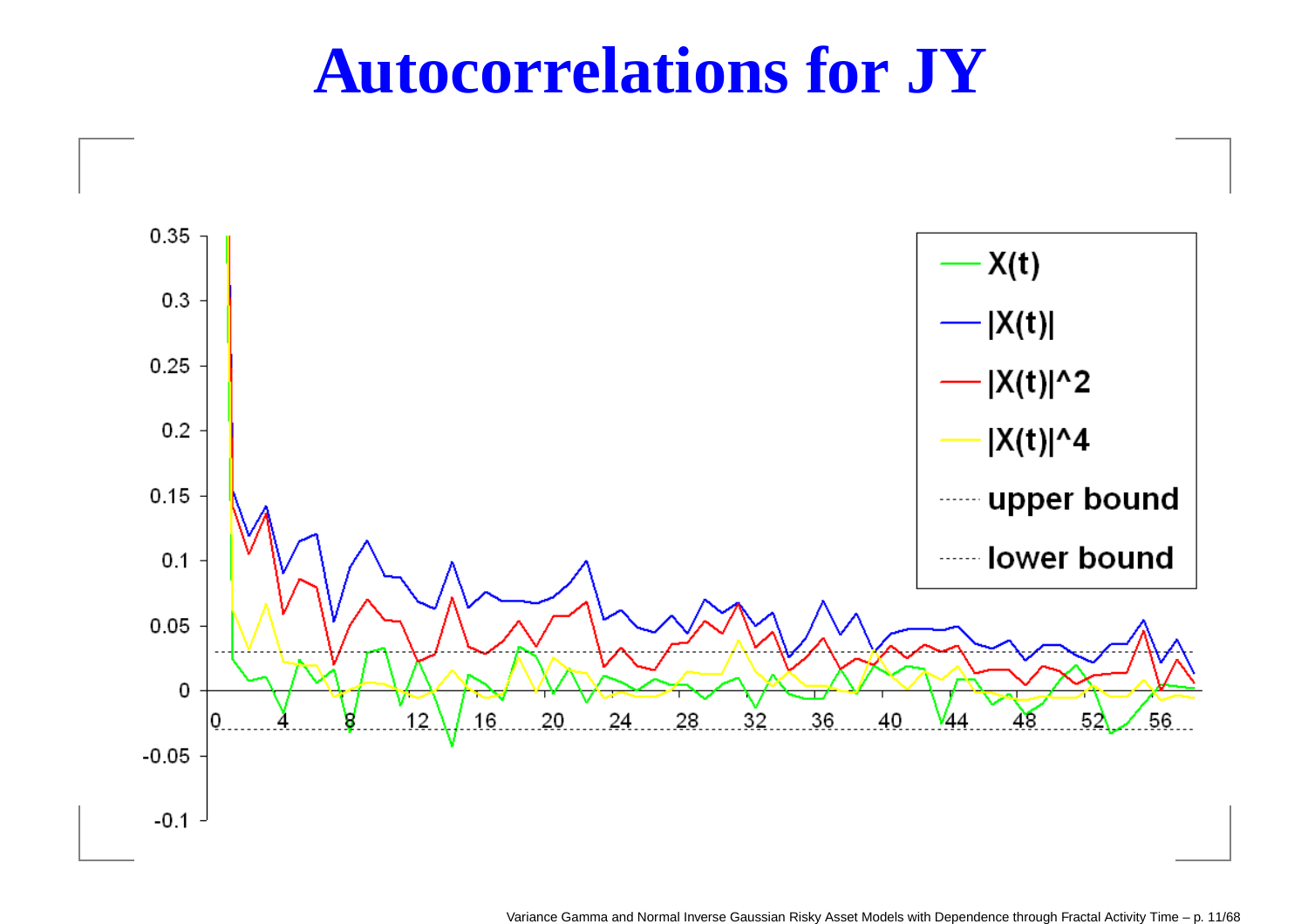#### **Autocorrelations for GBP**

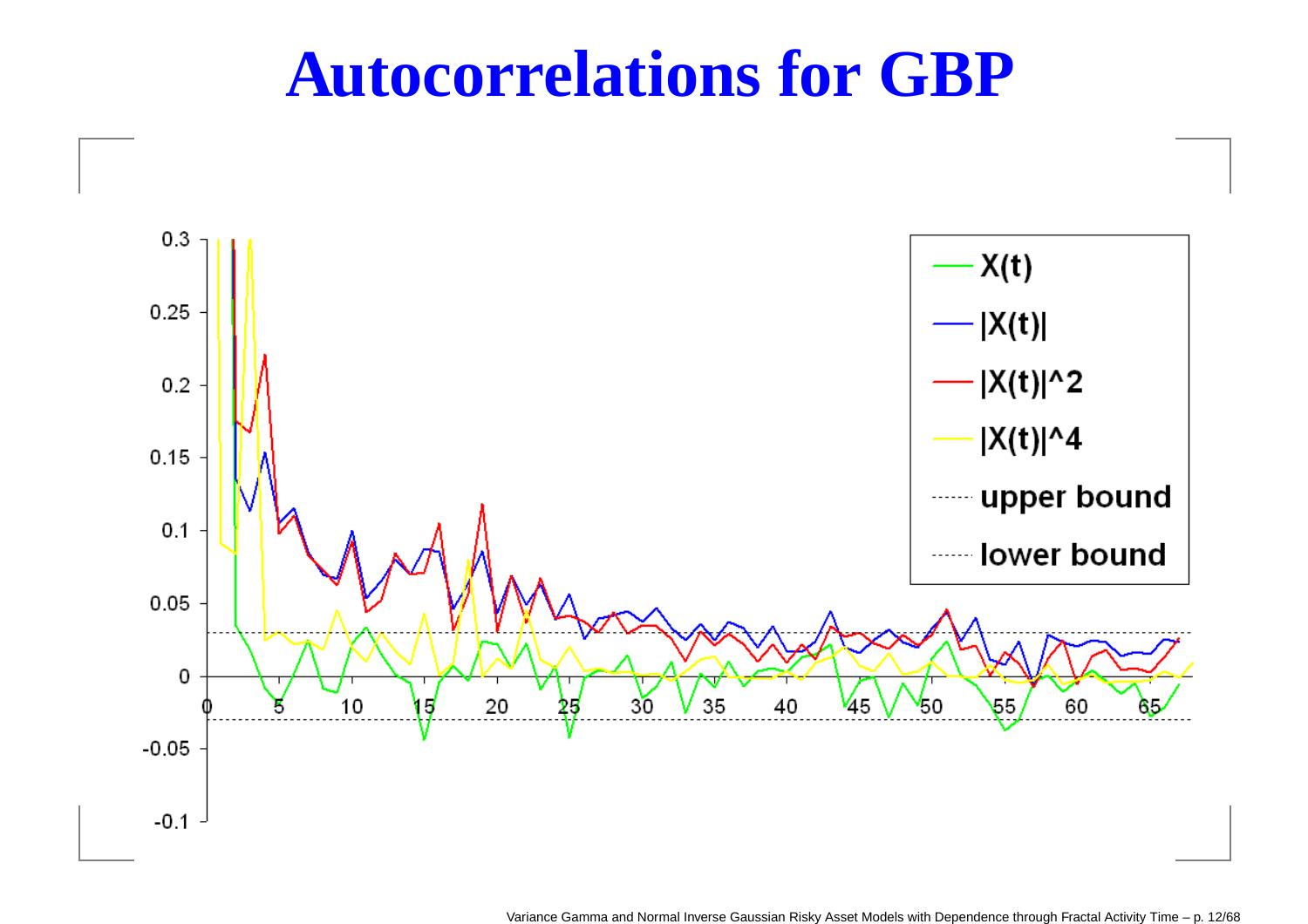#### **Autocorrelations for DM**

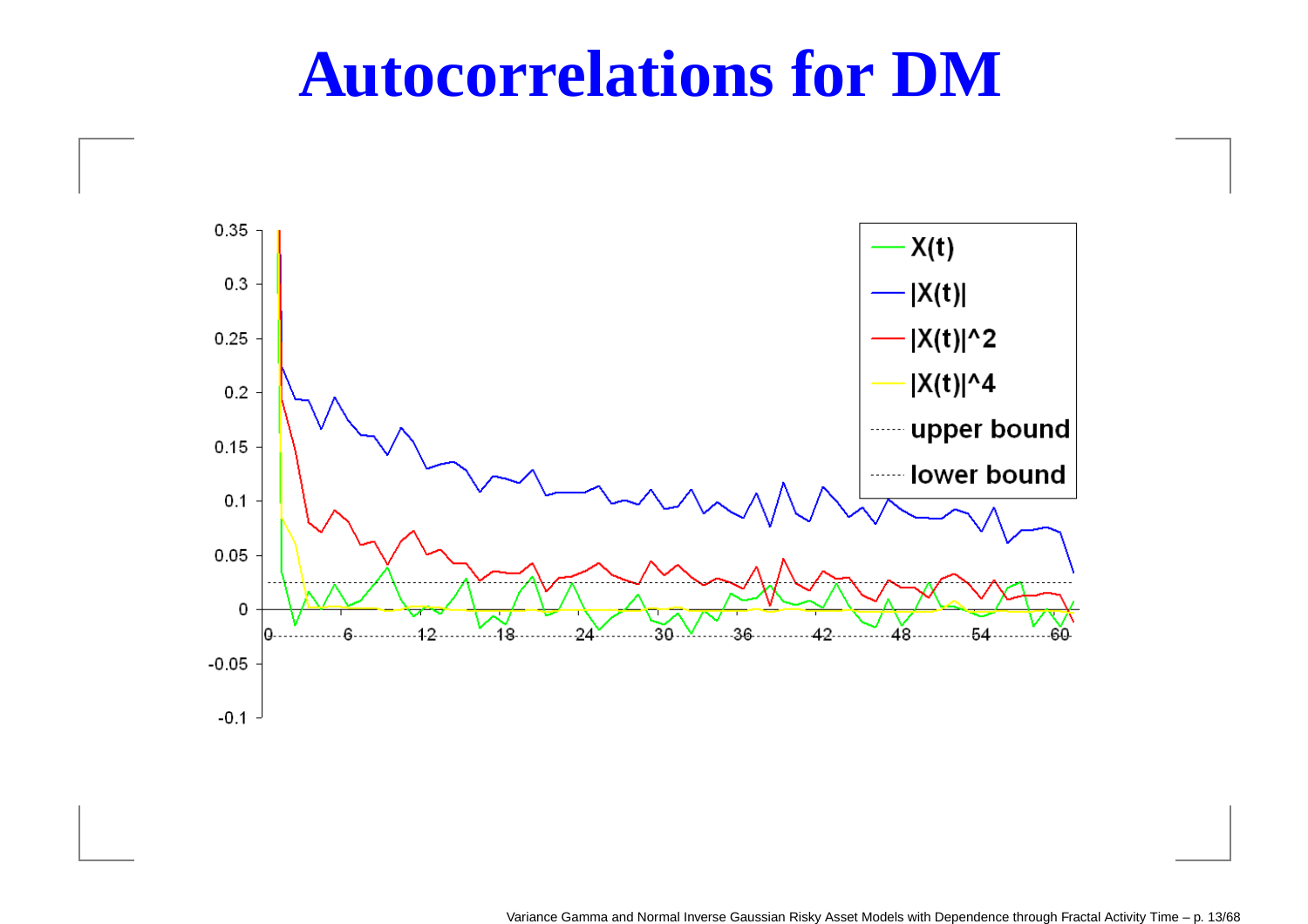# **Some alternatives to GBM**

- Use Lévy processes (independent increments, cadlag sample paths, continuous in probability, homogeneous if stationary increments) instead of Brownian motion inGBM model (Eberlein and Raible (1999))
- Mandelbrot (1997) proposed to model  $X(t) = B_H(\theta(t)),$ 1 T I I I I I where  $B_H$  is fractional Brownian motion, that is zer $\epsilon$ ~ r  $H$  is fractional Brownian motion, that is zero<br>aussian process with equationae mean Gaussian process with covariance $1 \dots 2^{H} \dots 2^{H} \dots 2^{H} \dots$  2 $[|t|$ 2H $H + |s|^2$  $H = |t|$ − $\left|S\right|$ 2 $^{2H}]$ , and  $\theta$  is a positive stochastic

process independent of  $B_H\;$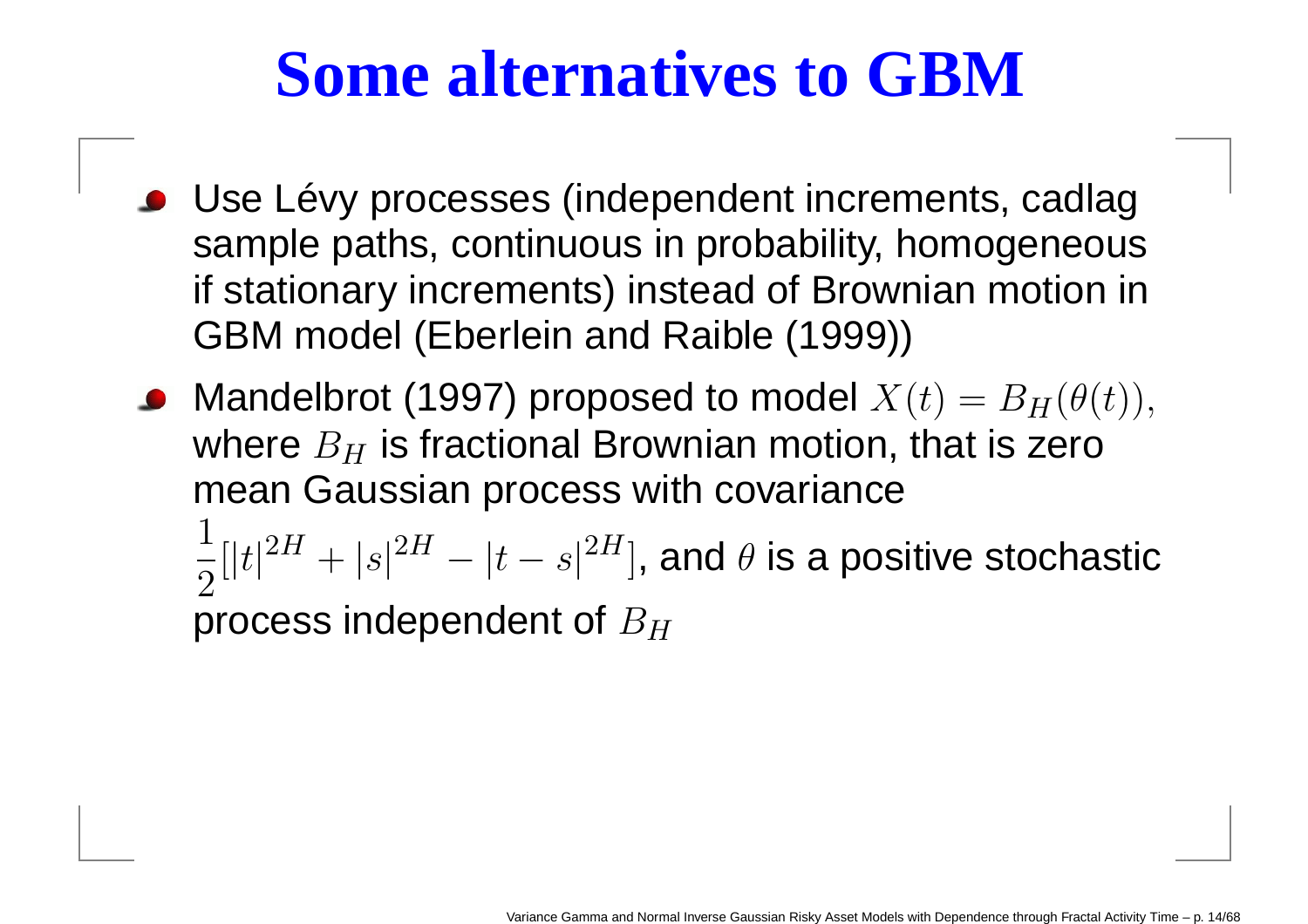# **Alternatives to GBM - Cont'd**

Fractal activity time GBM (FATGBM, Heyde (1999)):

$$
\log P_t = \log P_0 + \mu t + \theta T_t + \sigma B(T_t),
$$

where  $\mu\in R,$   $\sigma>0,$  and  $\theta\in R.$  $\alpha$  and  $\alpha$  or  $\alpha$  is not the  $\alpha$ The process  $\{T_t\}$  is positive, nondecreasing, and has stationary (but not independent) increments $\tau_t=T_t$ − $T_{t-1}$ , and  $T_0 = 0$ .

Use Lévy processes to model the activity time  $T_t$ (Madan, Carr, and Chang (1998))

Use  $T_{t}=\,$ Lévy process, and  $k$  is a deterministic Volterra type  $\int_0^t$  $k(t,s)dL(s)$ , where  $L$  is a strictly increasing kernel ( $k(t,s)=0$  when  $s>t\geq0)$  (Bender and Marquardt (2009)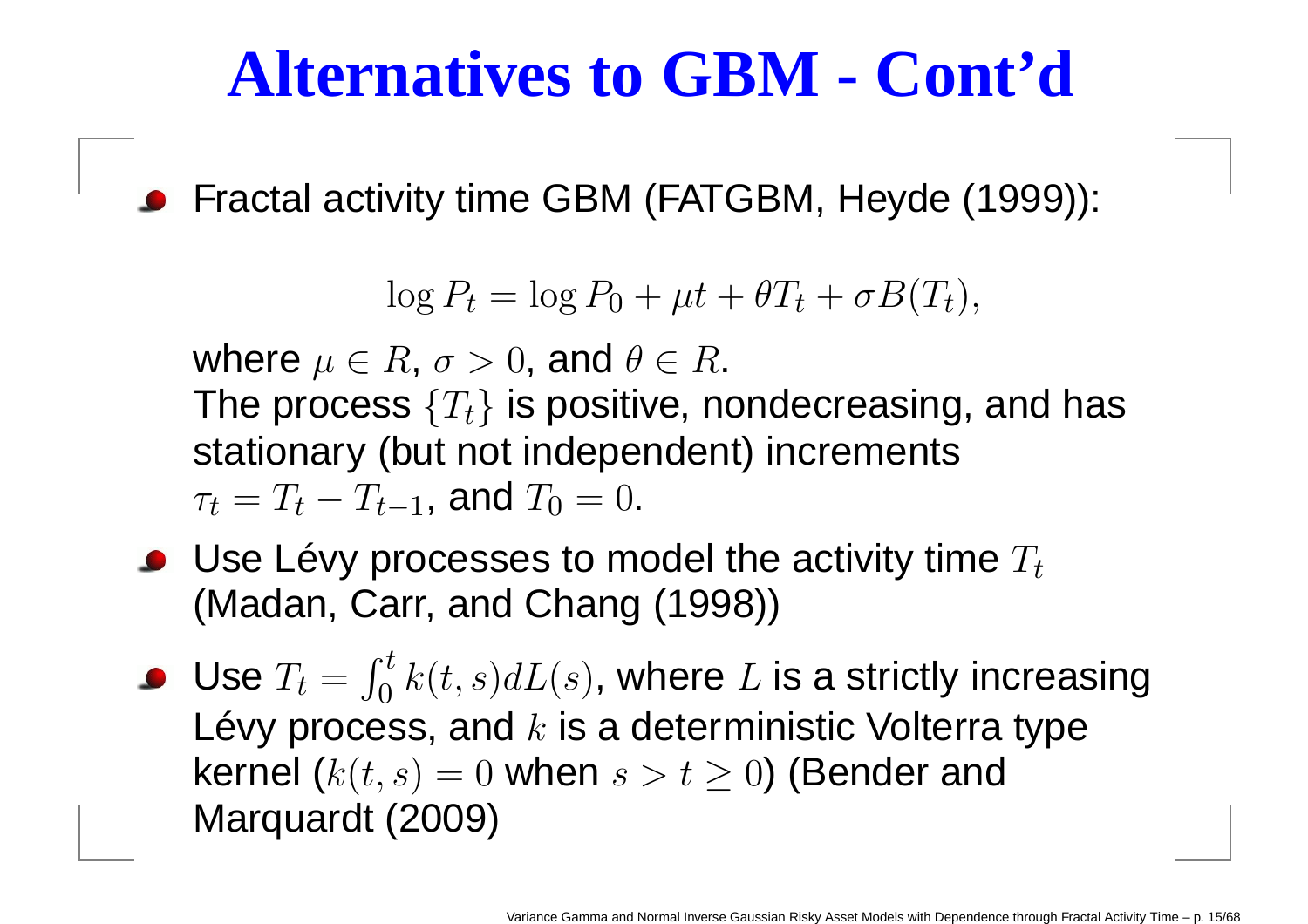# **Fractal activity time**

- The process  $\{T_t\}$  has an attractive interpretation of information flow or trading volume (Howison andLamper (2001))
- The more information is released to the market, or the more 'frenzied' trading becomes, the faster the activitytime flows
- If  $T_{t}=\,$  $t,$  then FATGBM becomes classical Black-Scholes model, and  $\log P_t$  is normal for any  $t\geq0$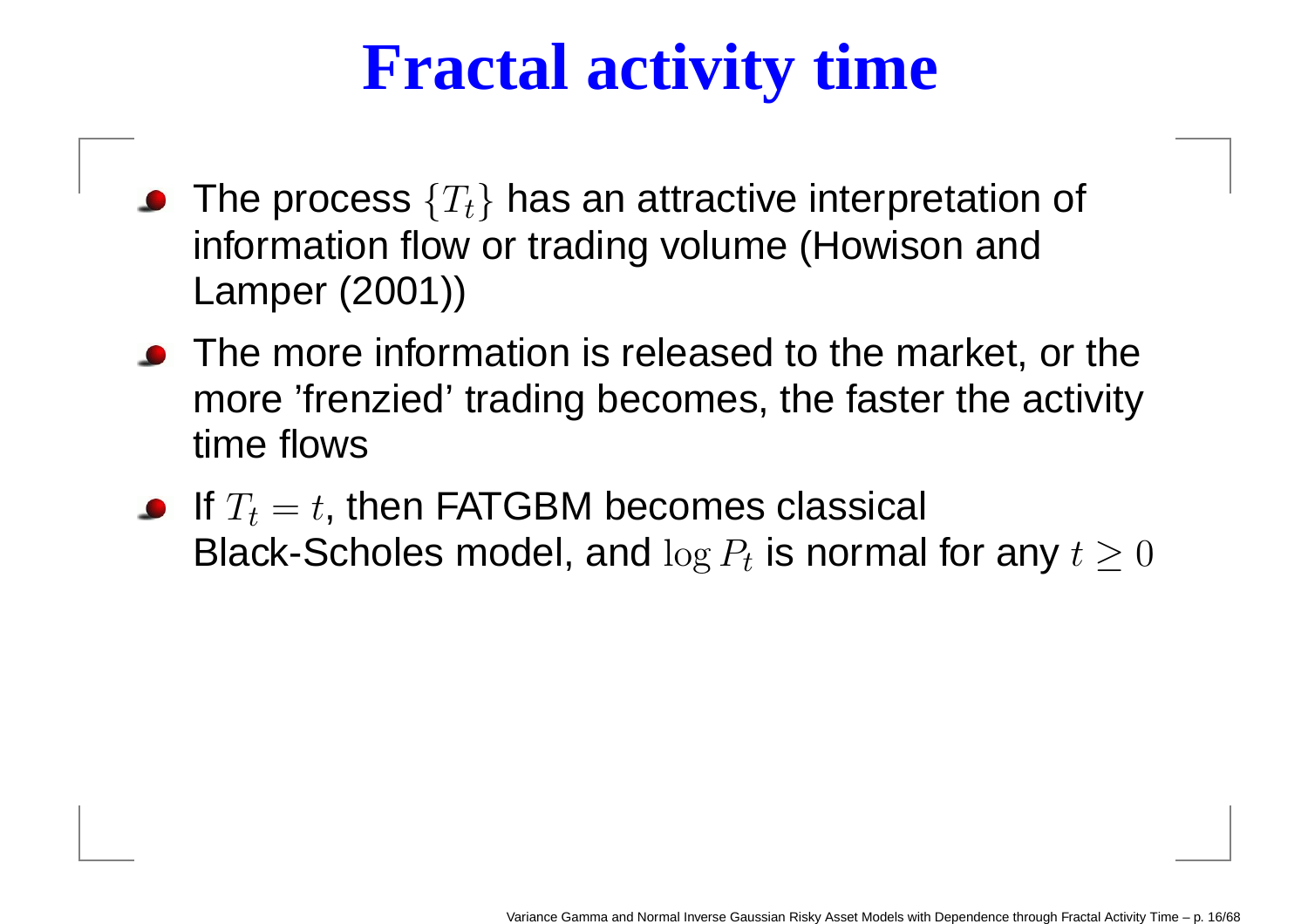# **Moments of log returns**

$$
X_t = \log P_t - \log P_{t-1} = \frac{\partial \mu + \theta \tau_t + \sigma \sqrt{\tau_t} B(1)}{\partial \tau_t}
$$
  
\nwhere  $= \frac{\partial \theta}{\partial t}$  denotes equality in distribution. This gives  
\n
$$
EX_t = \mu + \theta M_1, \ E(X_t - EX_t)^2 = \sigma^2 M_1 + \theta^2 M_2,
$$
\n
$$
E(X_t - EX_t)^3 = 3\theta \sigma^2 M_2 + \theta^3 M_3,
$$
\n
$$
E(X_t - EX_t)^4 = 3\sigma^4 (M_2 + (E\tau_t)^2) + 6\sigma^2 \theta^2 (E\tau_t M_2 + M_3) + \theta^4 M_4,
$$
\nwhere  $M_1 = E\tau_t, M_i = E(\tau_t - E\tau_t)^i, i = 2, 3, 4.$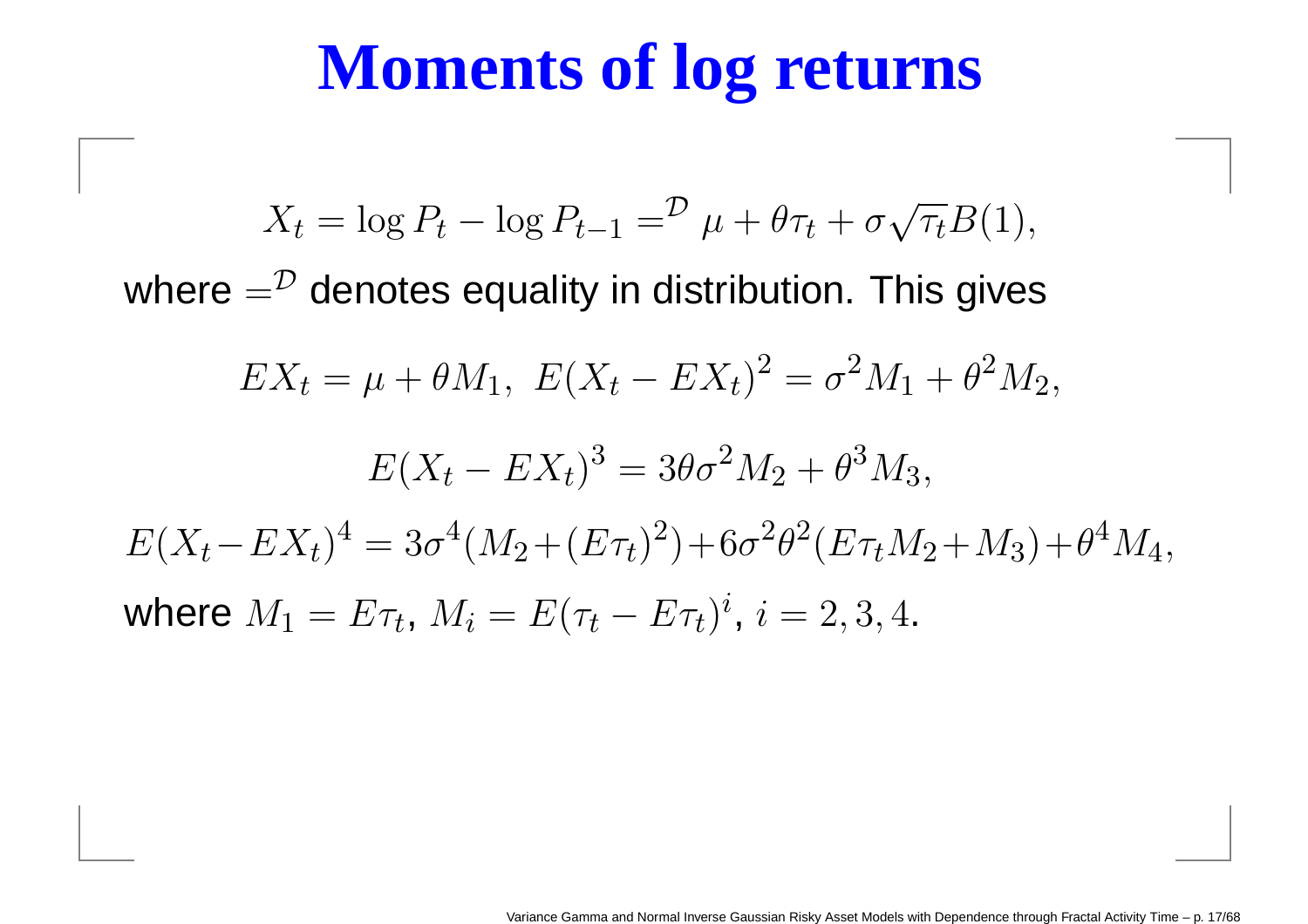#### **Skewness and excess kurtosis**

Skewness:

$$
\gamma_1 = \frac{3\theta\sigma^2 M_2 + \theta^3 M_3}{(\sigma^2 M_1 + \theta^2 M_2)^{3/2}}
$$

Excess kurtosis:

$$
\gamma_2 = \frac{3\sigma^4 M_2 + 6\theta^2 \sigma^2 M_3 + \theta^4 (M_4 - M_2^2)}{(\sigma^2 M_1 + \theta^2 M_2)^2}
$$

The case of symmetric log returns corresponds to when $\theta=0$ , while when  $\theta\neq0$ , the returns are skewed.

.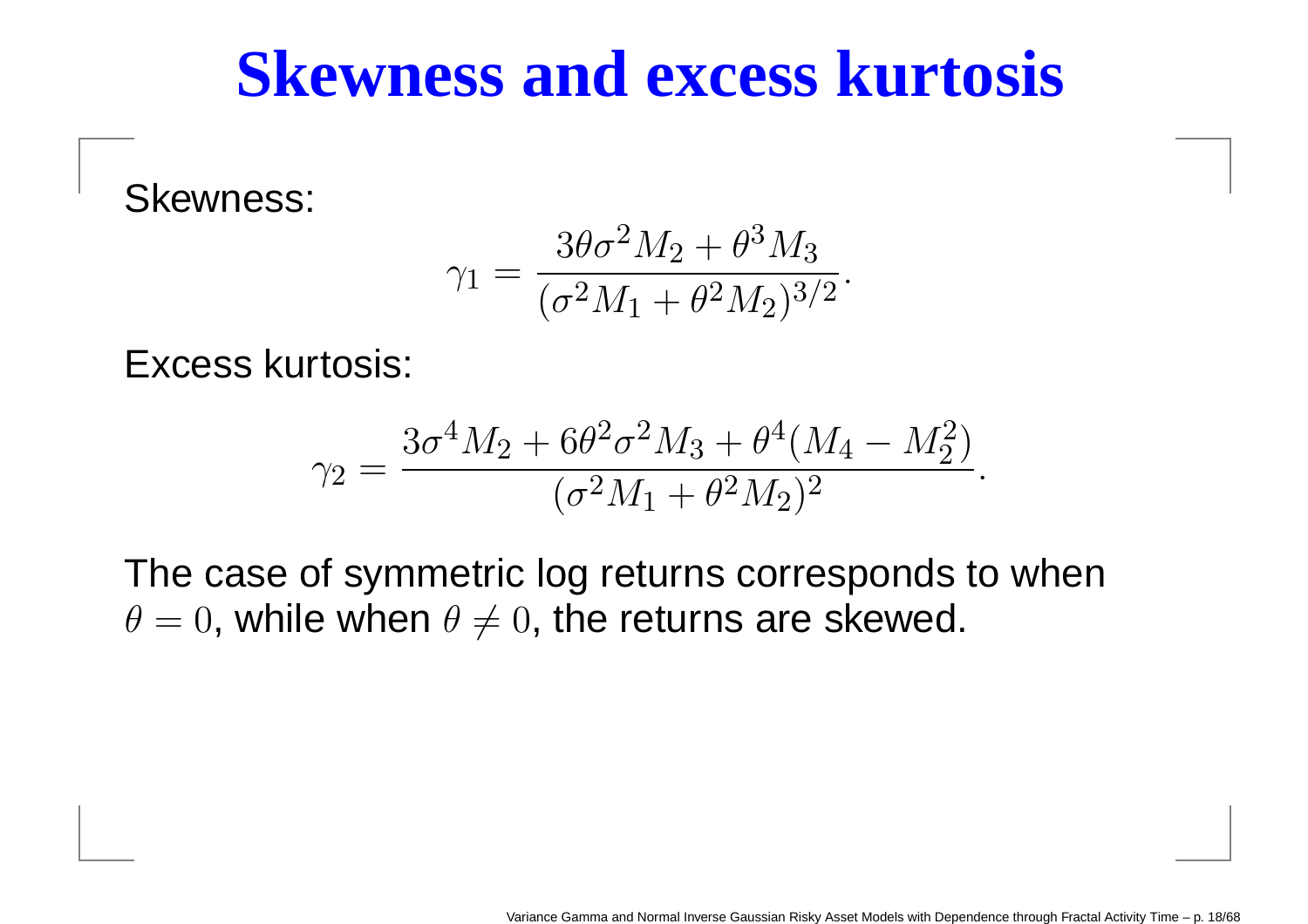## **Covariances**

Covariance of log returns:

$$
cov(X_t, X_{t+k}) = \theta^2 cov(\tau_t, \tau_{t+k}),
$$

Covariance of squared returns:

$$
cov(X_t^2, X_{t+k}^2) = (\sigma^4 + 4\theta^2 \mu^2 + 4\theta \mu \sigma^2) cov(\tau_t, \tau_{t+k}) + \theta^4 cov(\tau_t^2, \tau_{t+k}^2) +
$$
  

$$
(\theta^2 \sigma^2 + 2\theta^3 \mu) (cov(\tau_t^2, \tau_{t+k}) + cov(\tau_t, \tau_{t+k}^2)).
$$

In the symmetric case,

.

$$
cov(X_t, X_{t+k}) = 0,
$$

$$
cov(X_t^2, X_{t+k}^2) = \sigma^4 cov(\tau_t, \tau_{t+k})
$$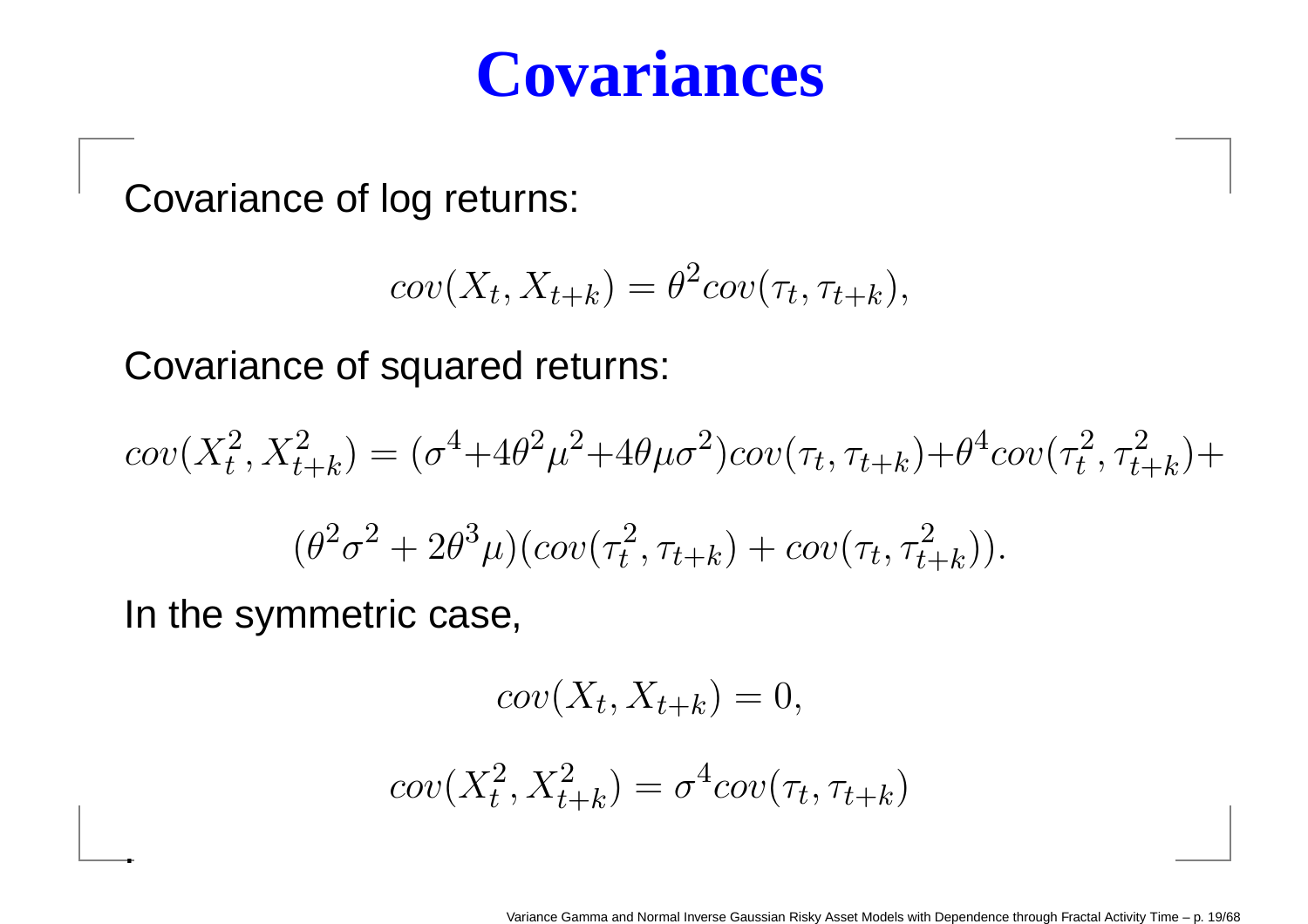## **Covariance of absolute returns**

For  $\mu=\theta=0$  we also have

$$
cov(|X_t|, |X_{t+k}|) = \frac{2}{\pi} \sigma^2 cov(\sqrt{\tau}_t, \sqrt{\tau_{t+k}}).
$$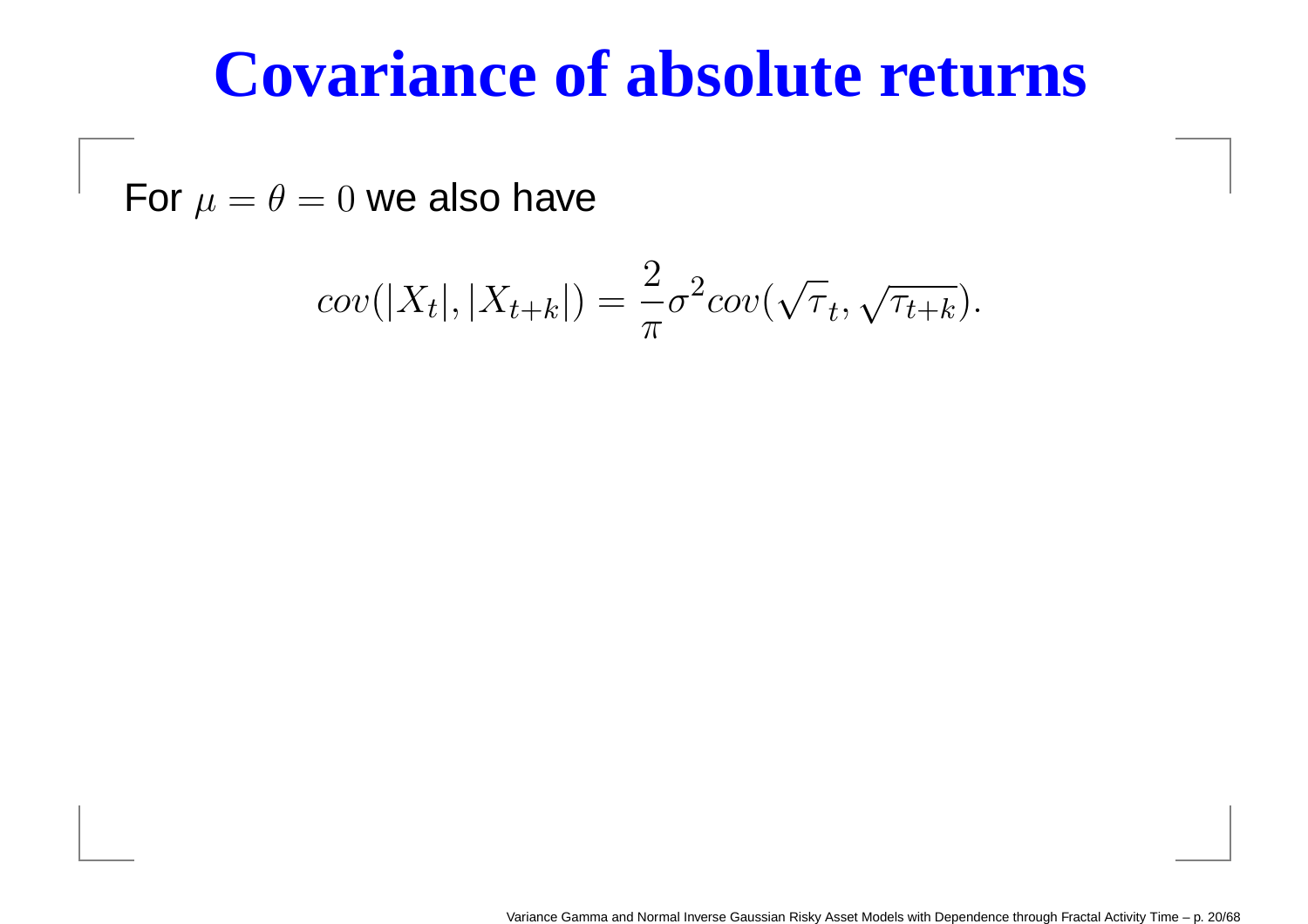# **Conditional heteroscedasticity**

The log return process  $\{X_t\}$  has time dependent conditional variance. Define the  $\sigma$ -algebra of information available up to time  $t\mathrm{:}$ 

$$
\mathcal{F}_t = \sigma(\{B(u), u \le T_t\}, \{T_u, u \le t\}).
$$

Then

$$
Var(X_t|\mathcal{F}_{t-1}) = E(X_t^2|\mathcal{F}_{t-1}) - E(X_t|\mathcal{F}_{t-1})^2 =
$$
  

$$
\theta^2 Var(\tau_t|\mathcal{F}_{t-1}) + \sigma^2 E(\tau_t|\mathcal{F}_{t-1}).
$$

In the symmetric case,  $Var(X_t|\mathcal{F}_{t-})$  $\sqrt{2}$  po the velotili  $\sigma_{1}) = \sigma$ 2 ${}^2E(\tau_t|\mathcal{F}_{t-1}).$ It is natural to interpret  $\sigma \sqrt{\tau_t}$  as the volatility at time  $t,$  and  $\{\sigma \sqrt{\tau_t}\}$  as stochastic volatility process.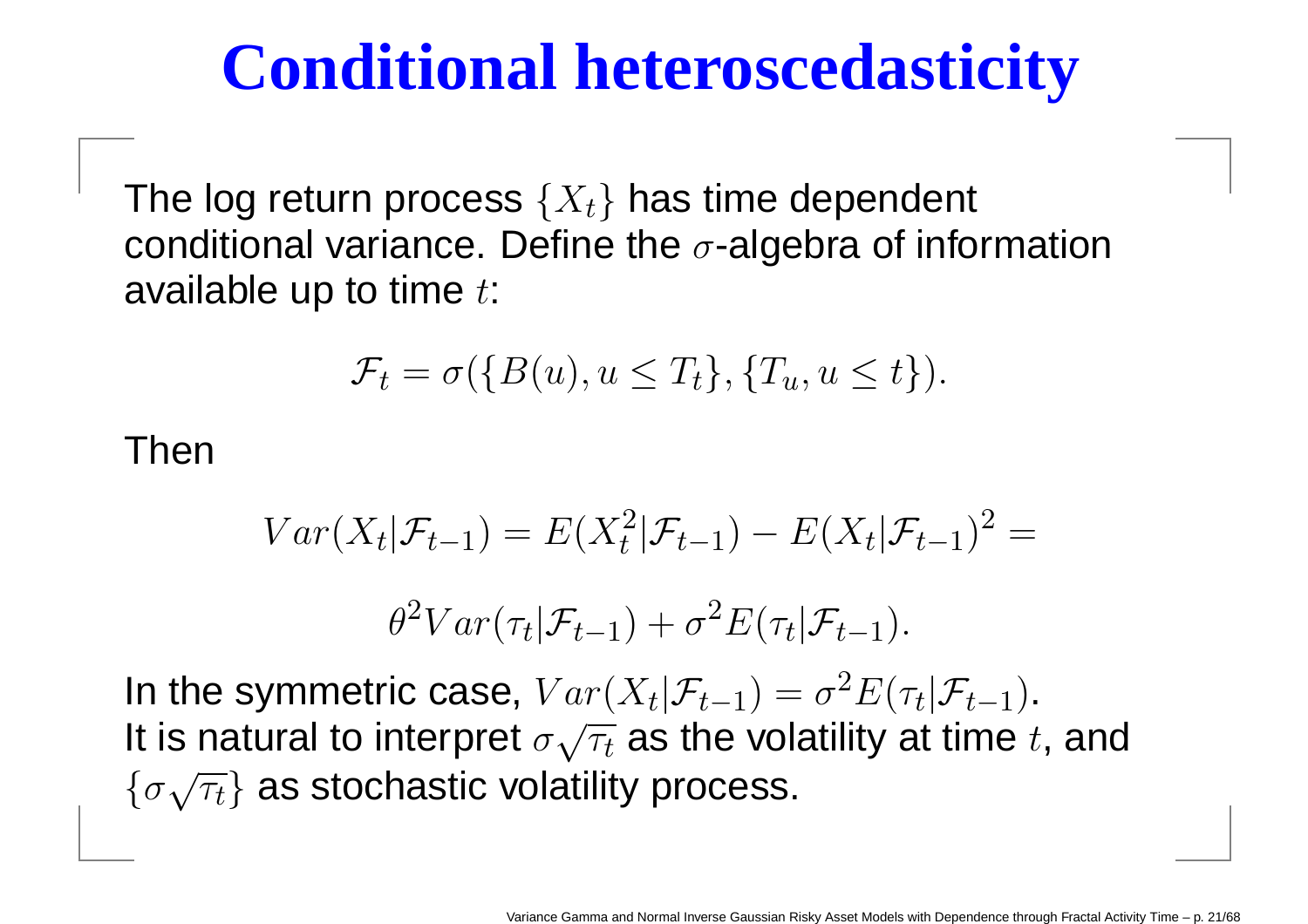# **Distribution theory**

- Since  $X_t=^{\mathcal{D}}$  distribution of  $X_t$  given  $\tau_t=V$  is normal with mean  $\mu + \theta \tau_t + \sigma \sqrt{\tau_t} B(1),$  the conditional  $\Omega$  $\mu+\theta V$  and variance  $\sigma^2 V$ . 2 ${}^2V$ .
- The conditional distributions of  $X_t$  given  $\tau_t=V$  are and the contract of the normal mixed or generalized hyperbolic distributions(Barndorff-Nielsen, Kent, and Sørensen (1982))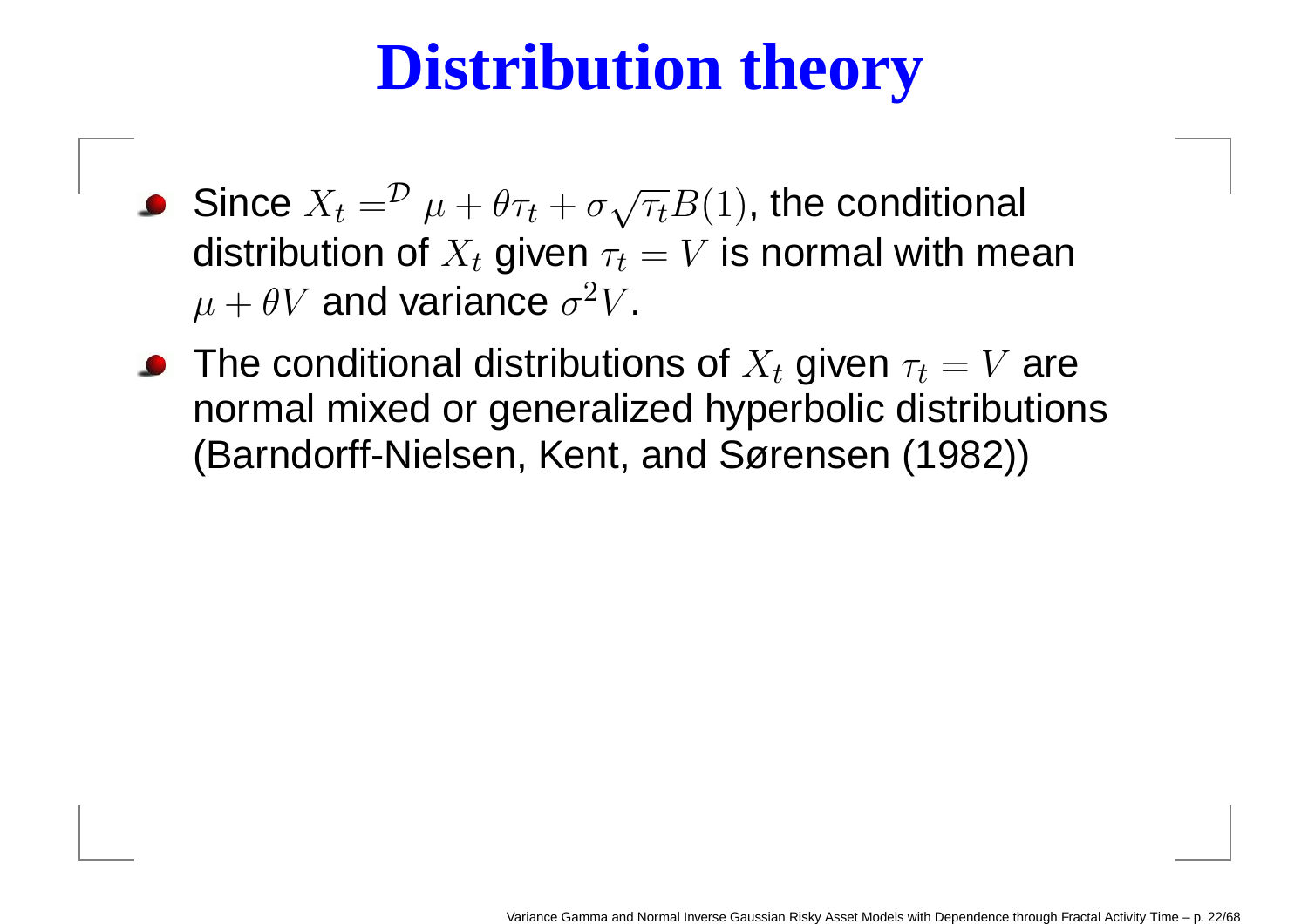# **Gamma** distribution of  $\tau_t$

If  $\tau_t$  is distributed as  $\Gamma(\alpha,\beta)$ , where  $\alpha,\beta>0,$  its density is

$$
f_{\Gamma}(x) = \frac{\beta^{\alpha}}{\Gamma(\alpha)} x^{\alpha - 1} e^{-\beta x}, \ x > 0.
$$

The characteristic function of  $\tau_t$  is

$$
\phi_{\Gamma}(u) = \left(1 - \frac{iu}{\beta}\right)^{-\alpha}
$$

.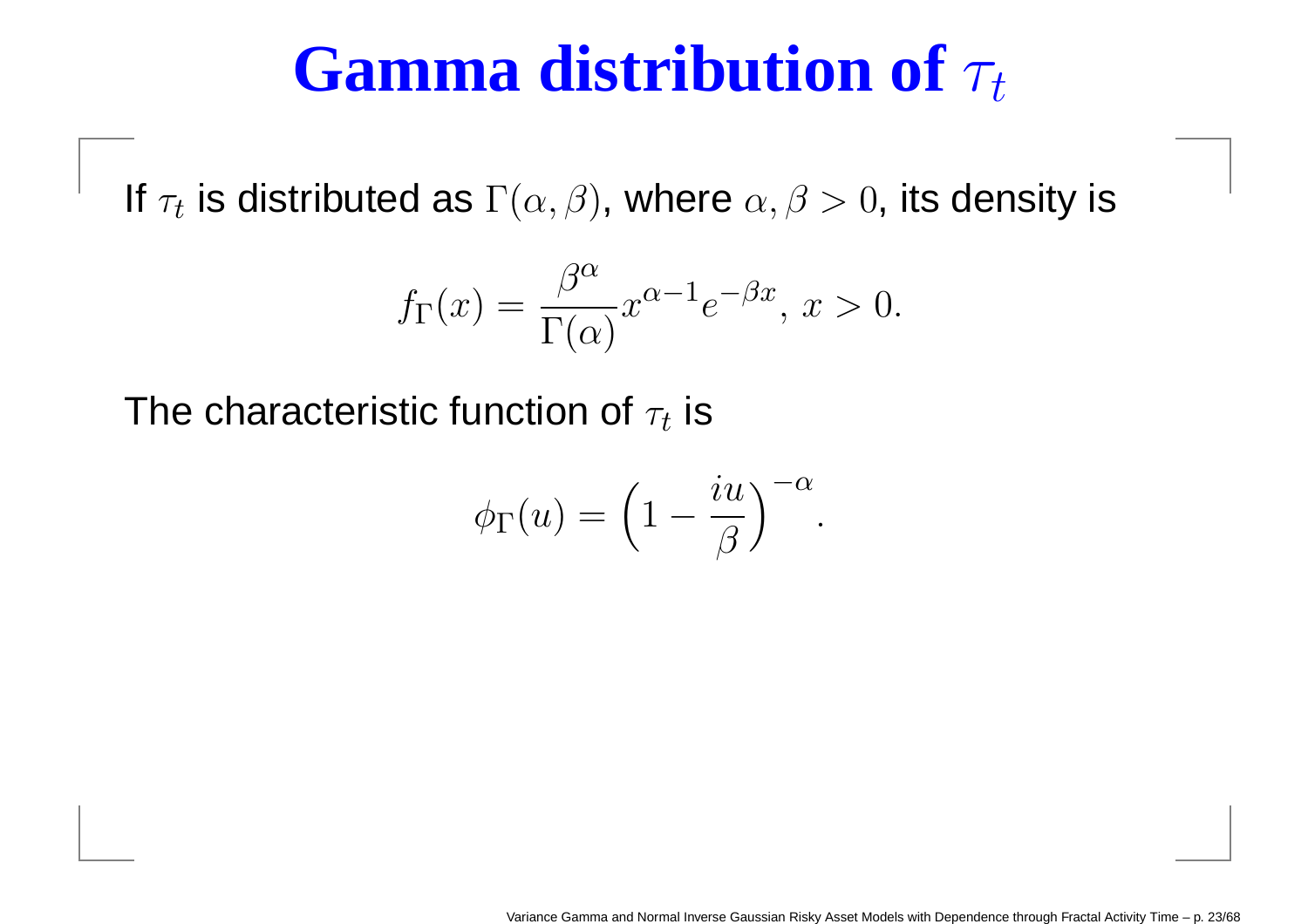# $\mathbf{VG}$  **distribution of**  $X_t$

When  $\tau_t$  has Gamma distribution, the distribution of  $X_t$  is Variance Gamma with density

$$
f_{VG}(x) = \sqrt{\frac{2}{\pi}} \frac{\beta^{\alpha} e^{\frac{(x-\mu)\theta}{\sigma^2}}}{\sigma \Gamma(\alpha)} \left(\frac{|x-\mu|}{\sqrt{\theta^2 + 2\beta\sigma^2}}\right)^{\alpha - \frac{1}{2}} \times
$$

$$
K_{\alpha - \frac{1}{2}}\left(\frac{|x-\mu|\sqrt{\theta^2 + 2\beta\sigma^2}}{\sigma^2}\right),
$$

where

$$
K_{\eta}(\omega) = \frac{1}{2} \int_0^{\infty} z^{\eta - 1} e^{-\omega/2(z + 1/z)} dz, \ \omega > 0
$$

is modified Bessel function of the third kind, or McDonaldsfunction.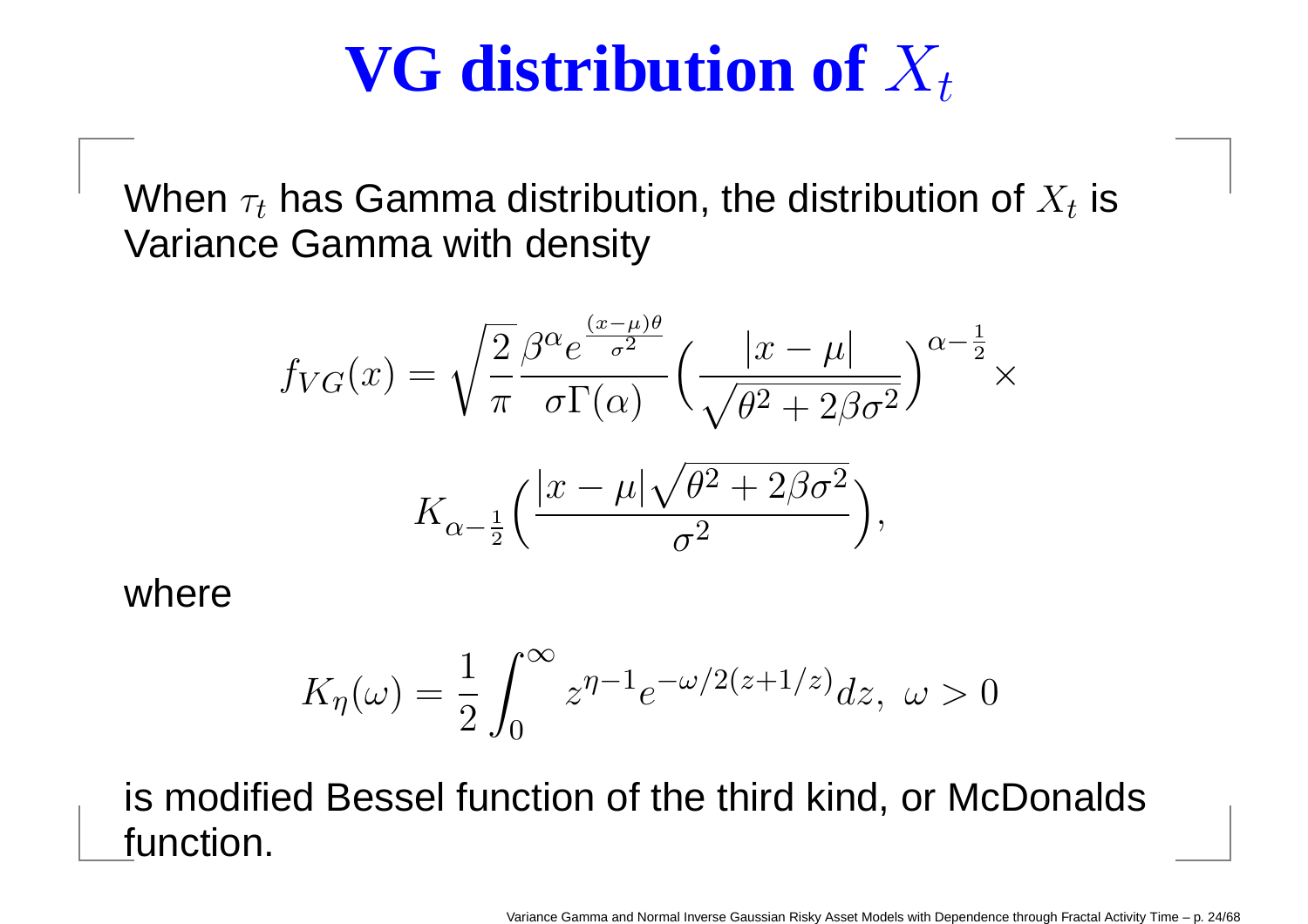# $\mathbf{VG}$  **distribution** of  $X_t$  -  $\mathbf{Cont}^{\prime}$ **d**

The characteristic function of  $X_t$  in the VG model is

$$
\phi_{VG}(u) = e^{i\mu u} \left( 1 - \frac{i\theta u}{\beta} + \frac{1}{2\beta} \sigma^2 u^2 \right)^{-\alpha}.
$$

We will use the notation  $VG(\mu,\theta,\sigma^2,\alpha,\beta)$  for the VG model.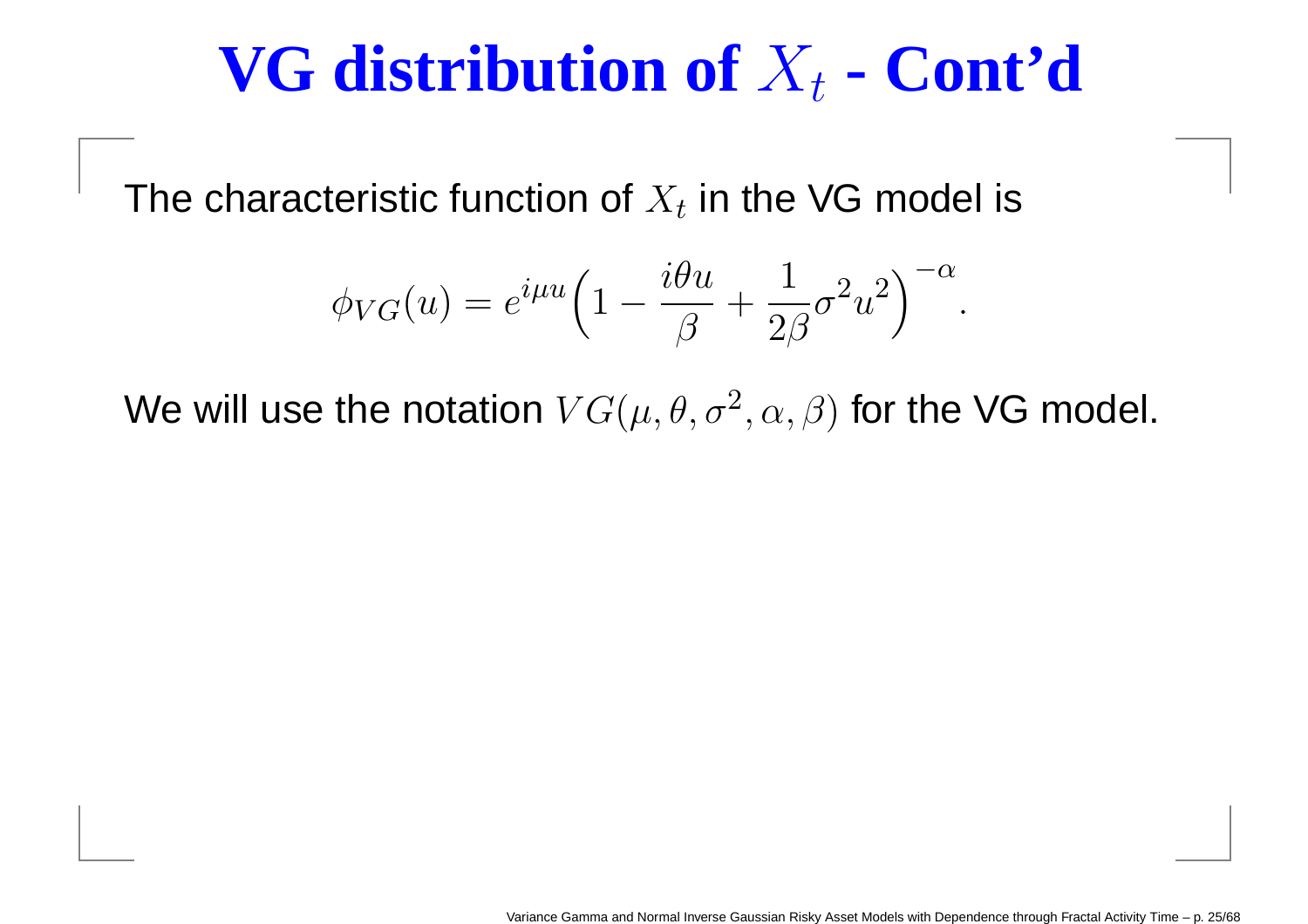# **Inverse Gamma distribution of**  $\tau_t$

Consider  $\tau_t$  with inverse Gamma  $R\Gamma(\delta,\epsilon),\,\delta,\epsilon>0$  marginal distribution (also called reciprocal Gamma). The density is

$$
f_{R\Gamma}(x) = \frac{\epsilon^{\delta}}{\Gamma(\delta)} x^{-\delta - 1} e^{-\epsilon/x}, \ x > 0.
$$

Moments of order  $k$  exist when  $\delta > k$ . For example, when  $\delta \leq 2$ ,  $Var(\tau_t) = \infty$ .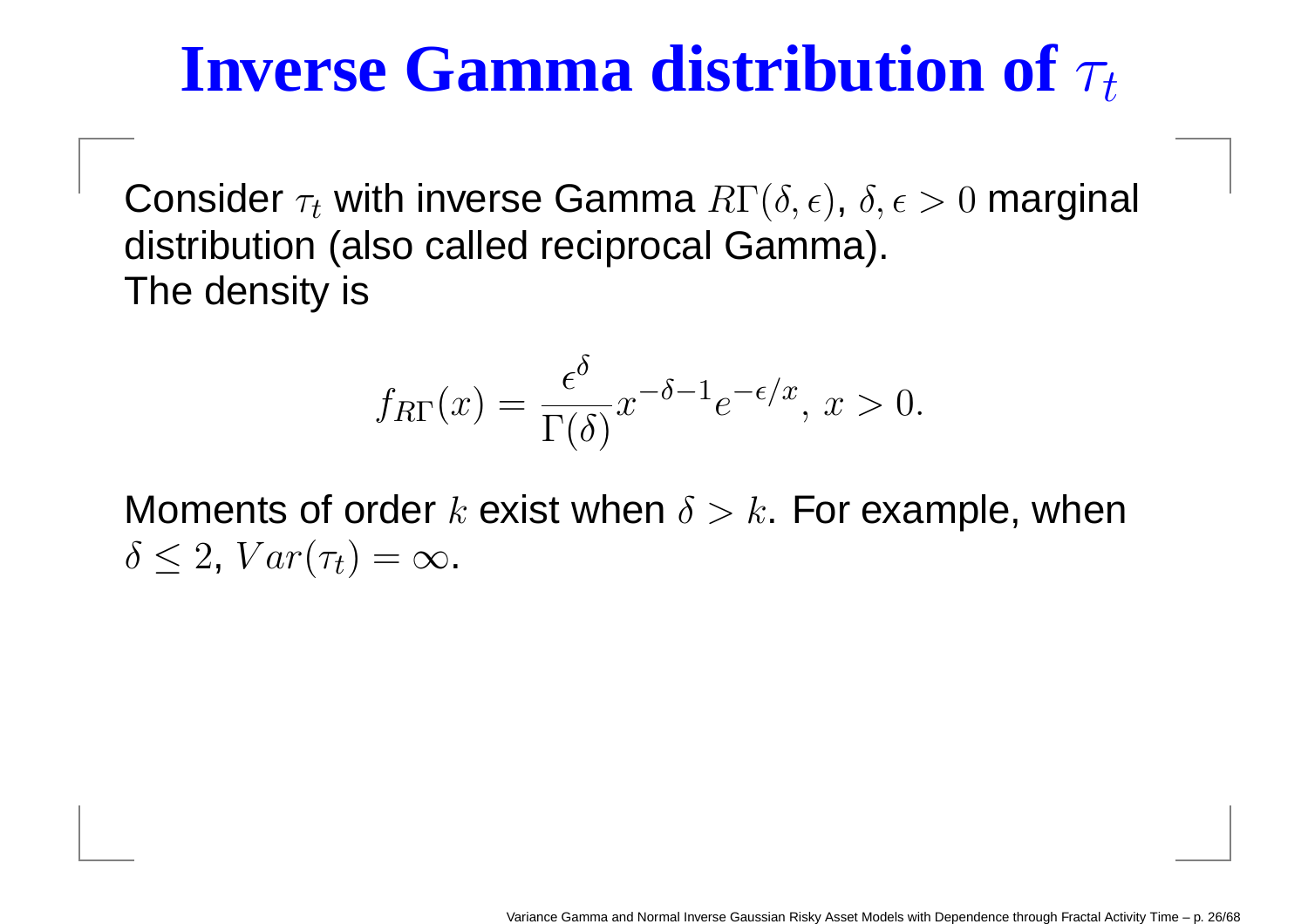# Student's **t** distribution of  $X_t$

When  $\tau_t$  has inverse Gamma distribution, the distribution of  $X_t$  is Student's t with density

$$
f_{St}(x) = \sqrt{\frac{2}{\pi}} \frac{(\delta - 1)^{\delta} e^{\frac{(x - \mu)\theta}{\sigma^2}}}{\sigma \Gamma(\delta)} \left(\frac{\theta^2}{2\epsilon \sigma^2 + (x - \mu)^2}\right)^{\frac{\delta + 1/2}{2}} \times
$$

$$
K_{\delta + 1/2} \left(\frac{|\theta|\sqrt{2\epsilon \sigma^2 + (x - \mu)^2}}{\sigma^2}\right).
$$

The above expressions of densities were given bySørensen and Bibby (2003). The characteristic function is

$$
\phi_{St}(u) = \frac{2^{1-\delta/2}e^{i\mu u}}{\Gamma(\delta)} \left(\epsilon(\sigma^2 u^2 - 2i\theta u)\right)^{\delta/2} K_{\delta}(\sqrt{2\epsilon(\sigma^2 u^2 - 2i\theta u)}).
$$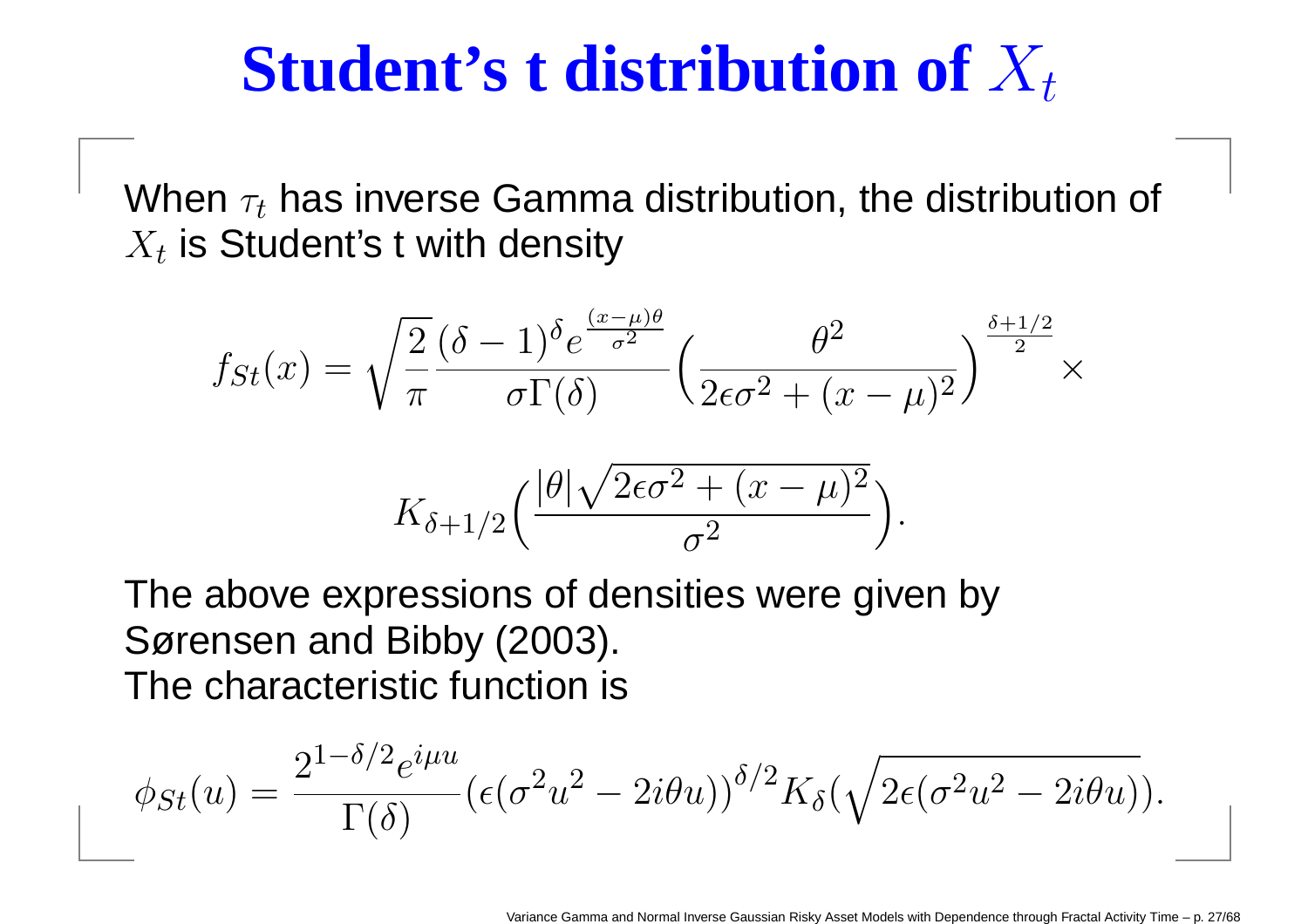# **Inverse Gaussian distribution of**  $\tau_t$

Consider  $\tau_t$  that has an inverse Gaussian distribution  $IG(\delta,\gamma)$  with the density

$$
f_{IG}(x) = \frac{\delta e^{\delta \gamma}}{\sqrt{2\pi x^3}} e^{-\frac{1}{2}(\delta^2/x + \gamma^2 x)}, \ x > 0, \delta > 0, \gamma \ge 0.
$$

The characteristic function of  $\tau_t$  is

$$
\phi_{IG}(x) = exp\Big\{\frac{\delta}{\gamma} \Big(1 - \sqrt{1 - \frac{2iu}{\gamma^2}}\Big)\Big\}.
$$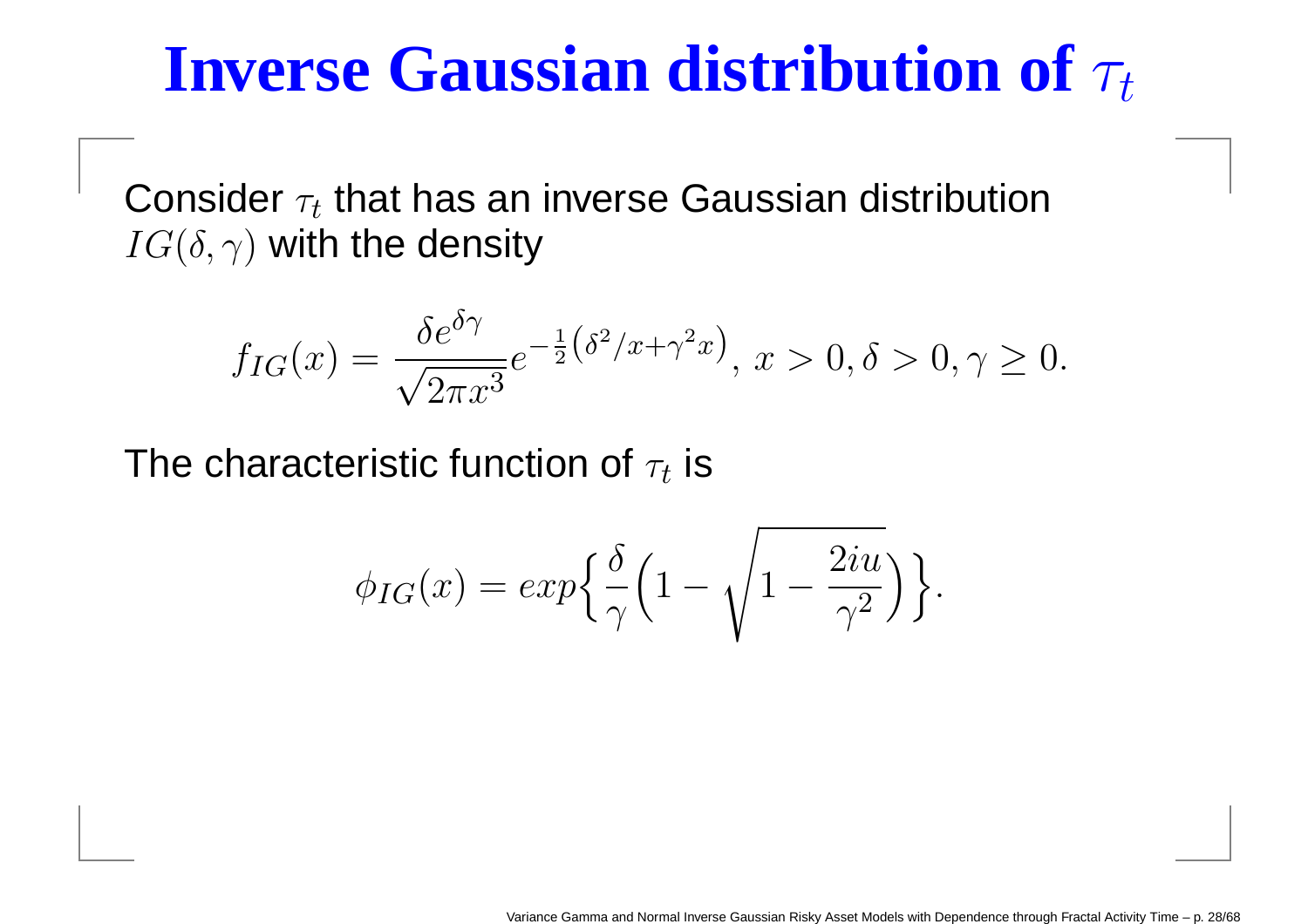# $\mathbf{NIG}$  distribution of  $X_t$

When  $\tau_t$  has  $IG(\delta, \gamma)$  marginal distribution, then  $X_t$  has normal inverse Gaussian  $(NIG(\alpha,\beta,\mu,\sigma,\delta))$  distribution, where  $\beta=\theta/\sigma^2$ , and  $\alpha=\frac{\sqrt{\theta^2-\sigma^2}}{2\sigma^2}$ = $=\theta/\sigma^2$ , and  $\alpha=\frac{\sqrt{\theta}}{2}$ 2 $^{2}+$ σ2 $\frac{2\gamma}{\gamma}$ 2 $\frac{\tau\sigma}{\sigma^2}$  . The density of  $X_t$  is

$$
f_{NIG}(x) = \frac{\sqrt{\theta^2 + \gamma^2 \sigma^2}}{\sigma^2 \pi} \exp{\{\delta \gamma + \frac{\theta^2}{\sigma} (x - \mu)\} \times}
$$

$$
\frac{\sigma\delta}{\sqrt{\sigma^2\delta^2 + (x-\mu)^2}} K_1 \left( \frac{\sqrt{(\theta^2 + \gamma^2\sigma^2)(\sigma^2\delta^2 + (x-\mu)^2)}}{\sigma^2} \right).
$$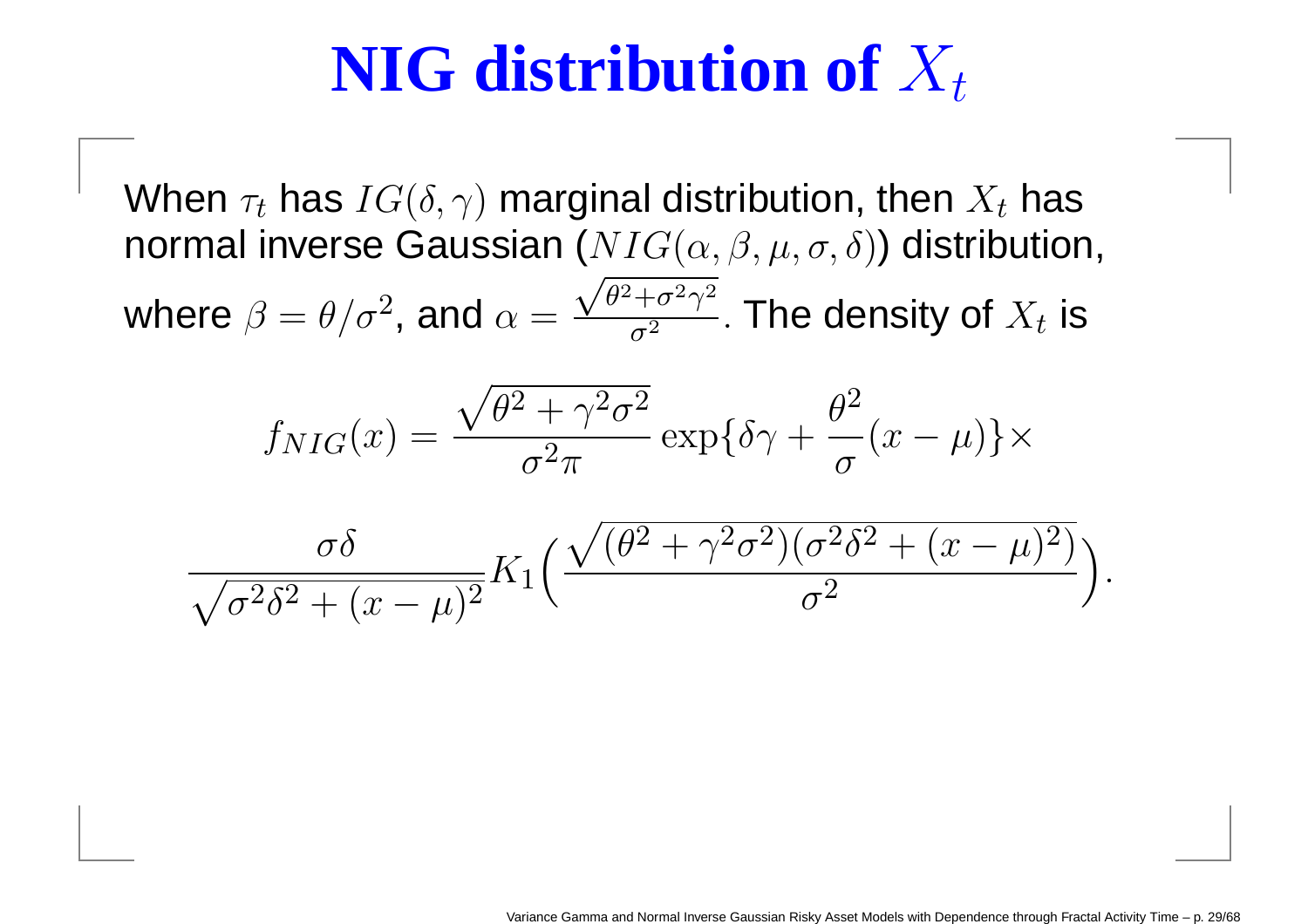## **Tail behavior**

If  $X_t$  has VG distribution, then as  $x \to \infty$ 

$$
P(|X_t| > x) \sim const(\alpha, \beta, \sigma) x^{\alpha - 1} e^{-x \sqrt{2\beta/\sigma^2}}
$$

If  $X_t$  has NIG distribution, then as  $x \to \infty$ 

$$
P(|X_t| > x) \sim const(\alpha, \delta, \sigma) x^{-3/2} e^{-\alpha x}
$$

When  $X_t$  has Student distribution and  $\mu=\theta=0$  then  $\bullet$ 

$$
P(|X_t| > x) \sim const(\epsilon, \delta, \sigma) x^{-2\delta}
$$

Here  $f(x) \sim g(x)$  means that  $lim_{x\to\infty} f(x)/g(x) = 1$ .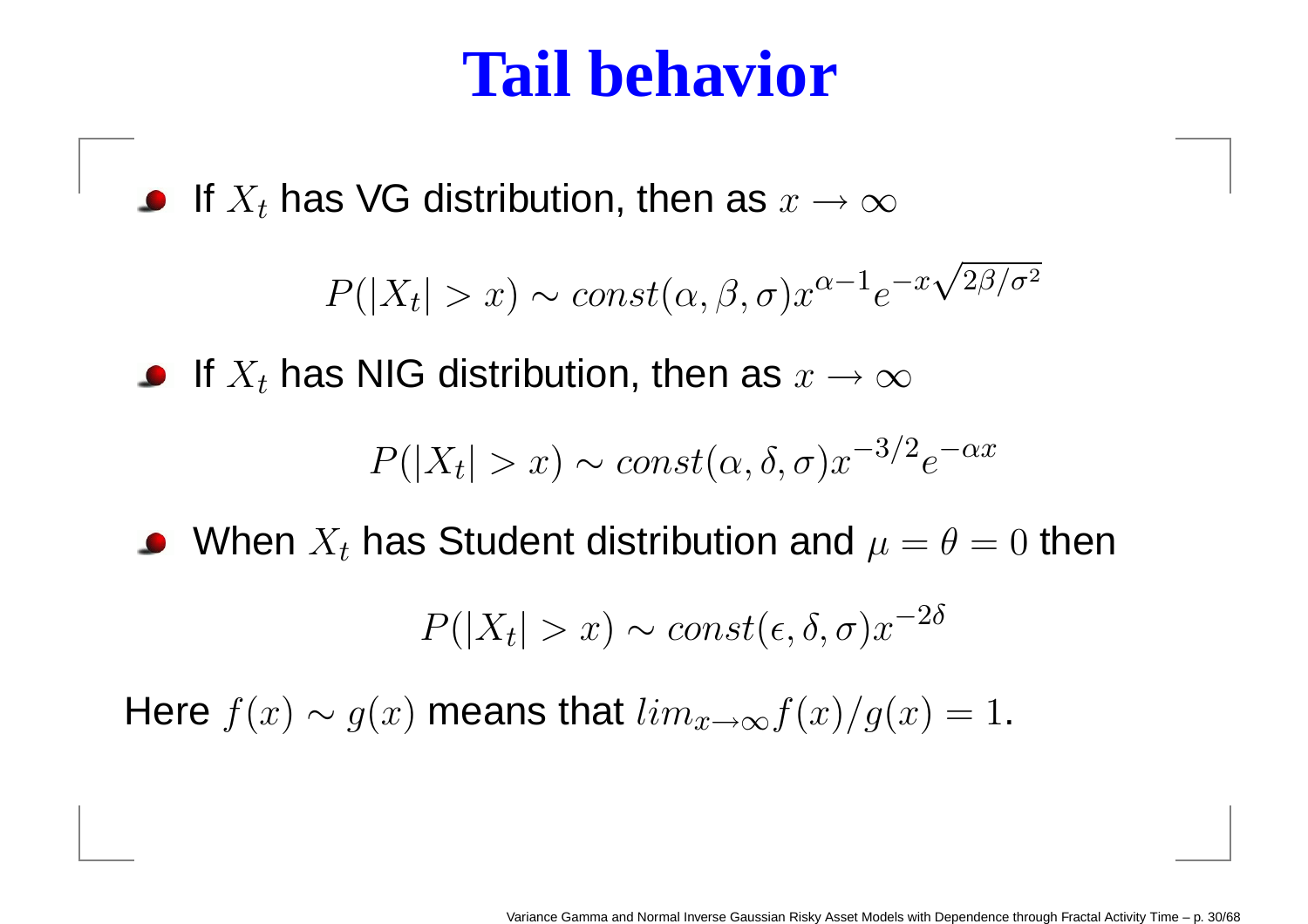# **GIG** distribution of  $\tau_t$

The density of generalized inverse Gaussian (GIG)distribution  $GIG(\alpha,\beta,\gamma)$  distribution is given by

$$
f_{GIG}(x) = \frac{\left(\frac{\gamma}{\beta}\right)^{\alpha/2}}{2K_{\alpha}(\sqrt{\beta\gamma})} x^{\alpha - 1} e^{-\frac{1}{2}\left(\frac{\beta}{x} + \gamma x\right)}, \ x > 0
$$

The distributions considered for  $\tau_t$ , Gamma, inverse Gamma, and inverse Gaussian, belong to GIG class (some as <sup>a</sup> limiting case when GIG parameter values are set to be0)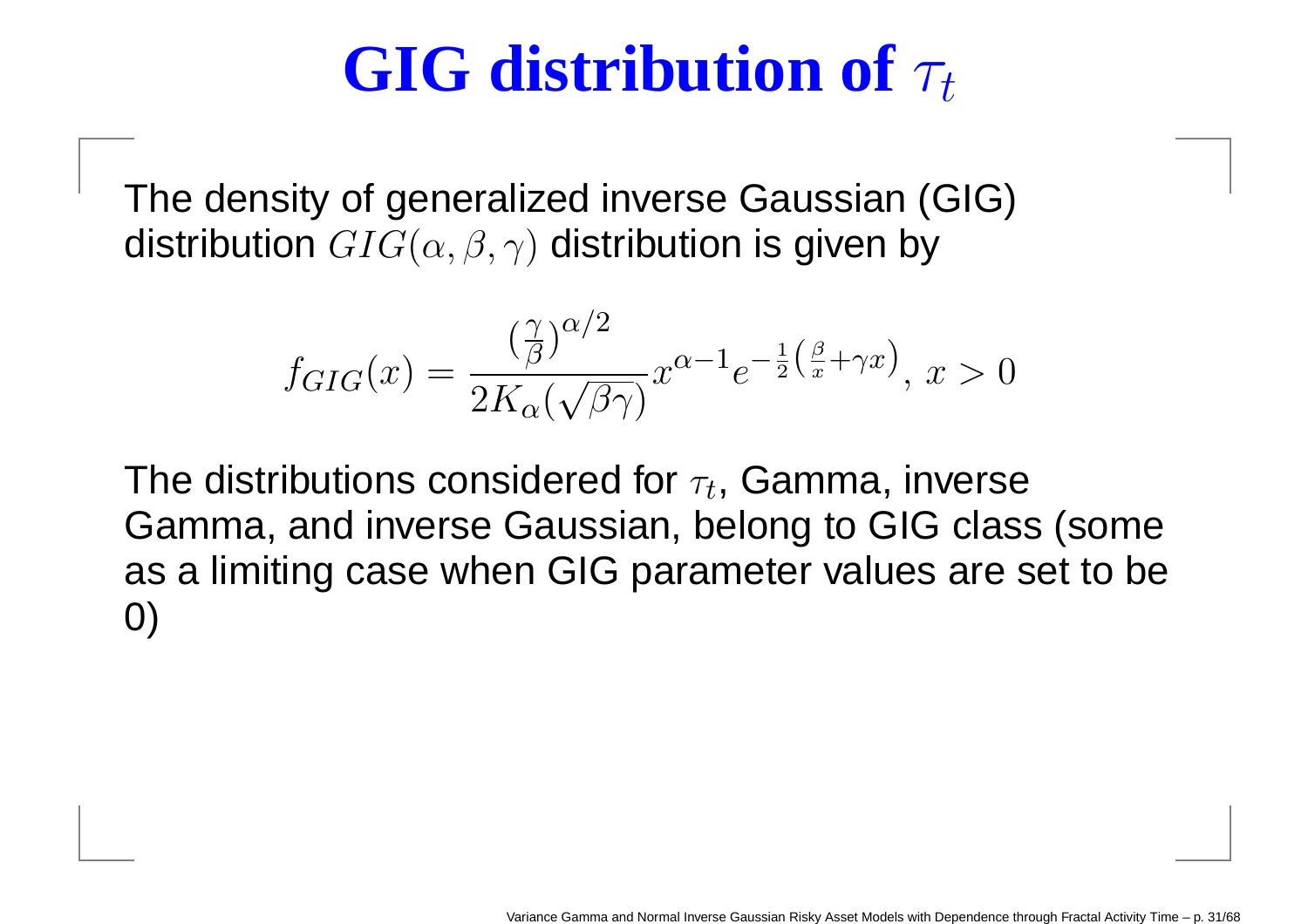# **GH** distribution of  $X_t$

When  $\tau_t$  has GIG distribution, the distribution of  $X_t$  belongs to the class of generalized hyperbolic (GH) distributions. The density is

$$
f_{GH}(x) = \left(\frac{\gamma}{\beta}\right)^{\alpha/2} \left(\frac{\beta\alpha^2 + (x - \mu)^2}{\gamma\sigma^2 + \theta^2}\right)^{\alpha/2 - 1/4} \times
$$

$$
K_{1-\alpha/2}\left(\sqrt{\left(\gamma+\frac{\theta^2}{\sigma^2}\right)\left(\beta+\frac{(x-\mu)^2}{\sigma^2}\right)}\right)\frac{e^{\frac{(x-\mu)\theta}{\sigma^2}}}{\sqrt{2\pi\sigma^2}K_{\alpha}(\sqrt{\gamma\beta})}
$$

The characteristic function is

$$
\phi_{GH}(u) = \frac{K_{\alpha}(\sqrt{\beta(\gamma - 2i\theta u + \sigma^2 u^2)})}{K_{\alpha}(\gamma \beta)} \left(\frac{\gamma}{\gamma - 2i\theta u + \sigma^2 u^2}\right)^{\alpha/2} e^{i\mu u}.
$$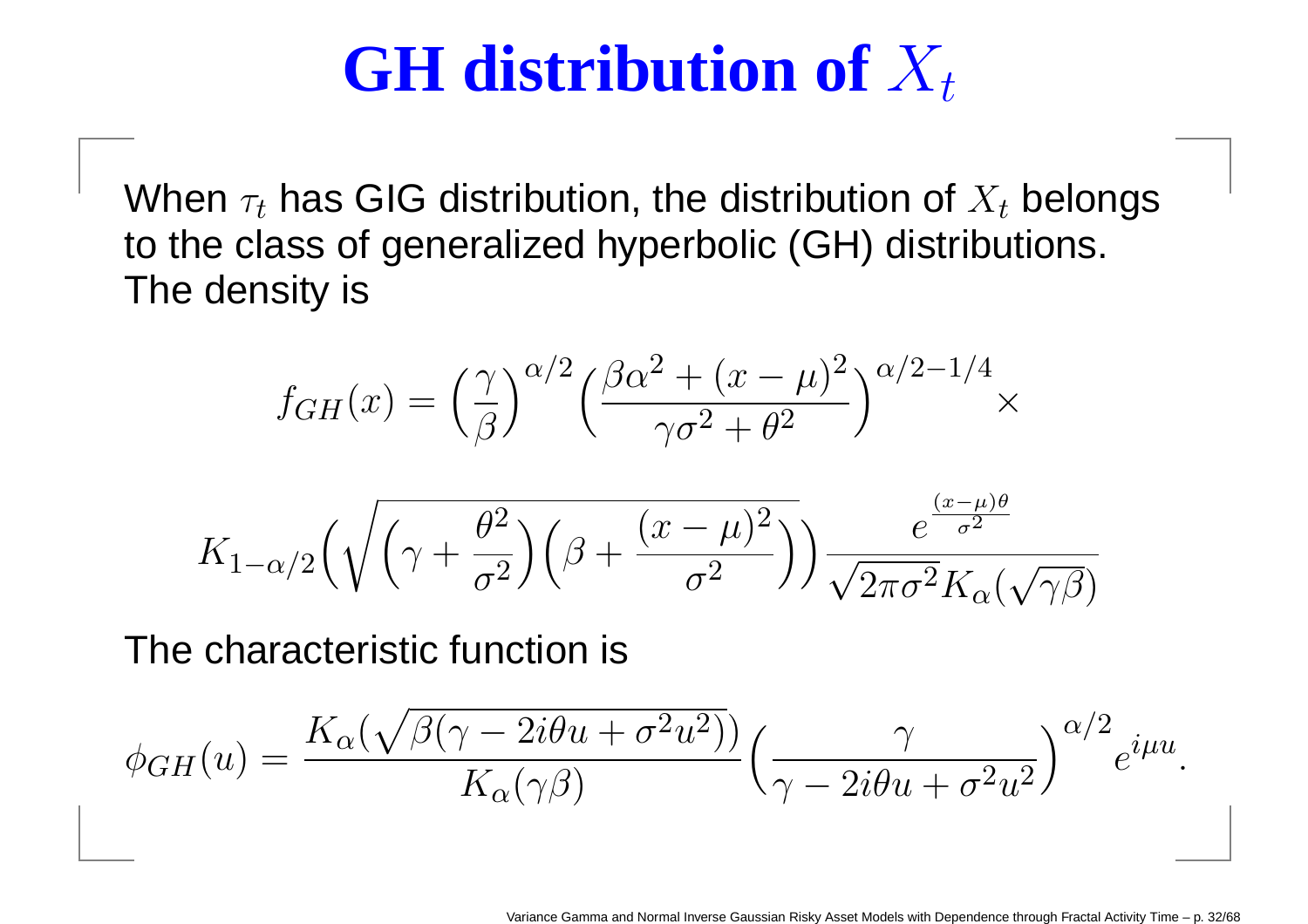# **Other constructions of activity time**

Heyde and Leonenko (2005) introduced the followingconstruction:

Let  $\eta_1(t), \ldots, \eta_{\nu}(t),\, \nu\geq 1$  be independent copies of stationary Gaussian process  $\eta(t)$  with  $E\eta(t)=0$ ,  $E\eta^2$ and monotone correlation function  $E\eta(t)\eta(t+s)=\rho_{\eta}(s),$  $^{2}(t)=1$  $t,s\geq0.$ 

 $\overline{\mathbf{r}}$ Consider the chi-square process

$$
\chi_{\nu}^{2}(t) = \frac{1}{2}(\eta_{1}^{2}(t) + \ldots + \eta_{\nu}^{2}(t)).
$$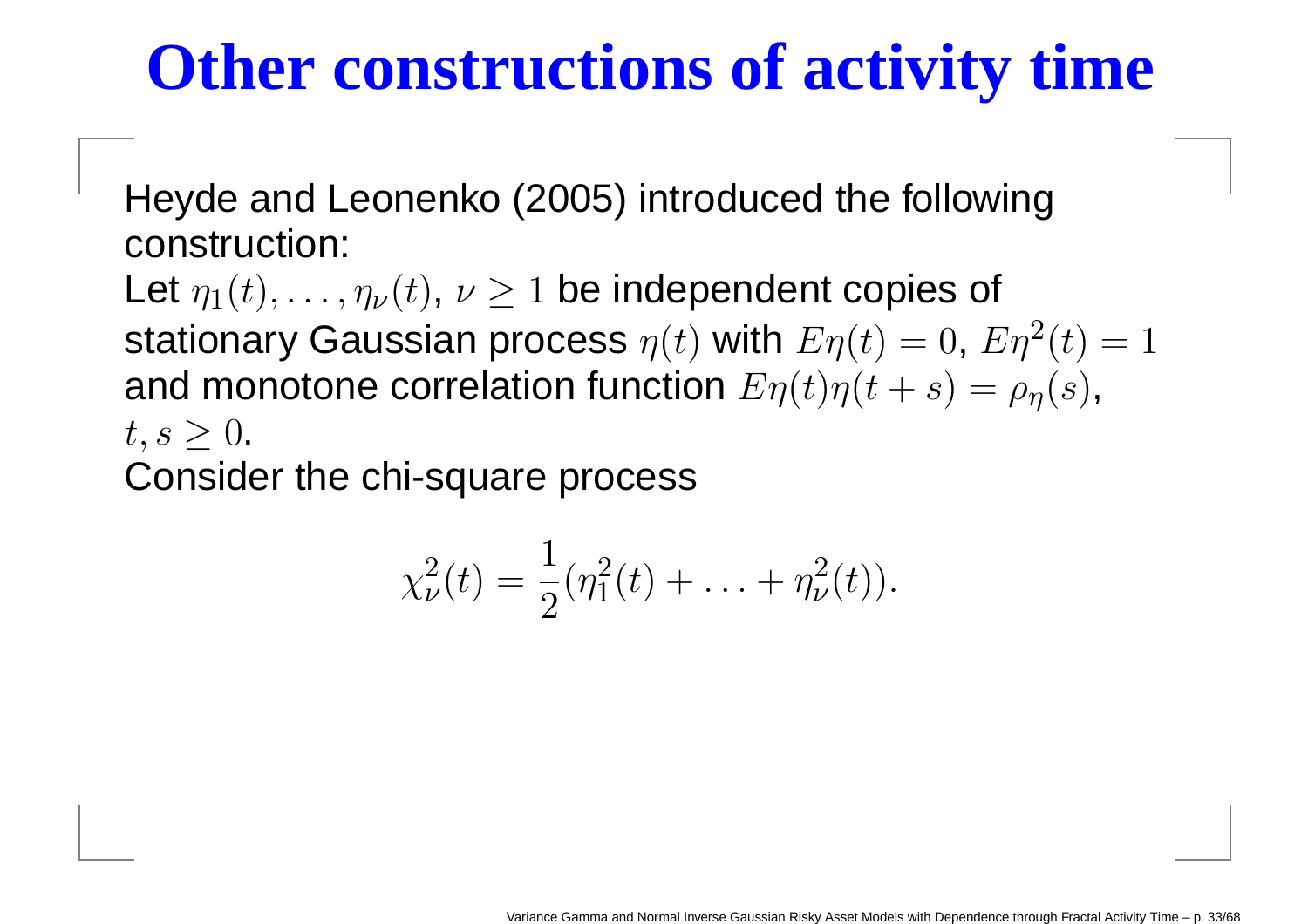## **Gamma process via chi-square**

Take  $\tau_t$ =2 $\nu$  $\alpha=\nu$  / 2. F  $\chi$ 2 $\frac{2}{\nu}$ ( t $t)$  so the distribution of  $\tau_t$  is  $\Gamma(\alpha,\alpha)$  for  $\epsilon = \nu/2$ . For  $t=1,2,\ldots$  the activity time

$$
T_t = \sum_{i=1}^t \tau_i = \frac{2}{\nu} \sum_{i=1}^t \chi_{\nu}^2(i).
$$

This construction is considered by Finlay and Seneta(2006).

Drawback:  $\alpha$  is an integer multiplier of  $1/2.$ 

Advantage: flexible correlation structure $corr(\chi$ 2 $_{\nu}^2(t), \chi_{\nu}^2$  $u^2(\tau+s)) = \rho$ 2 $\frac{2}{\eta}(s)$  .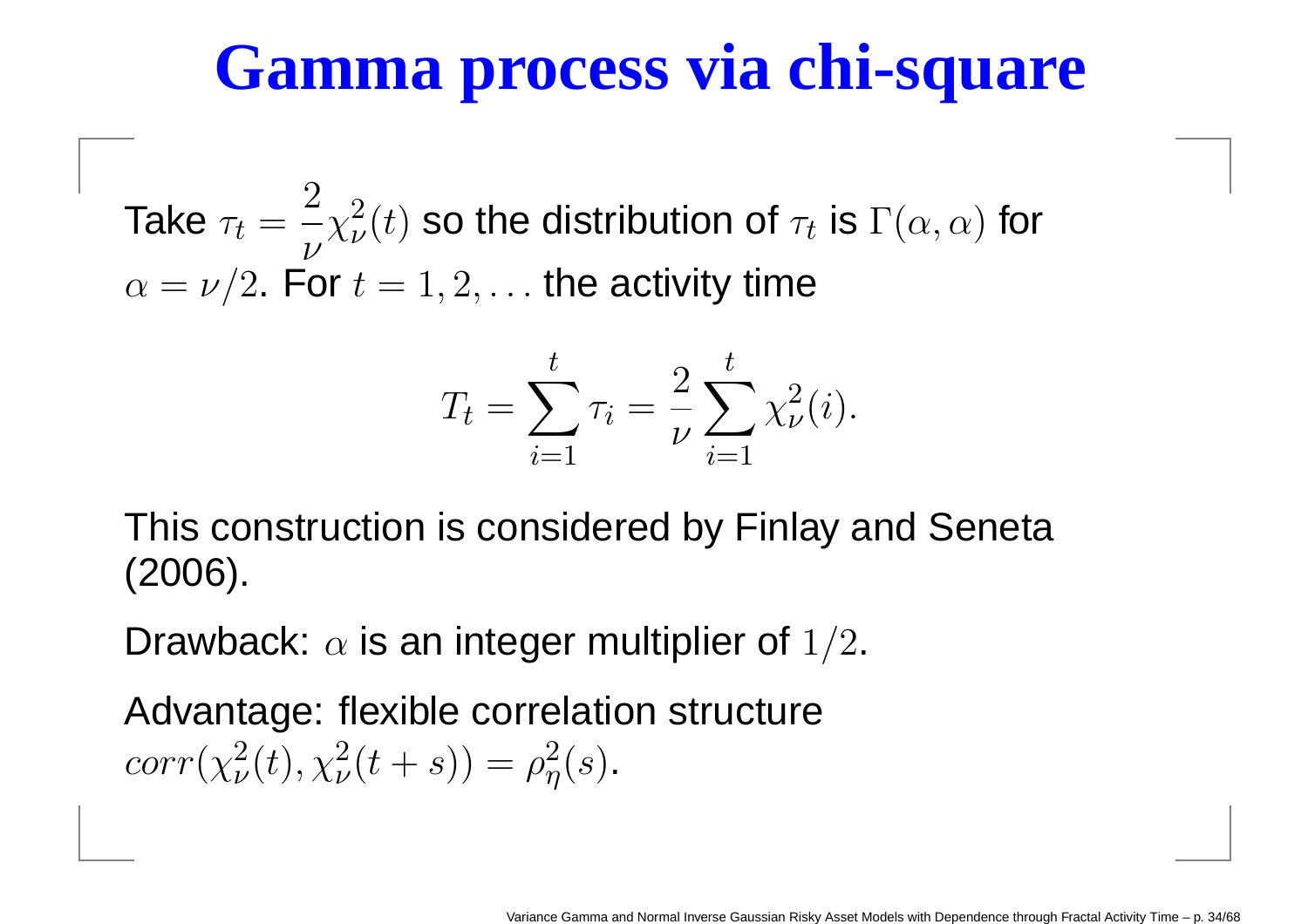# **Inverse Gamma process via chi-square**

Considerr  $\tau_t = [\frac{\tau}{\nu}]$ 2 $\nu$  $R\Gamma(\nu/2,\nu/2)$  (Heyde and Leonenko (2005)). The covariance  $\chi$ 2 $_{\nu}^{2}(t)]$  $^{\rm 1}$  with marginal distribution structure:

$$
cov(\tau_t, \tau_{t+s}) = \sum_{k=1}^{\infty} C_k^2(\nu) \rho_{\eta}^{2k}(s), \ \nu > 4,
$$

where  $C_k$  are coefficients from the expansion of  $G(x) = \frac{\nu}{2x}$  using Laguerre polynomials.  $2x$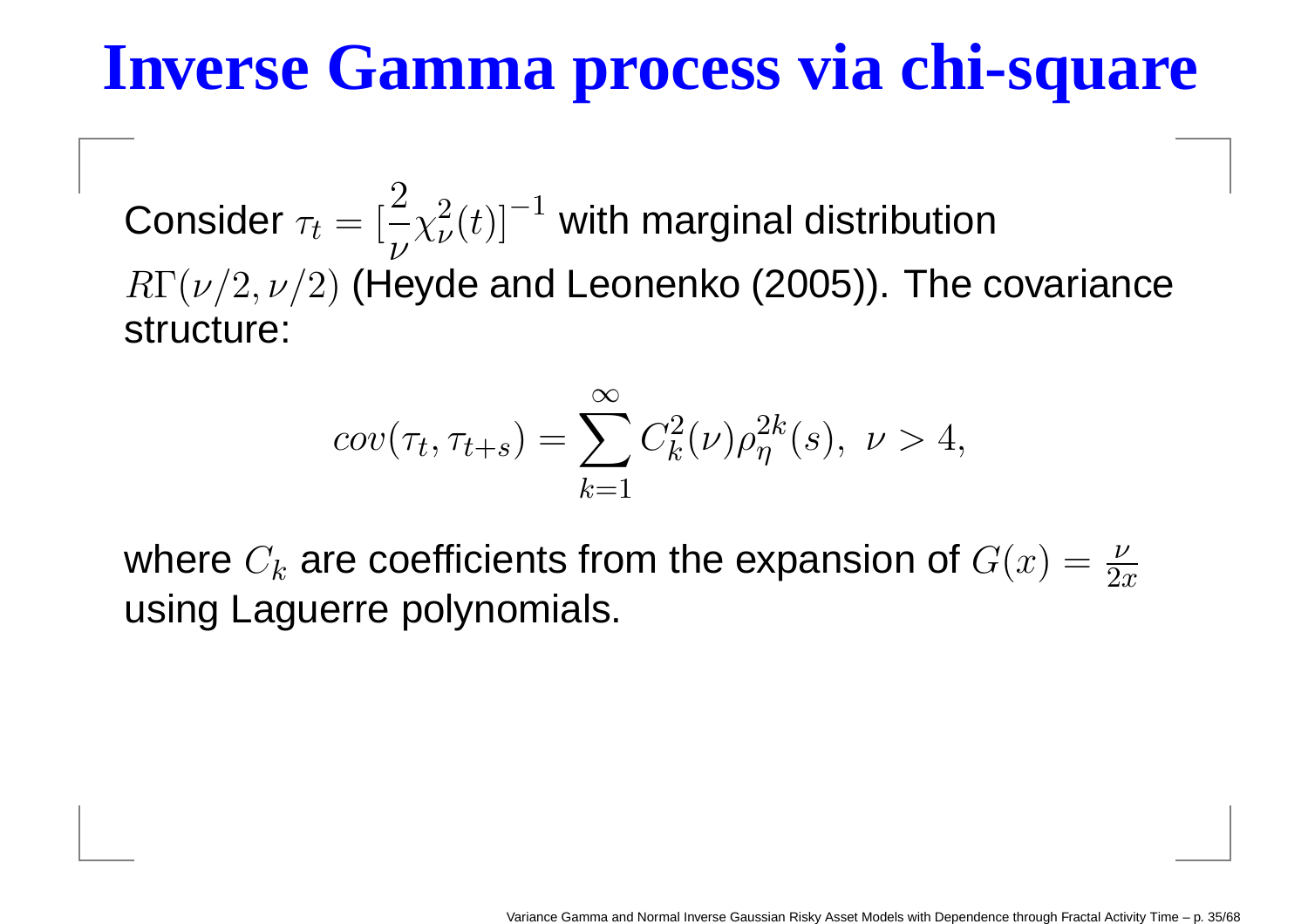# **Expansion using Laguerre polynomials**

The density of  $\chi$  $L_2((0,\infty),f_\Gamma(\nu/2,1)).$ 2 ν $\frac{2}{\nu}$  is  $f_\Gamma(\nu/2,1)$ . Consider Complete orthogonal system of functions is

$$
e_k(u) = L_k^{\nu/2 - 1}(u) \left\{ k! \frac{\Gamma(\nu/2)}{\Gamma(\nu/2 + k)} \right\}^{1/2},
$$

where

$$
L_k^{\beta}(u) = \frac{1}{k!} u^{-\beta} e^u \frac{d^k}{du^k} \{ u^{\beta + k} e^{-u} \}
$$

are generalized Laguerre polynomials of index  $\beta, \, k\geq 0.$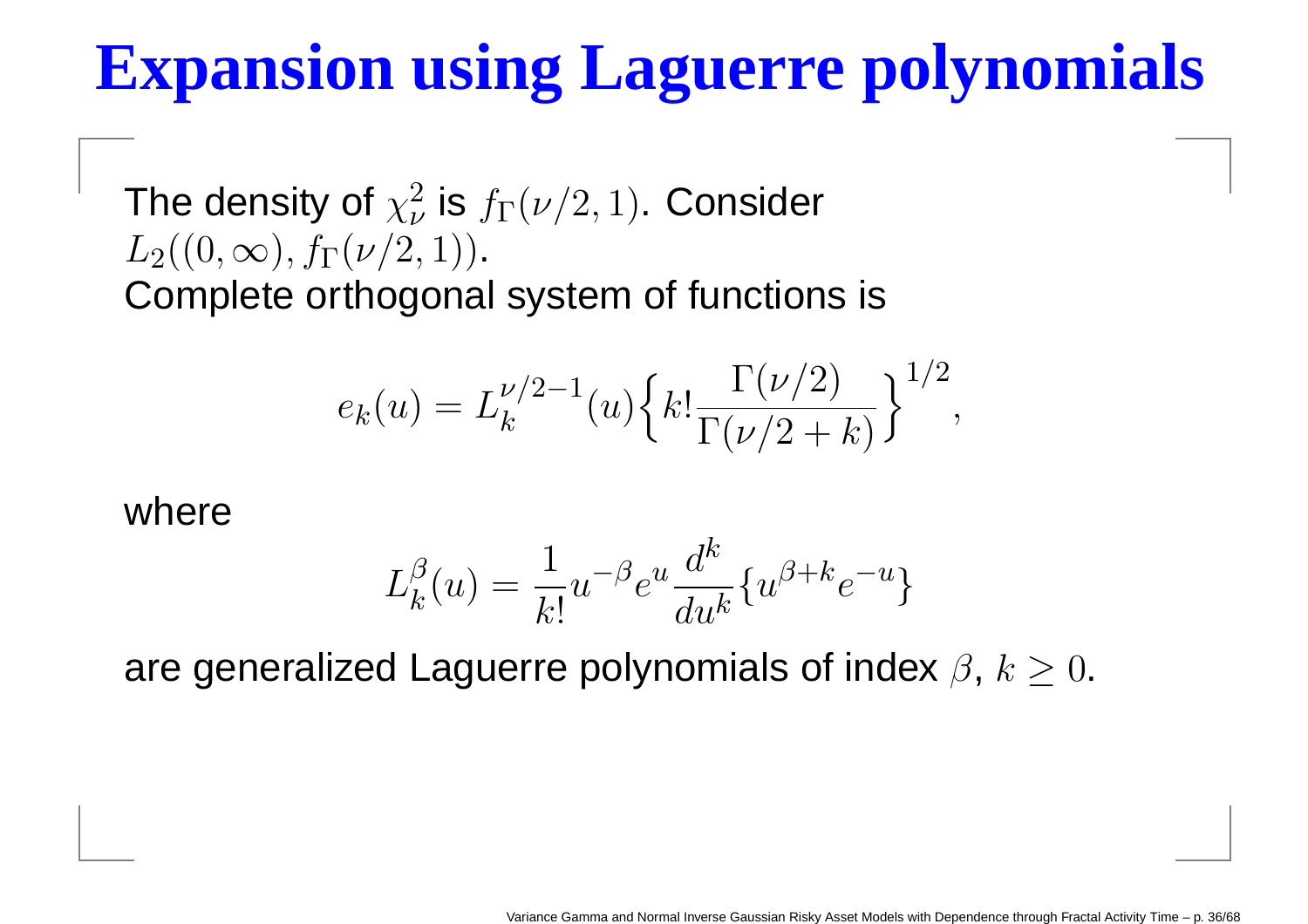## **Expansion - Cont'd**

Note that  $\tau_t=G(\chi)$   $G(x) = \frac{\nu}{2x} \in L_2((0, \infty), f_{\Gamma}(u))$ 2 $_{\nu }^{2}(t))$  with expanded $\frac{\nu}{2x}\in L_2((0,\infty),f_\Gamma(\nu/2,1))$ . This function can be

$$
G(x) = \sum_{k=1}^{\infty} C_k(\nu) e_k(x),
$$

#### where

$$
C_k(\nu) = \frac{\nu}{2} \int_0^\infty \frac{f_\Gamma(\nu/2, 1)(x)e_k(x)dx}{x}.
$$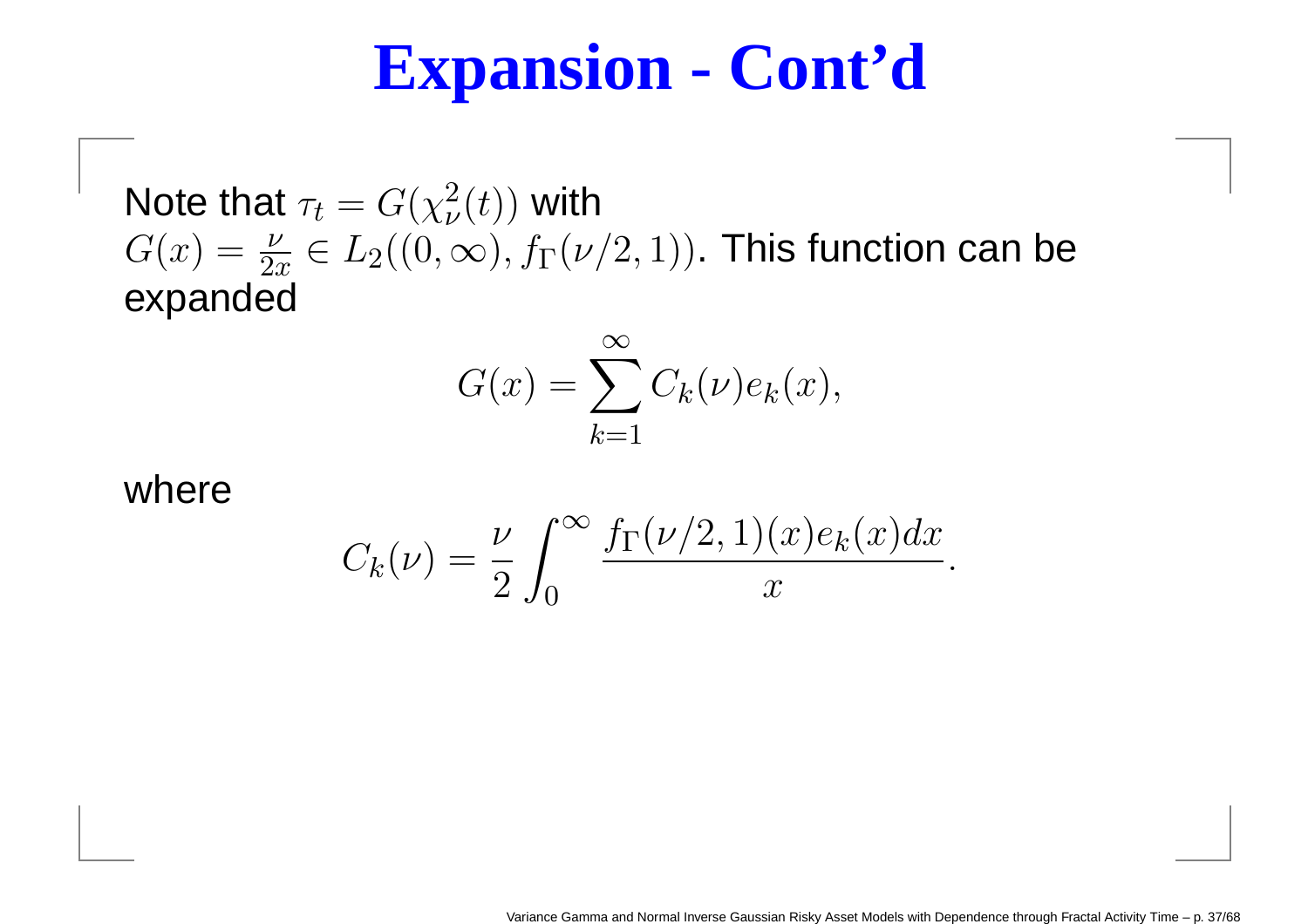# **Chi-square construction for**RΓ

- **•** Flexible correlation structure: long- or short- range dependence possible with different choices of  $\rho_\eta$
- The distribution of  $\tau_t$  is  $R\Gamma(\nu/2,\nu/2)$ , where  $\nu$  is an integer
- Correlation structure is defined when  $\nu>4$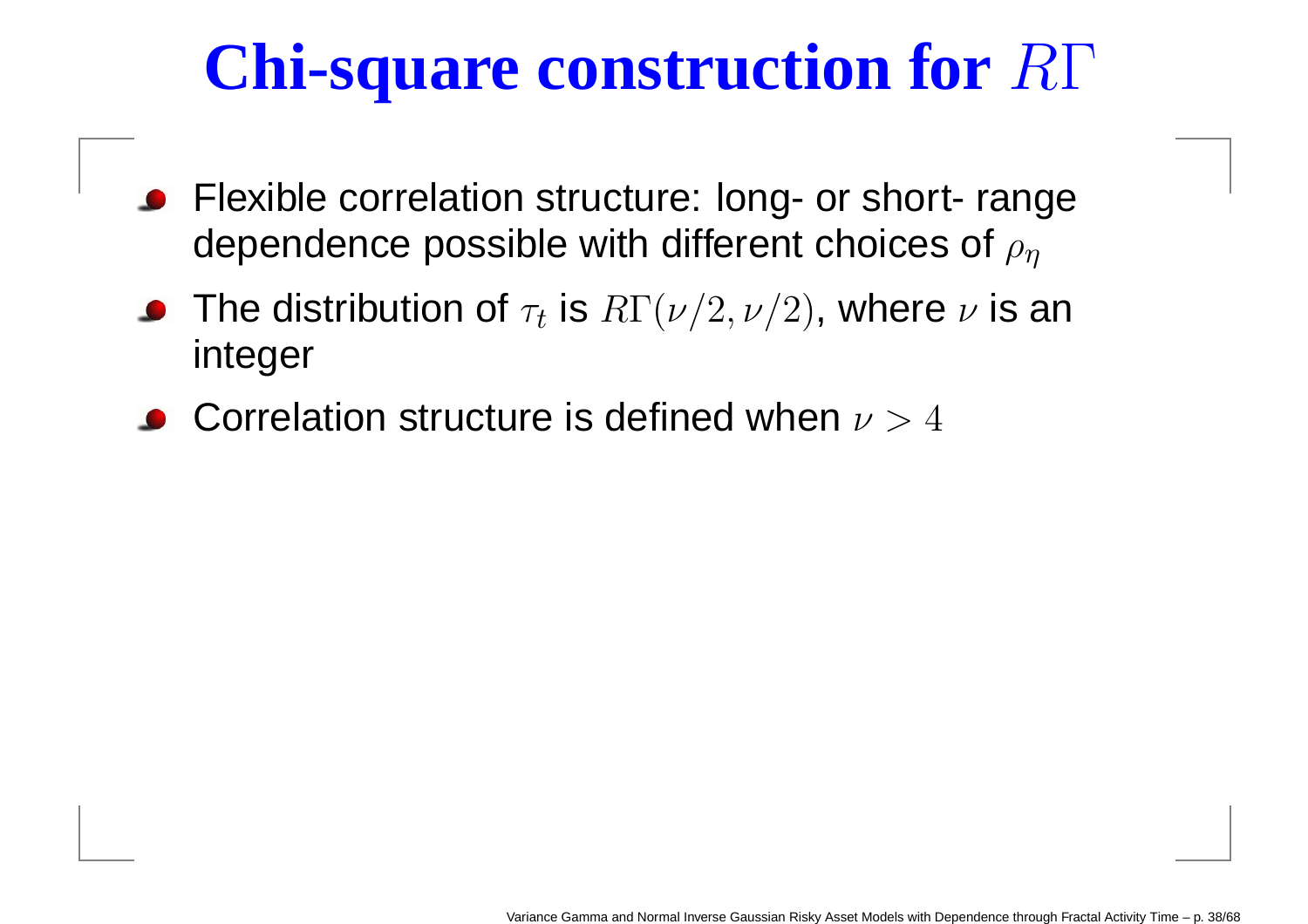# **Key ingredients for the construction**

- We consider the construction of  $\tau_t$  with Gamma or IG marginals using Ornstein-Uhlenbeck (OU) processes
- Gamma and IG distributions are self-decomposable: forany  $c\in(0,1)$  there exits r.v.  $X_c$ that  $X=^{\mathcal{D}} cX+X_c$  $\overline{c}$  independent of  $X$  such
- Gamma and IG distributions have additivity property inone of the parameters
- **•** The variances of Gamma and IG distributions are proportional to the parameter in which the additivityproperty holds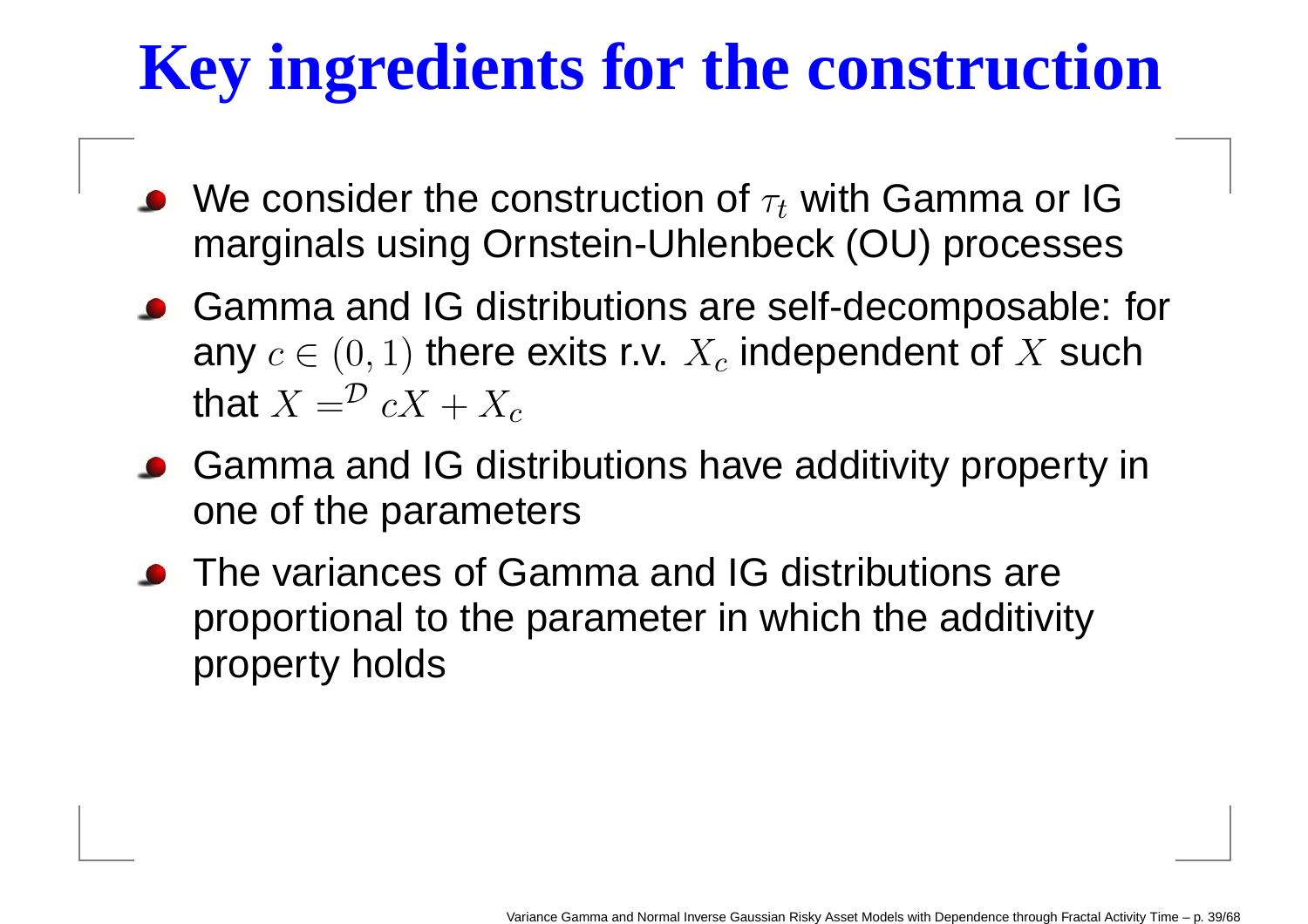# **Why not other distributions**

- Inverse Gamma distribution (leading to Student's <sup>t</sup> distribution of the returns), does not have theseproperties
- For inverse Gamma distribution of  $\tau_t$ , construction via chi-square processes is available
- Construction via chi-square processes also works for Gamma distribution of  $\tau_t$
- **In construction using OU processes, we do not need** any of the parameters to be integers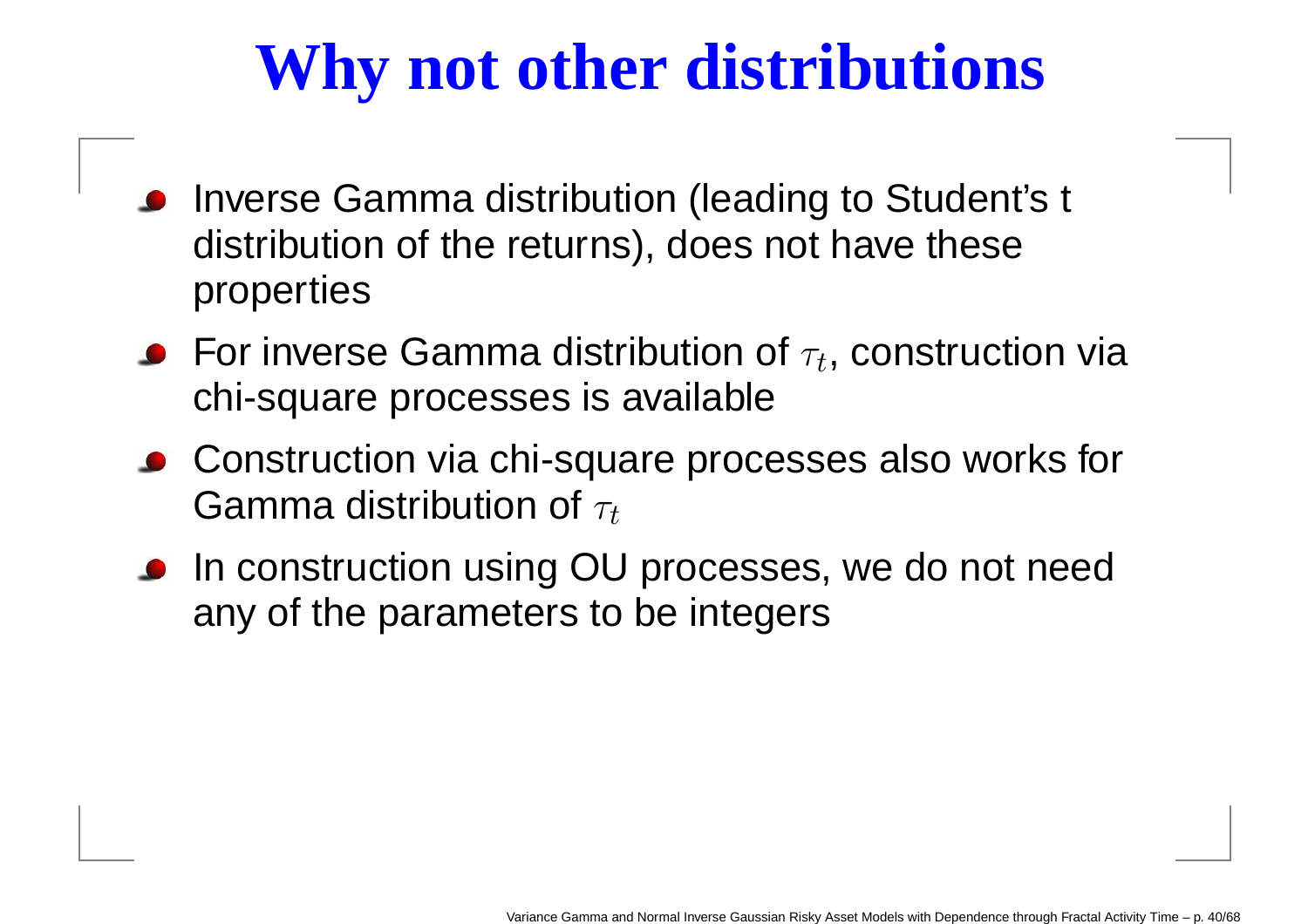# **Construction using OU processes**

- Idea is due to Barndorff-Nielsen (1998), further developed in Barndorff-Nielsen and Shephard (2001)for continuous time stochastic volatility models
- Superpositions investigated by Barndorff-Nielsen (2001), Barndorff-Nielsen and Leonenko (2005), Leonenko and Tauffer (2005)
- OU process is stationary solution of the stochasticdifferential equation

(1) 
$$
dy(t) = -\lambda y(t) + dZ(\lambda t), \quad t \ge 0,
$$

where  $Z(t), t\geq0$  is a non-decreasing Lévy process, and  $\lambda > 0$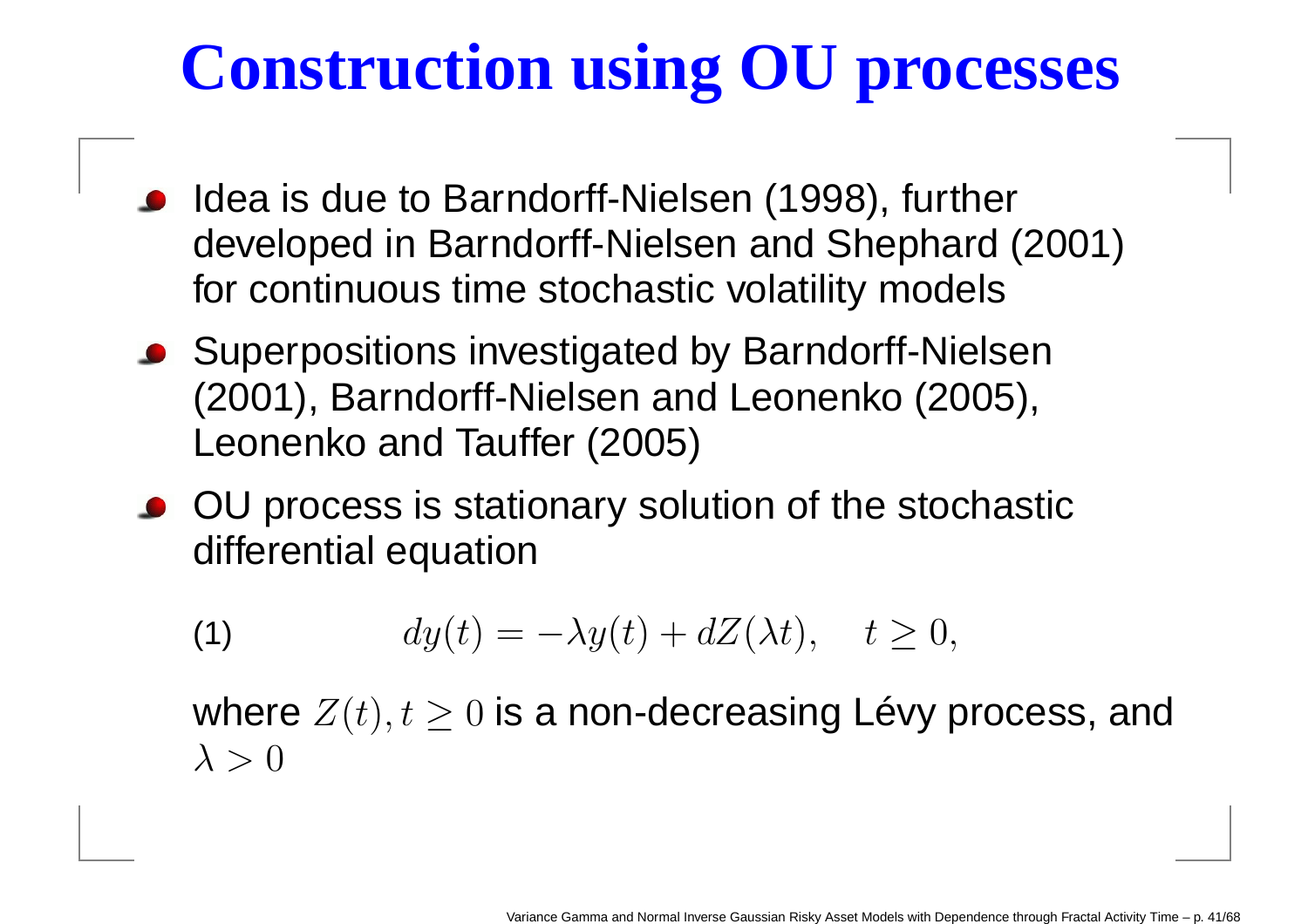# **OU processes**

**Theorem 1.** There exists a stationary process  $y(t), t \geq 0$ , which has marginal  $\Gamma(t, \mathscr{D})$  or  $I G(S, \mathscr{D})$  distribution and which has marginal  $\Gamma(\alpha,\beta)$  or  $IG(\delta,\gamma)$  distribution and satisfies equation (1). The process  $y$  has all moments, and the correlation function of  $y$  is given by  $r_y(h) = corr(y(t), y(t+h)) = e^{-\lambda h}, h \ge 0.$ 

This theorem is <sup>a</sup> special case of <sup>a</sup> more general result (Sato (1999)). The unique strong stationary solution of equation (1) exists if  $\int_2^\infty \log x \rho(dx) < \infty$ , where  $\rho(\cdot)$  is Lévy measure of  $Z(1)$ . The solution is given by

$$
y(t) = e^{-\lambda t}y(0) + \int_0^t e^{-\lambda(t-s)}dZ(\lambda s).
$$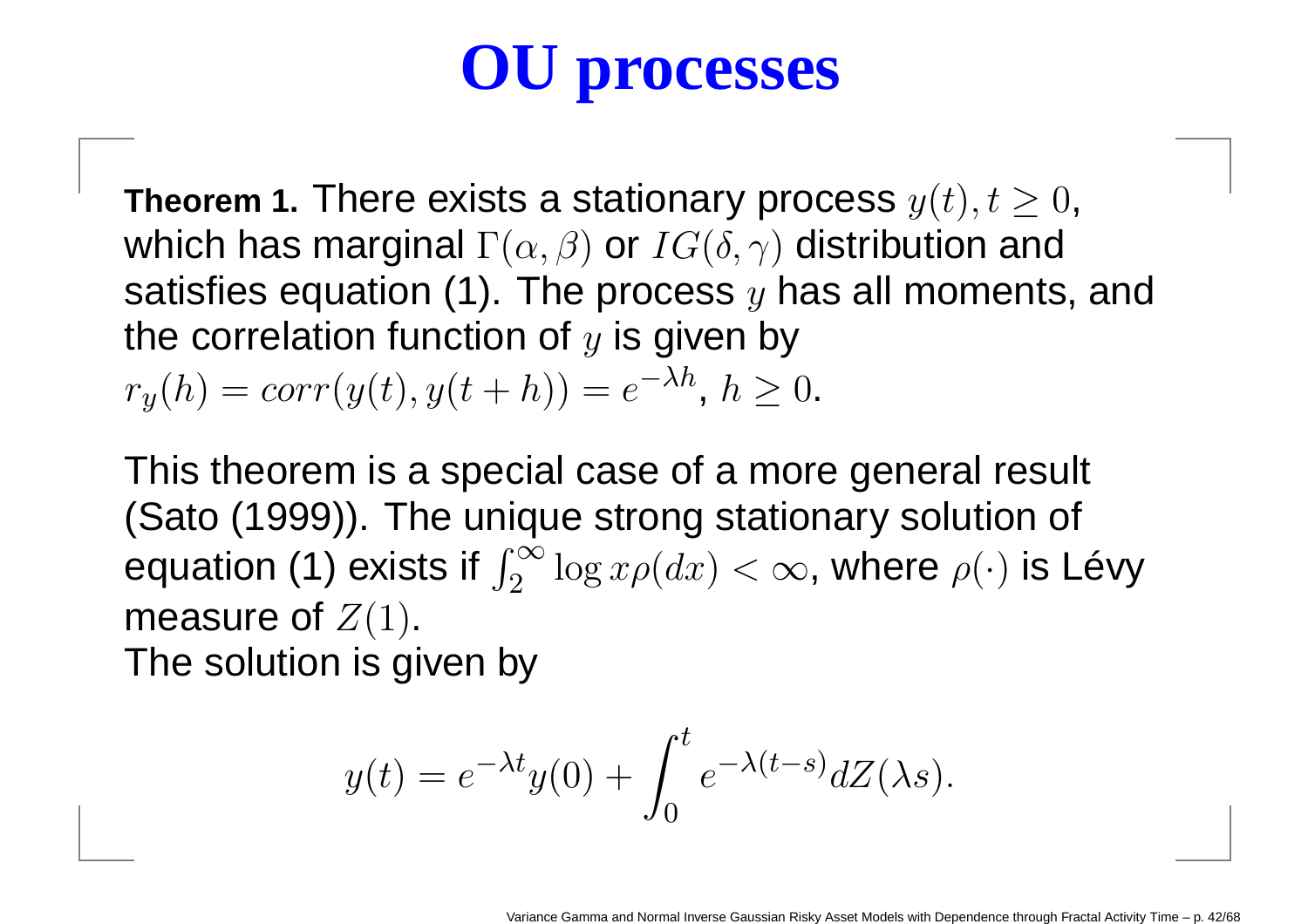# **OU processes Cont'd**

- The law of  $Z$  is determined uniquely by that of  $y$
- Lévy-Khinchin representation:

$$
\kappa_y(u) = \log E e^{iuy} = iua - \int_0^\infty (e^{iux} - 1)Q(dx), \ u \in R,
$$

where  $\int_0^\infty$ 0 $\int_0^\infty (1 \wedge x) Q(dx) < \infty$ , and  $Q(-\infty, 0) = 0$ 

- When  $y$  is self-decomposable  $Q(dx) = \frac{q(x)}{x}$ canonical function  $q$  decreasing on  $(0,\infty)$  $\frac{d}{dx} \frac{d}{dx}$ , with
- The cumulant function of  $Z(1)$  is related to that of  $y\mathrm{:}% \left( \mathcal{A}\right)$

$$
\kappa_{Z(1)}(u) = \log E e^{iuZ(1)} = u \frac{\partial}{\partial u} \kappa_{y(t)}(u).
$$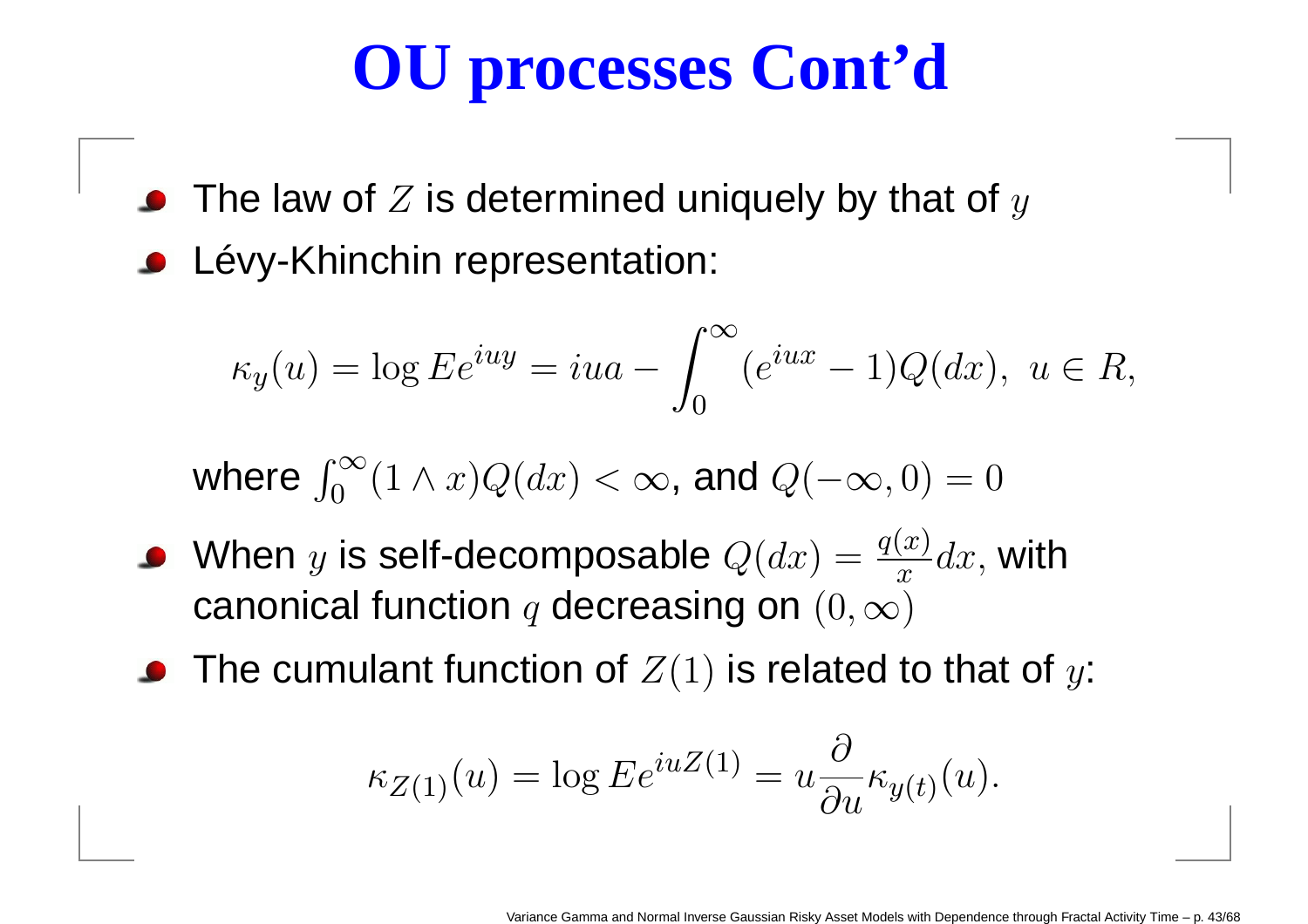# **Gamma OU process**

When  $y$  has  $\Gamma(\alpha,\beta)$  marginal distribution,

$$
q_{\Gamma}(x) = \alpha e^{-\beta x} 1_{\{x>0\}},
$$

and Lévy process  $Z(t)$  is a compound Poisson process

$$
Z(t) = \sum_{n=1}^{N(t)} Z_n,
$$

where  $N(t)$  is a Poisson process with intensity  $\alpha$ , and  $Z_n$  are  $\sim$   $\sim$ independent identically distributed  $\Gamma(1,\beta)$  random variables.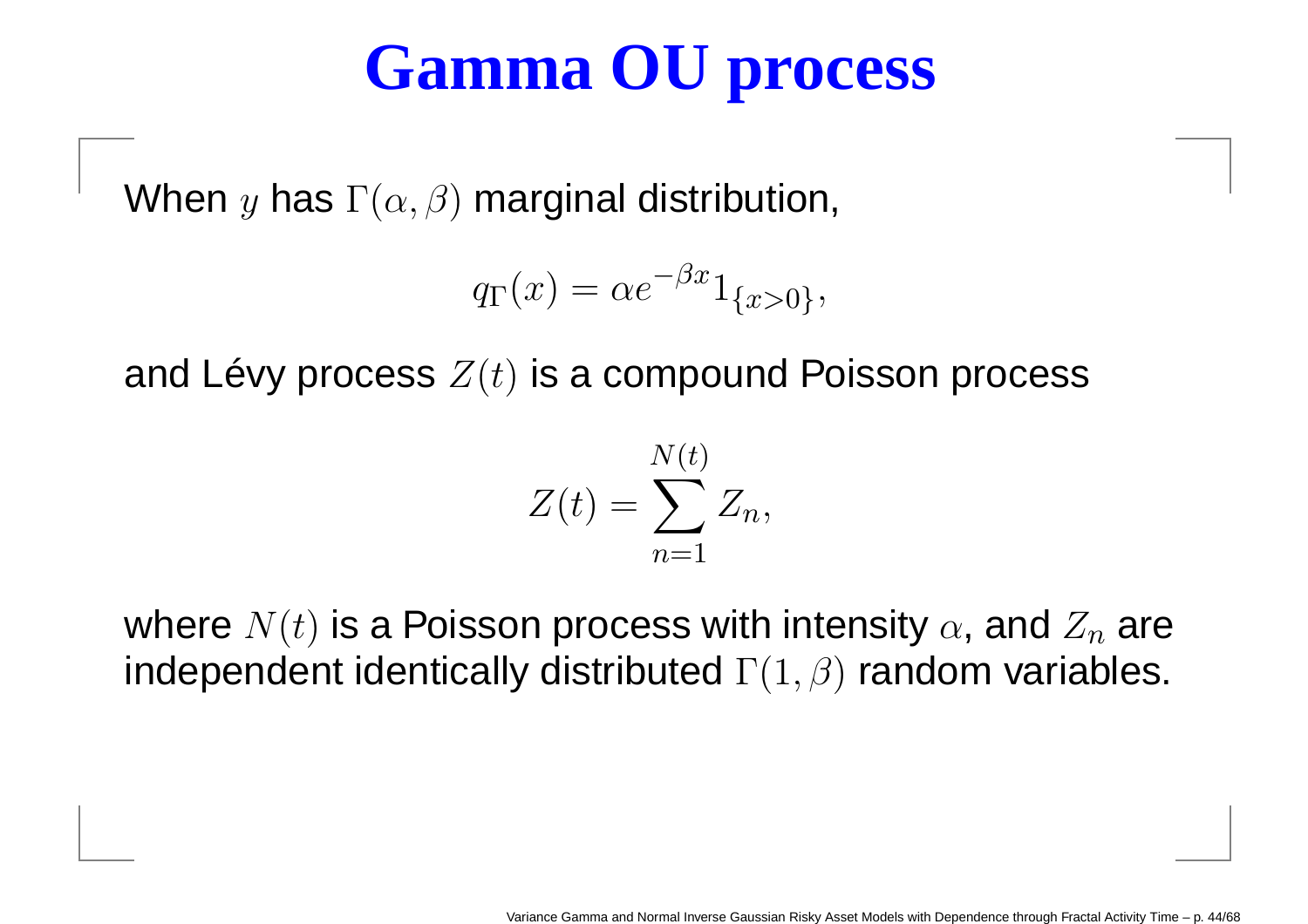# **IG OU process**

In the IG case, the canonical function is

$$
q_{IG}(x) = \frac{\delta x^{-1/2}}{\sqrt{2\pi}} e^{-\gamma^2 x/2} 1_{\{x > 0\}}.
$$

 $Z(t) = Z_1(t) + Z_2(t)$ , where  $Z_1$  $\overline{z}$  $\sim 1.4$  $Z_1$  is a Lévy process with inverse  $Z_1$  and  $Z_2$  are independent.  $\mathbb{Z}_2$  is a compound Poisson process  $\epsilon_1$  is a Lévy process with inverse Gaussian marginals,

$$
Z_2(t) = \frac{1}{\gamma^2} \sum_{k=1}^{N(t)} W_n^2,
$$

where  $N(t)$  is Poisson process with intensity  $\delta\gamma/2$ , and  $\blacksquare$  $W_1, W_2, \ldots$  are independent N(0,1).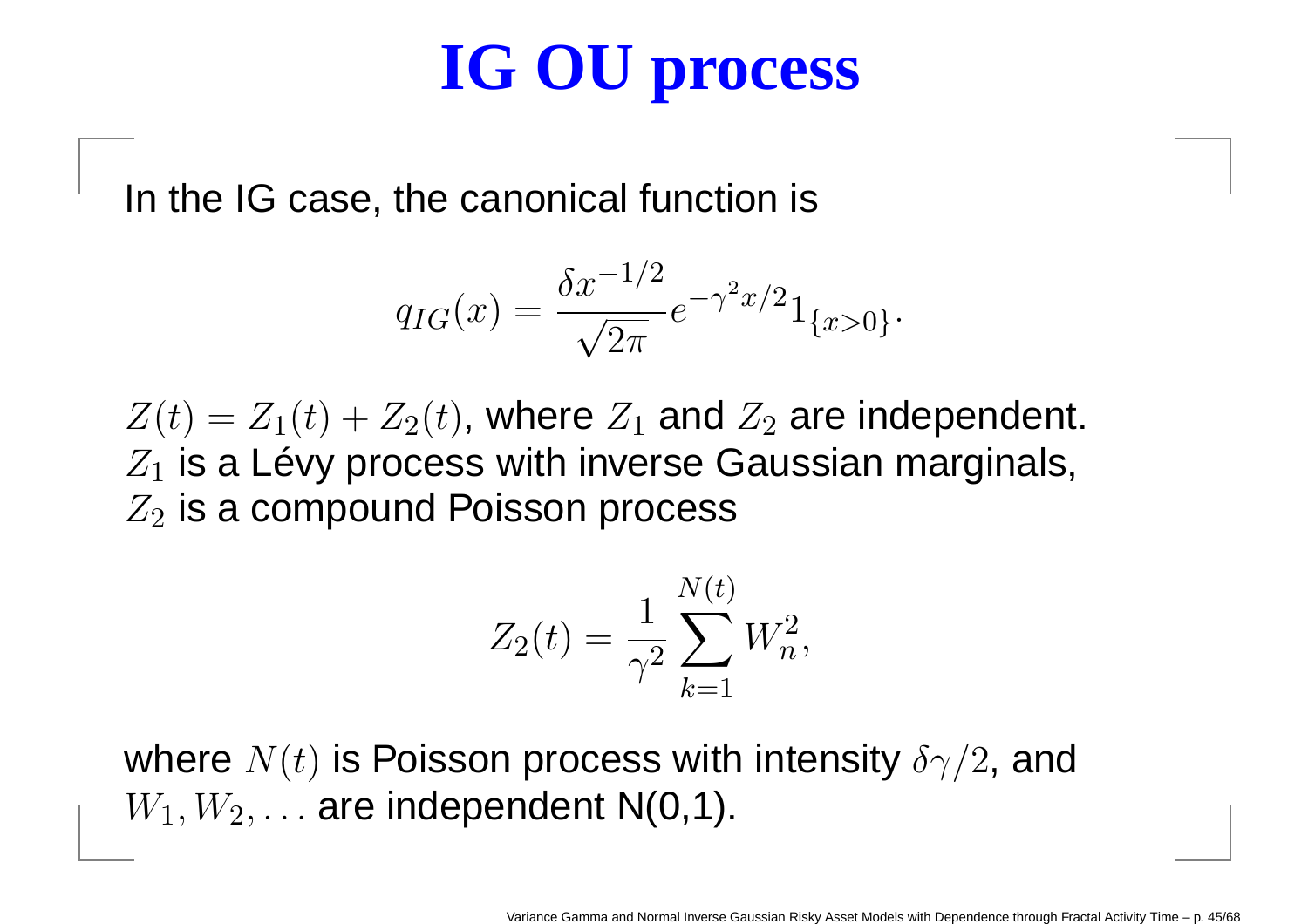# **Distributions of OU processes**

- It is important to specify the distribution of  $T_{t}=% \sqrt{\frac{\tau_{\mathrm{t}}}{n}}$  $\sum_{i=1}^t \tau_i$  , when  $\tau$  $\tau$  is OU type process
- Distribution of  $T_t$  can be obtained from distribution of  $\tau_1$ and transition probability  $P(t, B; x)$  from  $x$  to  $B$  in time  $t$ :

$$
P\left(\sum_{i=1}^{t} \tau_i \le x\right) = \int_{x_1 + x_2 + \ldots + x_t \le x} f(x_1) dx_1 P(1, dx_2; x_1)
$$

 $P(1, dx_3; x_2) \ldots P(1, dx_t; x_{t-1}),$ ;

where  $f(\cdot)$  is either  $\Gamma(\alpha, \beta)$  or IG  $(\delta, \gamma)$  density for VG and NIG models respectively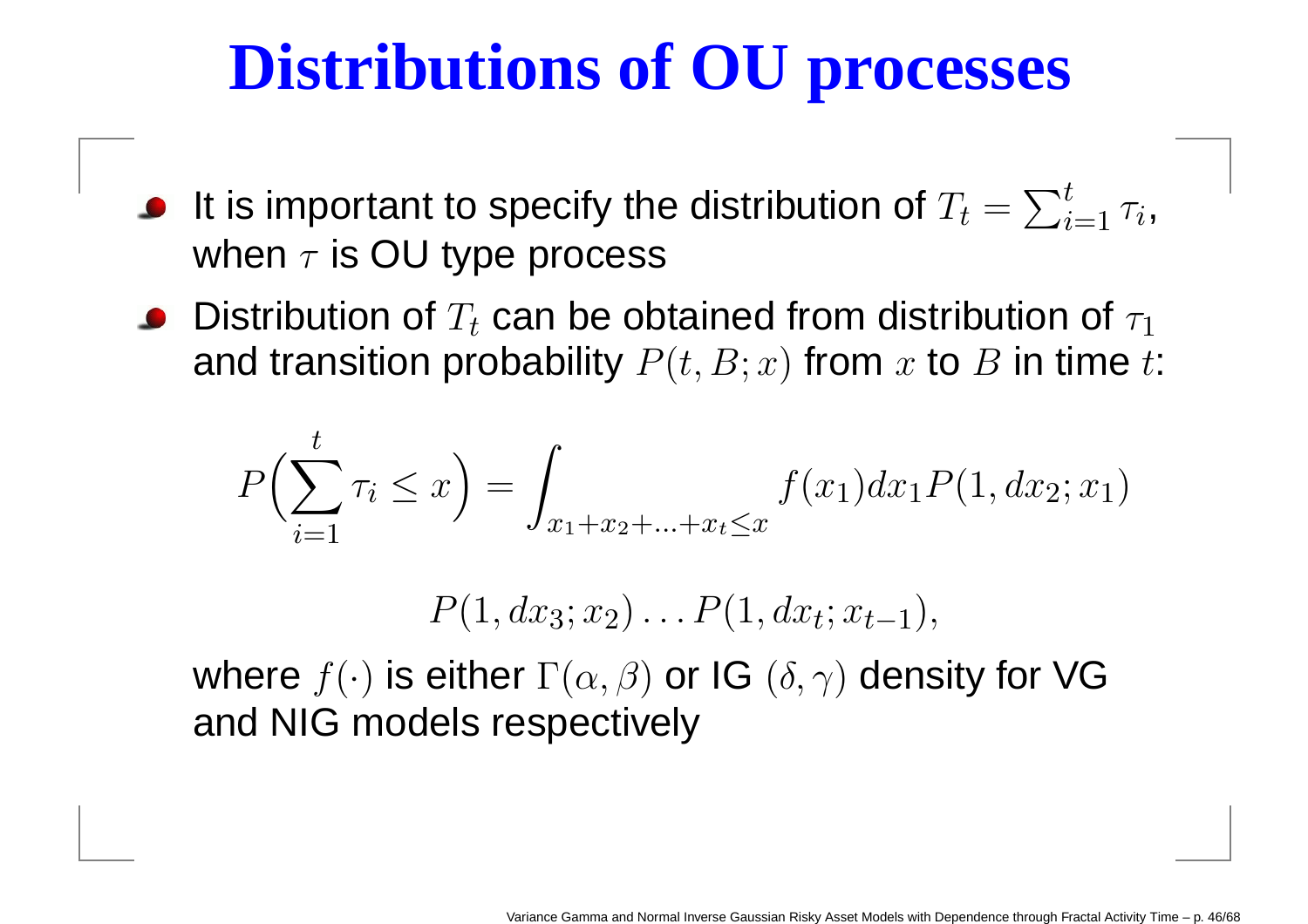## **Transition probability for Gamma process**

It was shown in Zhang, Zhang and Sun (2006) that temporally homogeneous transition function  $P(t, y; x, \lambda, \alpha, \beta)$ from  $x$  to  $y(\cdot)\leq y$  after time interval  $t$  is  $P(t, y; x, \lambda, \alpha, \beta) = 0$ , if  $y < e^{-\lambda t}x$ ,  $P(t, y; x, \lambda, \alpha, \beta) = e$  $^{-\lambda\alpha t}$ , if  $y=e$  $-\lambda t_{\mathcal{X}, \mathcal{X}}$ 

$$
P(t, y; x, \lambda, \alpha, \beta) = e^{-\lambda \alpha t} + \sum_{n=1}^{\infty} \frac{(\lambda \alpha t)^n e^{-\lambda \alpha t}}{n!} \int_0^{y-e^{-\lambda t}x} f_n(u) du,
$$

if  $y>e^ -\lambda t$ <sub>x</sub>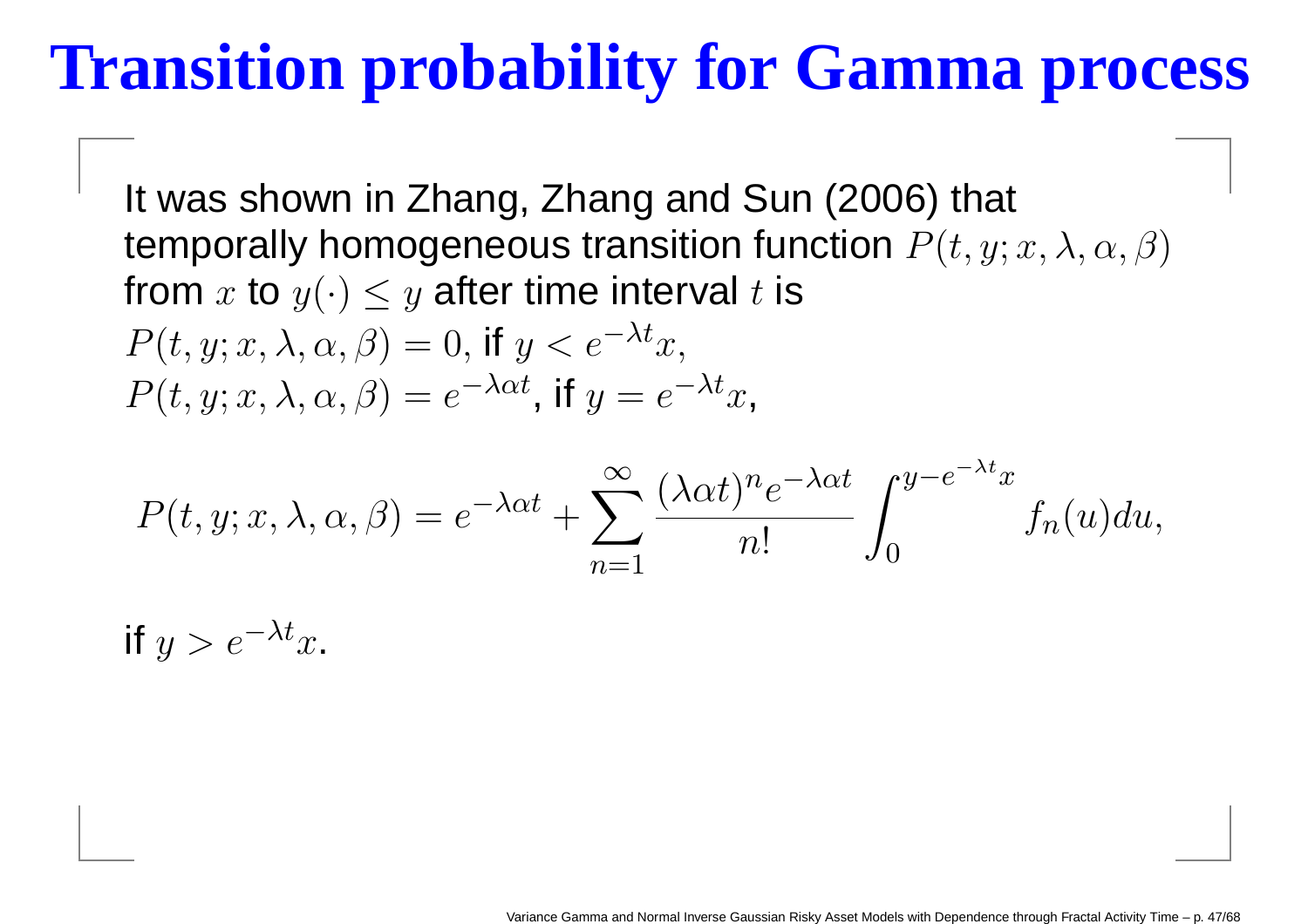## **Transition probability Cont'd**

The sequence of functions in the transition probabilityformula is defined by

$$
f(w) = \frac{e^{-\beta w} - e^{-\beta we^{\lambda t}}}{\lambda tw}, w > 0,
$$

and  $f(w) = 0, w \leq 0$ .

$$
f_1(x) = f(x)
$$
  

$$
f_n(x) = \int_0^\infty f(y)f_{n-1}(x-y)dy, \ n \ge 2.
$$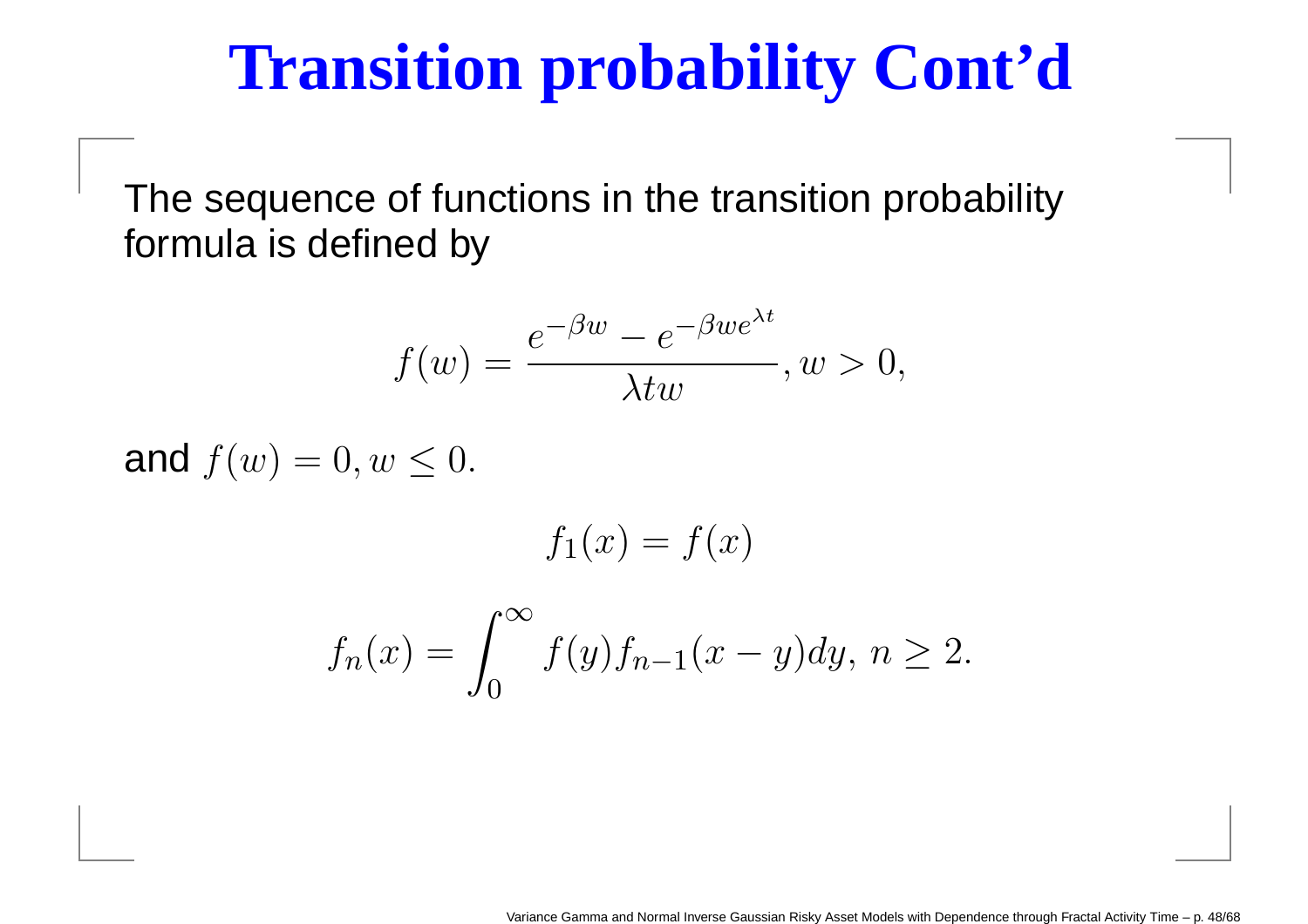## **Transition probability for IG process**

Using representation of Z and results from Zhang and Zhang (2008), the transition probability of inverse GaussianOU process can be expressed as follows:  $P(t, y; x, \lambda, \gamma, \delta) =$ 

$$
\sum_{n=1}^{\infty} \frac{\exp\{-\delta \gamma t (1 - e^{-1/2\lambda t})\} (\delta \gamma t (1 - e^{-1/2\lambda t}))^n}{n!} \int_0^{y - e^{-\lambda t} x} f_n(u) du,
$$

for 
$$
y > e^{-\lambda t}x
$$
,  
\n $P(t, x; y, \lambda, \gamma, \delta) = 0$ , if  $y \le e^{-\lambda t}x$ .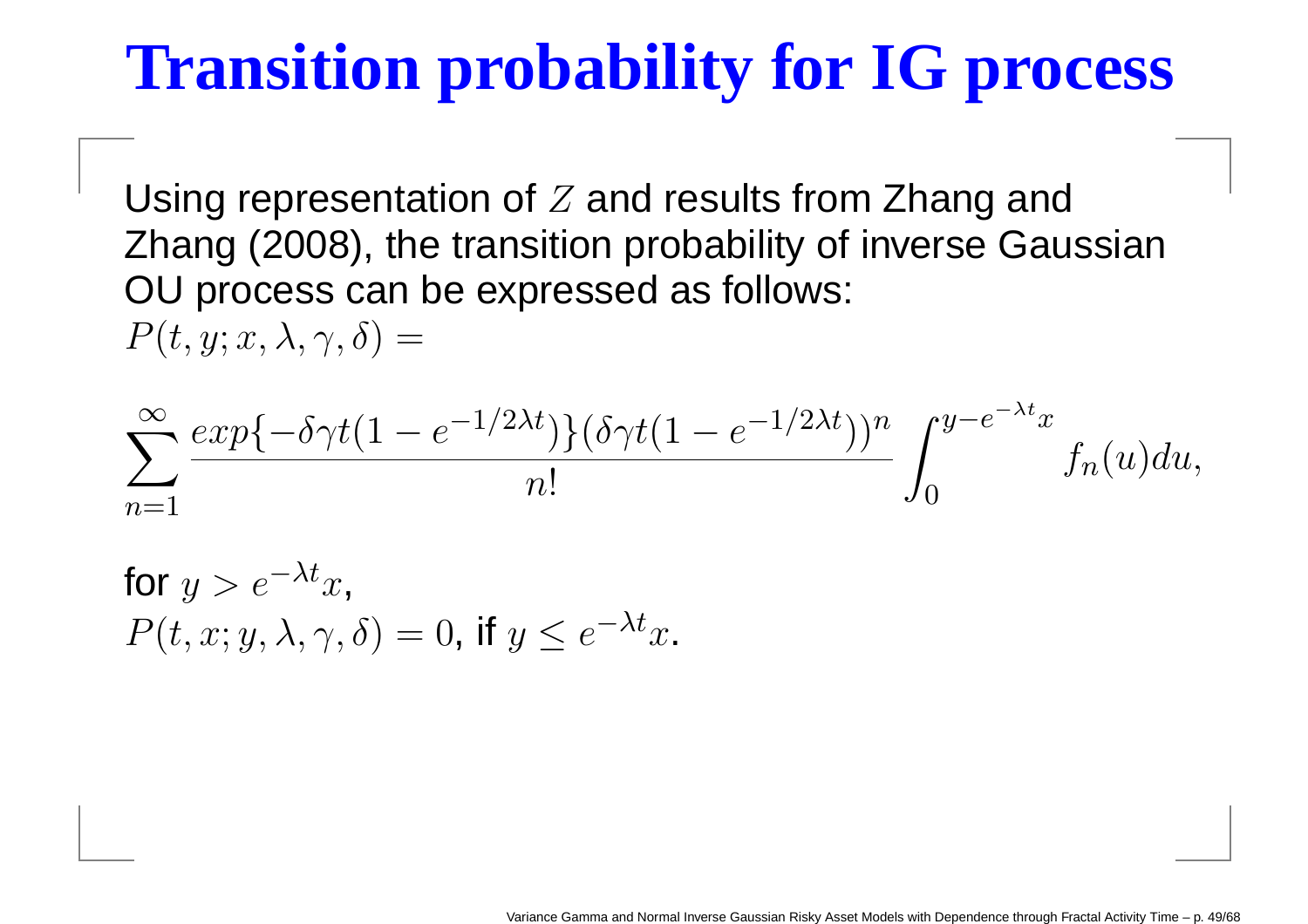## **Transition probability Cont'd**

Function  $f_\mathrm{1}$  $(\delta(1-e^{-1}$  $\zeta_1$  is the inverse Gaussian density with parameters  $-e^{-1}$  $1/$  $2\lambda t$  $), \gamma),$  and

$$
f_n(u) = \int_0^\infty f_{n-1}(u-x)f(x)dx, n \ge 2,
$$

#### where

$$
f(u) = \frac{e^{-1/2\gamma^2 u} - e^{-1/2\gamma^2 u e^{\lambda t}}}{\sqrt{2\pi u^3 \gamma (e^{1/2\lambda t} - 1)}}, \quad u > 0.
$$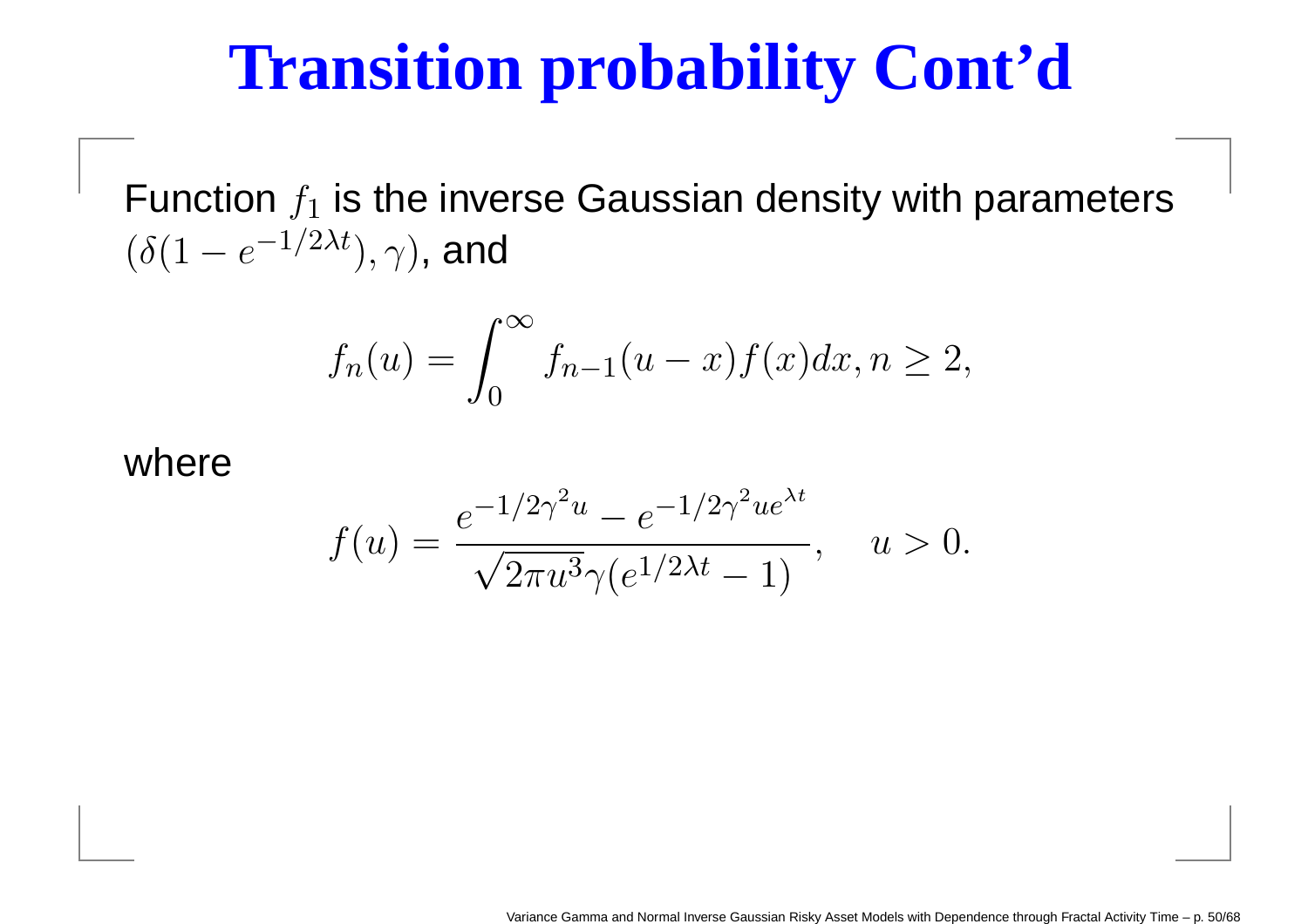# **Sup-OU processes**

- We use discrete version of superposition introduced byBarndorff-Nielsen (1998)
- Let  $\tau^{(k)}(t),\,k\geq1$  be the sequence of independent processes such that each  $\tau^{(k)}(t)$  is solution of the equation

$$
d\tau^{(k)}(t) = -\lambda^{(k)}\tau^{(k)}(t) + dZ^{(k)}(\lambda^{(k)}t), \quad t \ge 0,
$$

in which Lévy processes  $Z^{(k)}$  are independent and are such that the distribution of  $\tau^{(k)}$  is either  $\Gamma(\alpha_k,\beta)$  or  $IG(\delta_k, \gamma)$ 

• Finite superposition: 
$$
\tau_t^m = \sum_{k=1}^m \tau^{(k)}(t)
$$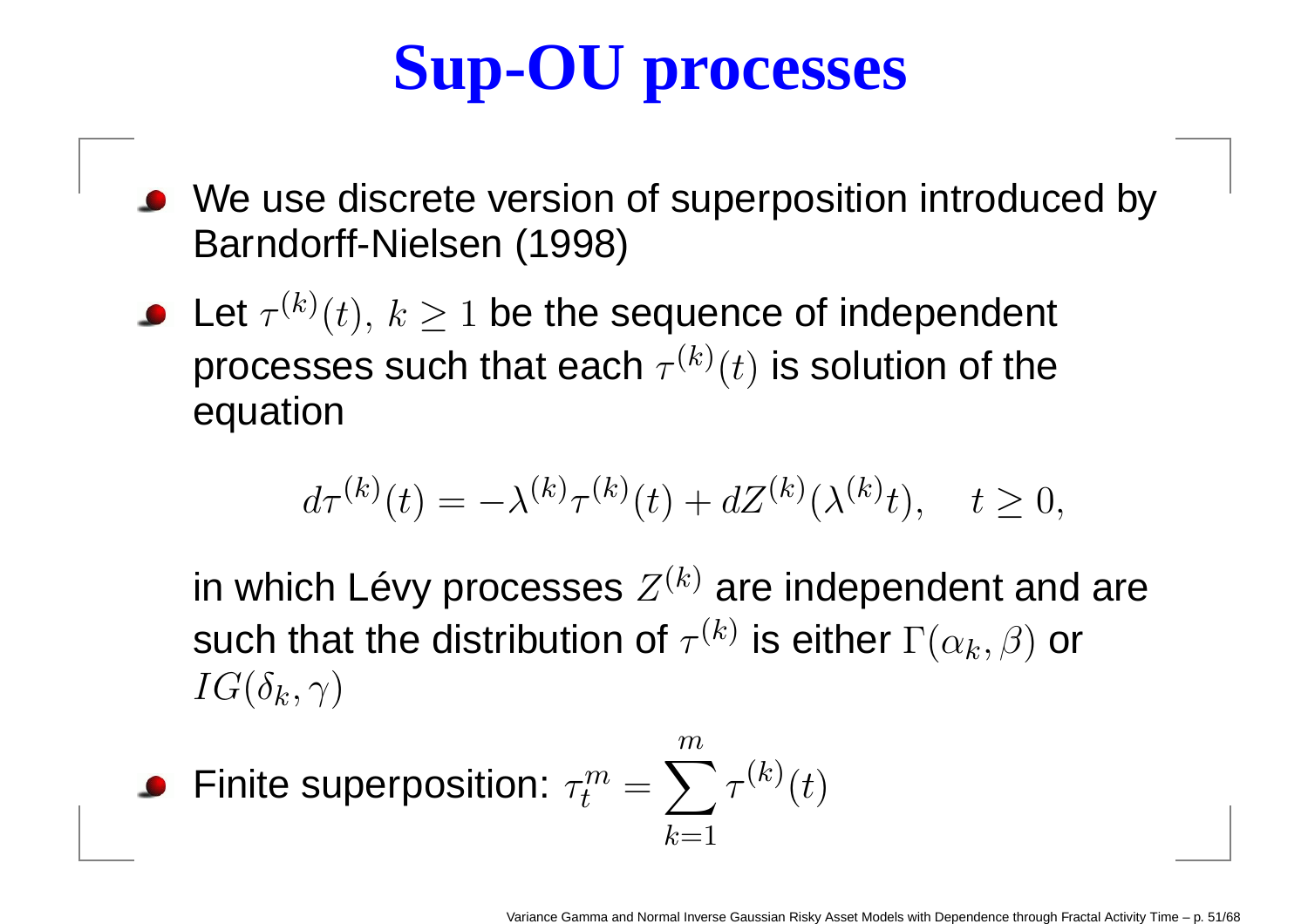# **Infinite superpositions**

• Infinite superposition: 
$$
\tau_t^{\infty} = \sum_{k=1}^{\infty} \tau^{(k)}(t)
$$

- Well-defined in the sense of mean-square or almost-sure convergence provided that  $\sum_{k=1}^\infty$  $\frac{\infty}{k=1}\,\alpha_k<\infty$  in<br>a case of NIC case of the VG model, and  $\sum_{k=1}^\infty\delta_k<\infty$  in case  $\sum\limits_{k=1}^{\infty}\delta_k<\infty$  in case of NIG model
- For VG model, the marginal distribution of  $\tau_t^\infty$  $\Gamma(\sum_{k=1}^\infty \alpha_k,\beta)$  and for NIG model, the margin  $\frac{1}{t}^{\infty}$  is distribution of  $\tau_t^\infty$  $\sum\limits_{k=1}^{\infty}\alpha_{k},\beta)$  and for NIG model, the marginal  $t_c^\infty$  is  $IG(\sum_{k=1}^\infty$  $\overset{\infty}{k=1}\delta_{k},\gamma)$
- For finite superpositions, sums go to  $m$  instead of  $\infty$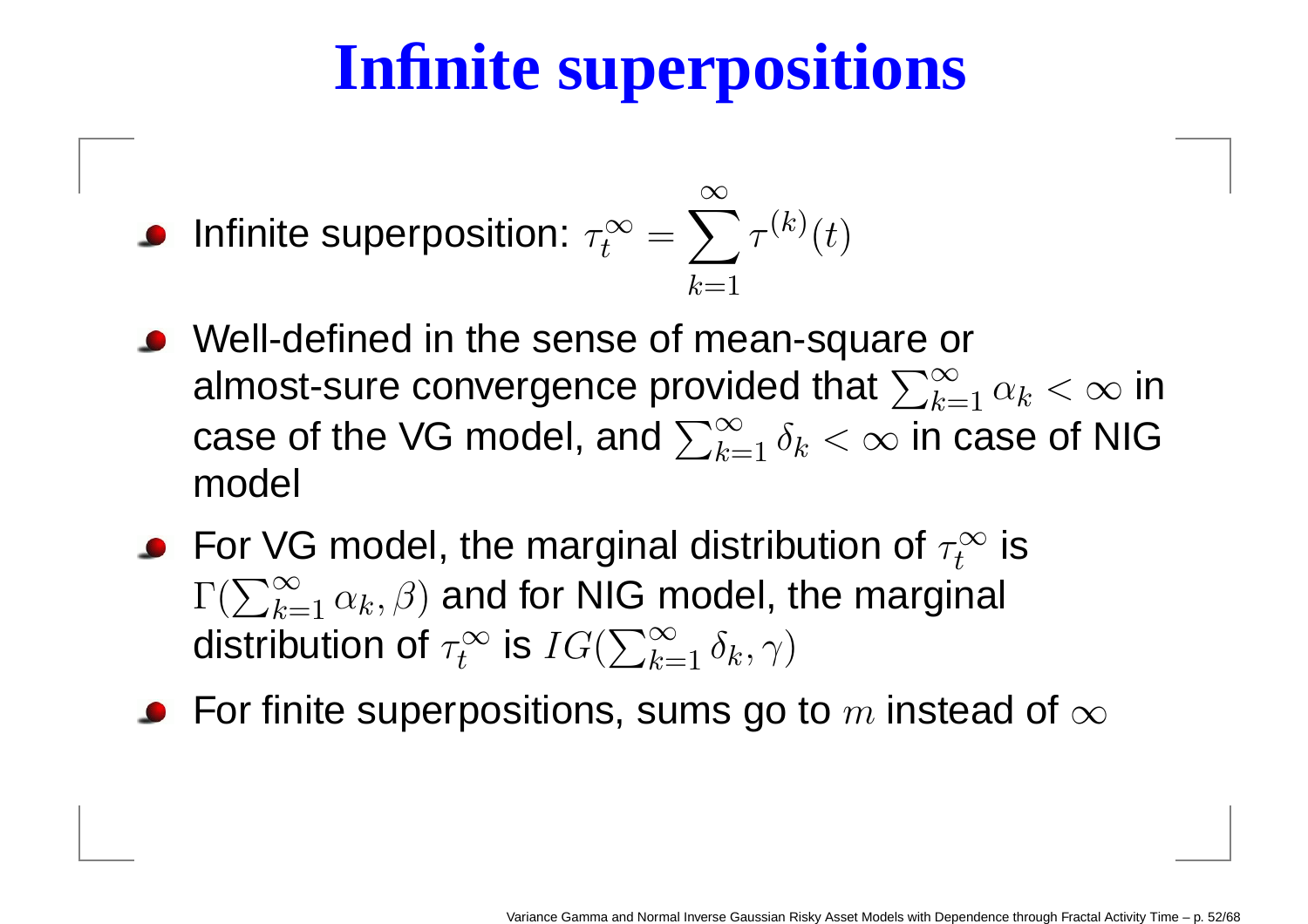## **Covariance functions**

Finite superposition:

$$
R_{\tau^m}(t) = cov(\tau_s^m, \tau_{t+s}^m) = \sum_{k=1}^m Var(\tau^{(k)}(t))e^{-\lambda^{(k)}t}
$$

- For the VG model,  $Var(\tau$ model  $Var(\tau^{(k)})=\delta_k/\gamma^3$  $^{\left( k\right) })=% \begin{pmatrix} \omega_{0}-i\frac{\gamma_{\rm{QE}}}{2} & k\frac{\gamma_{\rm{p}}}{2} & k\frac{\gamma_{\rm{p}}}{2} & k\frac{\gamma_{\rm{p}}}{2} & k\frac{\gamma_{\rm{p}}}{2} & k\frac{\gamma_{\rm{p}}}{2} & k\frac{\gamma_{\rm{p}}}{2} & k\frac{\gamma_{\rm{p}}}{2} & k\frac{\gamma_{\rm{p}}}{2} & k\frac{\gamma_{\rm{p}}}{2} & k\frac{\gamma_{\rm{p}}}{2} & k\frac{\gamma_{\rm{p}}}{2} & k\frac{\gamma_{\rm{p}}}{2} & k\frac{\$  $\alpha_k/\beta^2$ , and for NIG  $^{(k)})=\delta_{k}/\gamma^{3}$
- Infinite superposition: summation to  $\infty$  instead of  $m$
- Infinite superposition: let  $0 < H < 1,$  choose the control of the control of the control of  $\alpha_k=k^{-(1+2(1)}$  $\delta_k=k^{-(1+2(1+\frac{1}{2})}$  $^{(H))}$  in case of VG model, and choose  $^{(H))}$  in case of NIG model

**Choose** 
$$
\lambda^{(k)} = 1/k
$$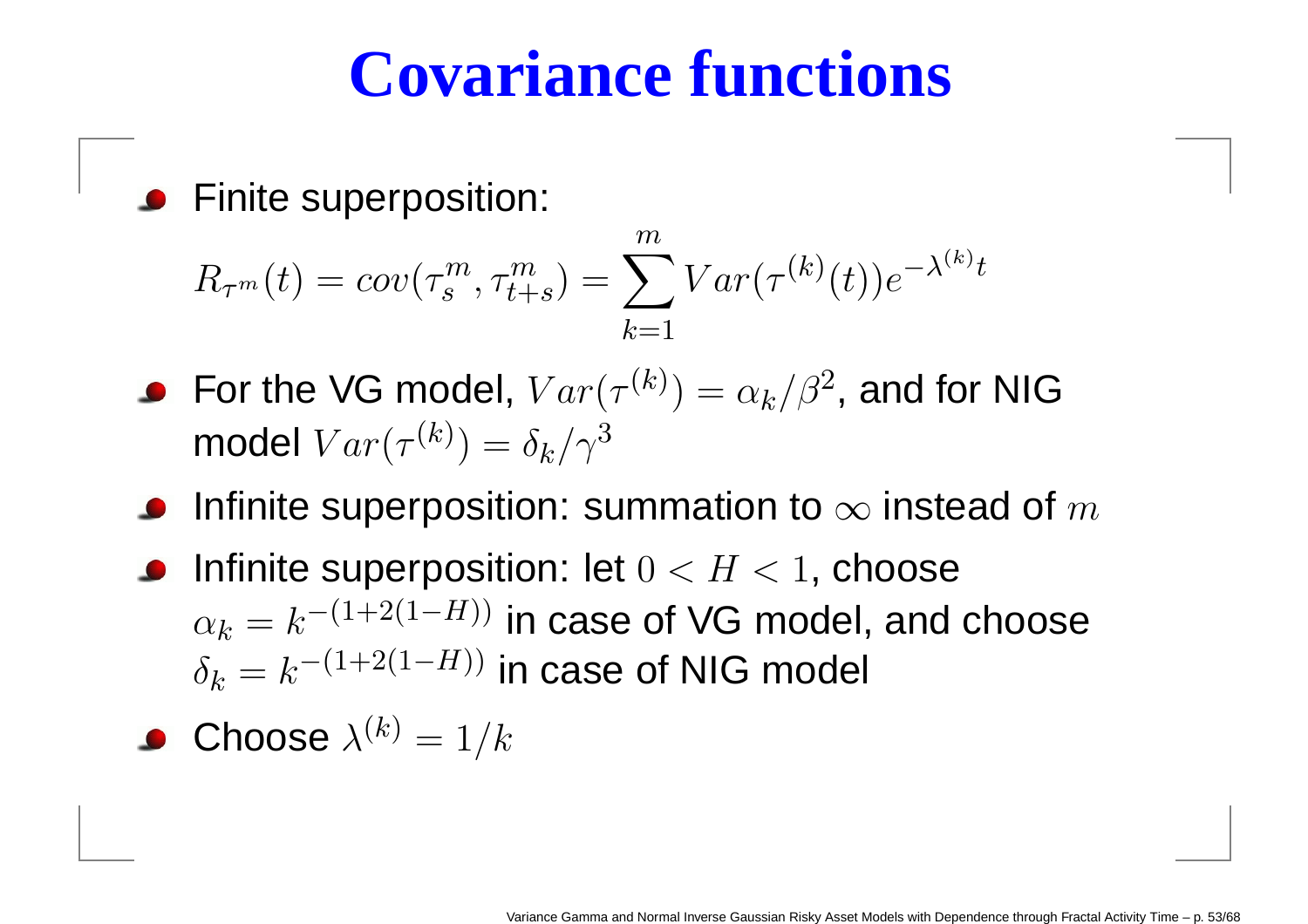# **Covariances for infinite superposition**

With chosen parameters

$$
R_{\tau^{\infty}}(t) = c \sum_{k=1}^{\infty} \frac{1}{k^{1+2(1-H)}} e^{-t/k}.
$$

The constant  $c$  equals  $\frac{1}{\beta^2}$  $\frac{1}{\beta^2}$  in VG model, and  $\frac{1}{\gamma^3}$  $\frac{1}{\gamma^3}$  in NIG model.

**Lemma.** For infinite superposition, the covariance function of  $\tau^\infty$  can be written as  $R_{\tau^\infty}(t)=\frac{L(t)}{t^{2(1-H)}},$ where  $L$  is a slowly varying at infinity function, bounded on every bounded interval.

**Remark.** If  $1/2 < H < 1,$  the process  $\tau_t^\infty$  dependence. $t^{\infty}_t$  has long range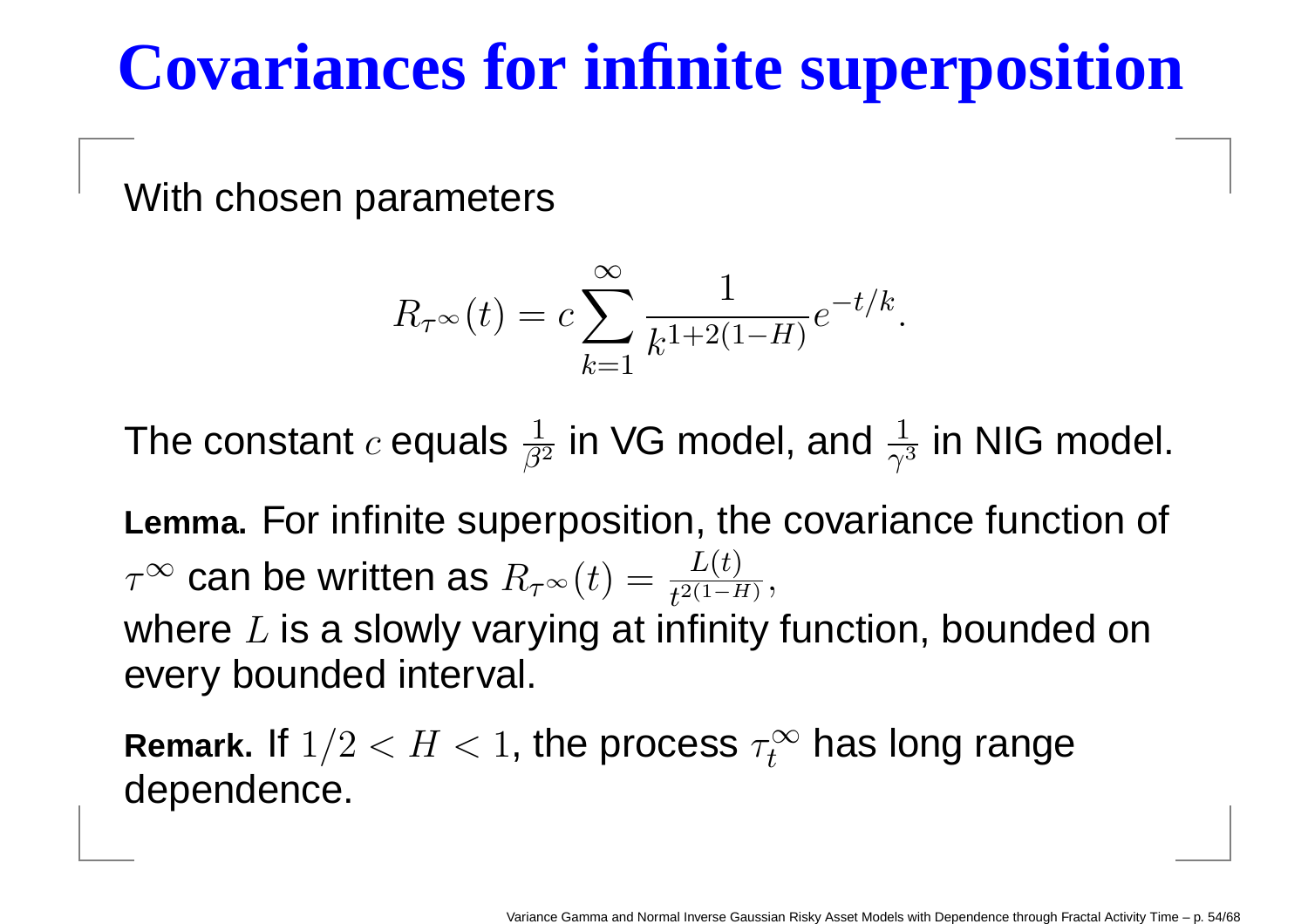# **Asymptotic self-similarity**

- Finite superposition notation  $T^m_t$  $t^{-}=$  $\sum_{i=1}^t \tau^m_i$  $\it i$
- Infinite superposition notation  $T^\infty_t$  $t^{-}=$  $\sum_{i=1}^t \tau_i^\infty$  $\it i$
- Empirical evidence in support of approximateself-similarity (Heyde (1999), Heyde and Liu (2001))
- Exact self-similarity for increasing  $T$  is not possible  $\mu$ (Heyde and Leonenko (2005))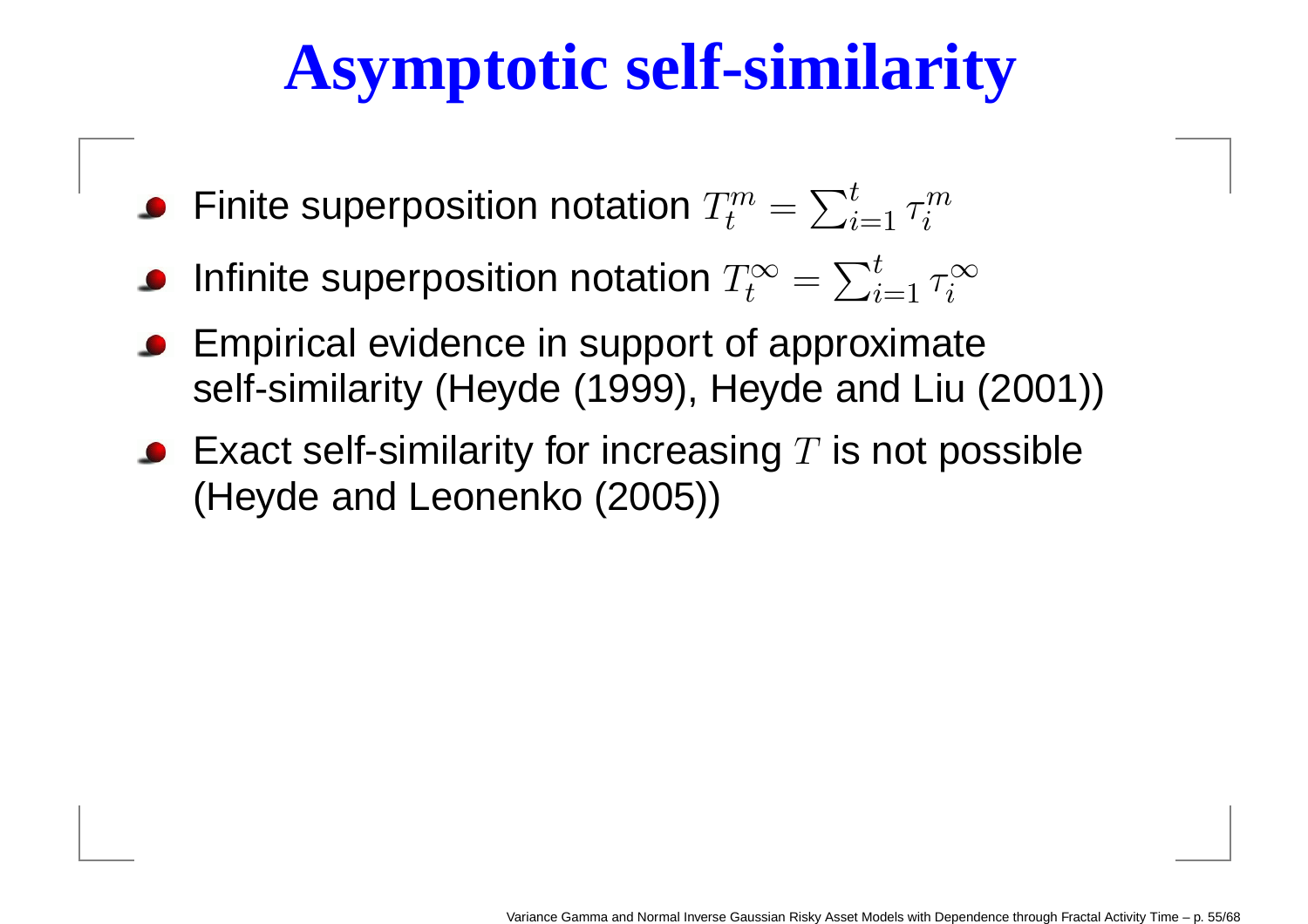# **Self-similarity**

Exact self-similarity:  $T_{ct}$  –  $-ET_{ct} = \frac{\mathcal{D}}{c^H(T_t - ET_t)}, 0 < H < 1.$ Note that  $ET_t=tE\tau_1$ .

If this were true, then for all  $t > 0, \, c > 0,$  and  $\Delta > 0$  $T_{t+\Delta}-T_t-\Delta E\tau_1=^{\mathcal{D}}T_{\Delta}-\Delta E\tau_1=^{\mathcal{D}}\Delta^H(T_1-E\tau_1).$ 

And therefore

 $P(T_{t+\Delta}-T_t < 0) = P(T_1 < E\tau_1 - \Delta^{1-H}) > 0$  if  $\Delta < (E\tau_1)^{H-1}$ .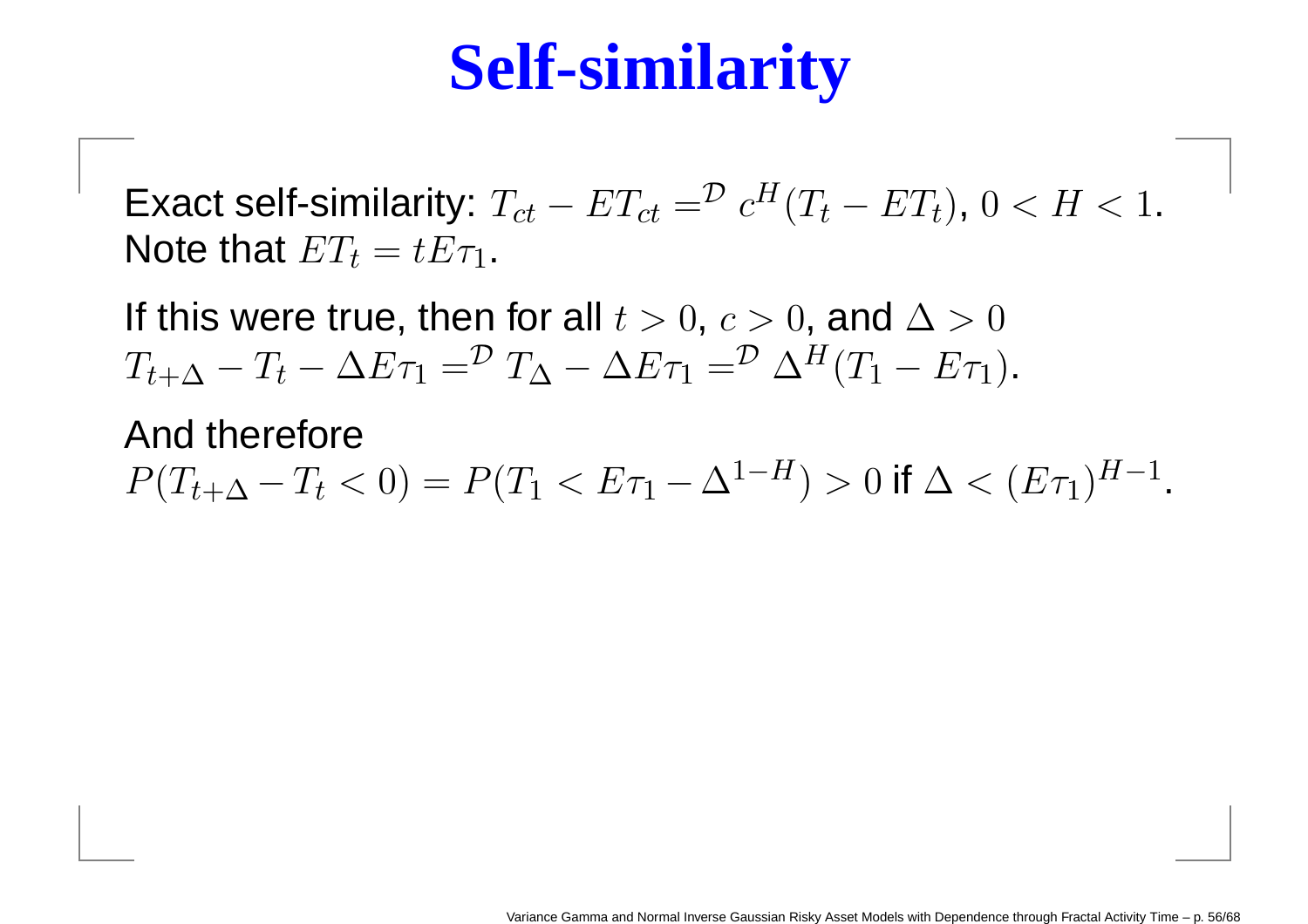# Asymptotic self-similarity of  $T_t$

Let  $D[0, 1]$  be Skorokhod space, and for  $t\in[0, 1]$  consider random functions  $T^m_{\mathsf{I} N}$  $_{[Nt]}^m$  and  $T_{[N}^\infty$  $[Nt]$  .

<code>Theorem 2.</code> For a fixed  $m<\infty$  (finite superposition)

$$
\frac{1}{c_m N^{1/2}} \Big( T_{[Nt]}^m - ET_{[Nt]}^m \Big) \to B(t), \quad t \in [0, 1],
$$

as  $N \to \infty$  in the sense of weak convergence in  $D[0,1]$ . The<br>process  $B(t)$  is Brownian motion, and the norming constant process  $B(t)$  is Brownian motion, and the norming constant .<br>il 77  $c_m\,$  $\epsilon_m$  is given by

$$
c_m = \left(\sum_{k=1}^m Var(\tau^{(k)}) \frac{1 - e^{-\lambda^{(k)}}}{1 + e^{-\lambda^{(k)}}}\right)^{1/2}, \text{ where } Var(\tau^{(k)}) = \alpha_k/\beta^2
$$

for the VG model, and  $Var(\tau)$  $^{(k)})=\delta_k/\gamma^3$  for the NIG model.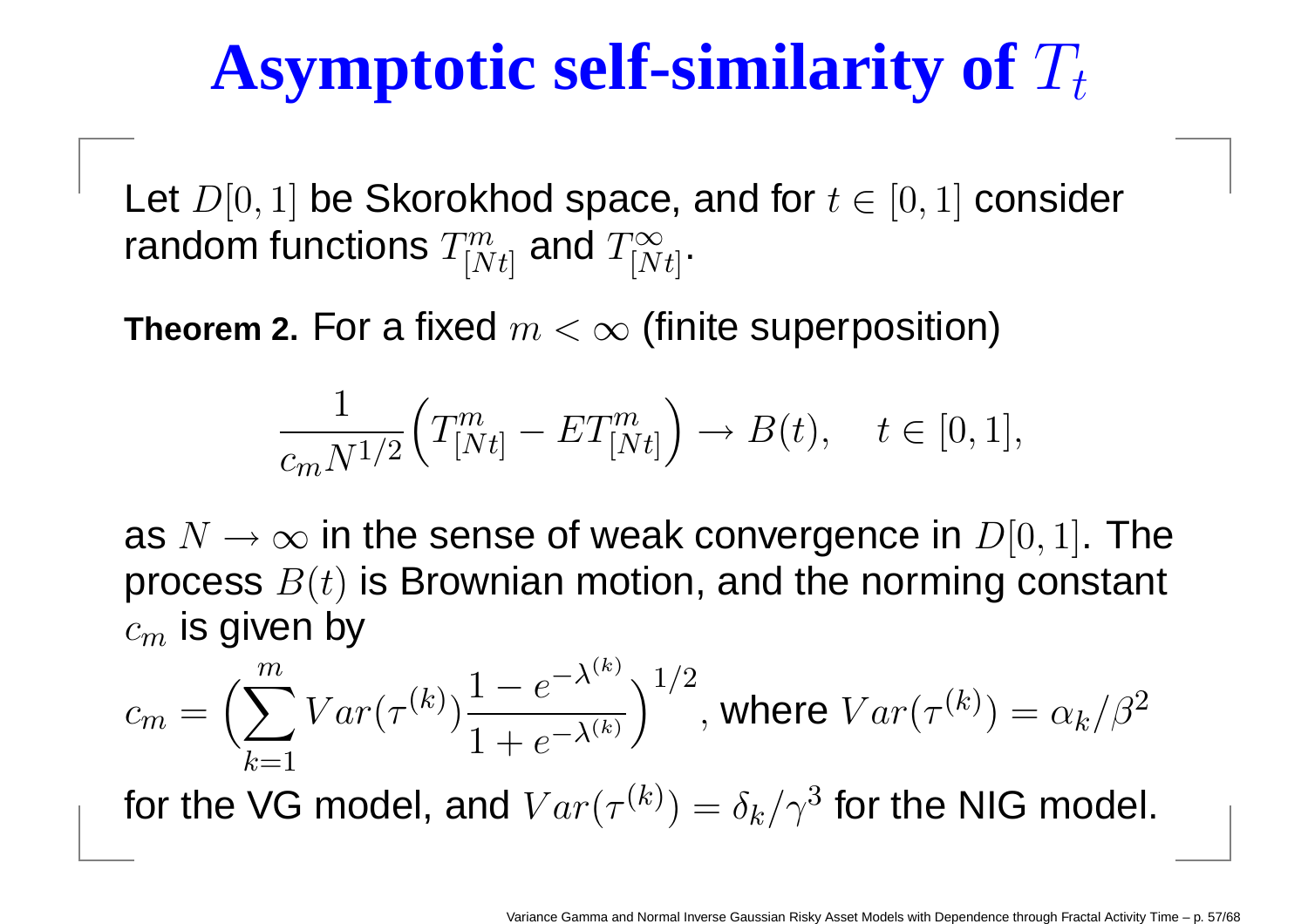# **Ingredients of proof of Theorem 2**

- Each OU process in the finite superposition is  $\beta$ -mixing (absolutely regular) under the condition of existence of unique strong stationary solution of (1) $\int_2^\infty$ 2 $\int_2^{\infty} \log x \rho(dx) < \infty$  (Jongbloed et al. (2005))
- Masuda (2004) showed  $\beta$ -mixing with exponential rate under <sup>a</sup> stronger condition of existence of the absolutemoment of order  $p>0$  of the marginal distribution: there exists  $a>0$  such that the mixing coefficient  $\beta_y(t) = O(e)$  $^{-at})$
- Finite sum of  $\beta$ -mixing processes is also  $\beta$ -mixing
- $\beta$ -mixing ensures that conditions of Theorem 20.1 Billingsley (1968) are satisfied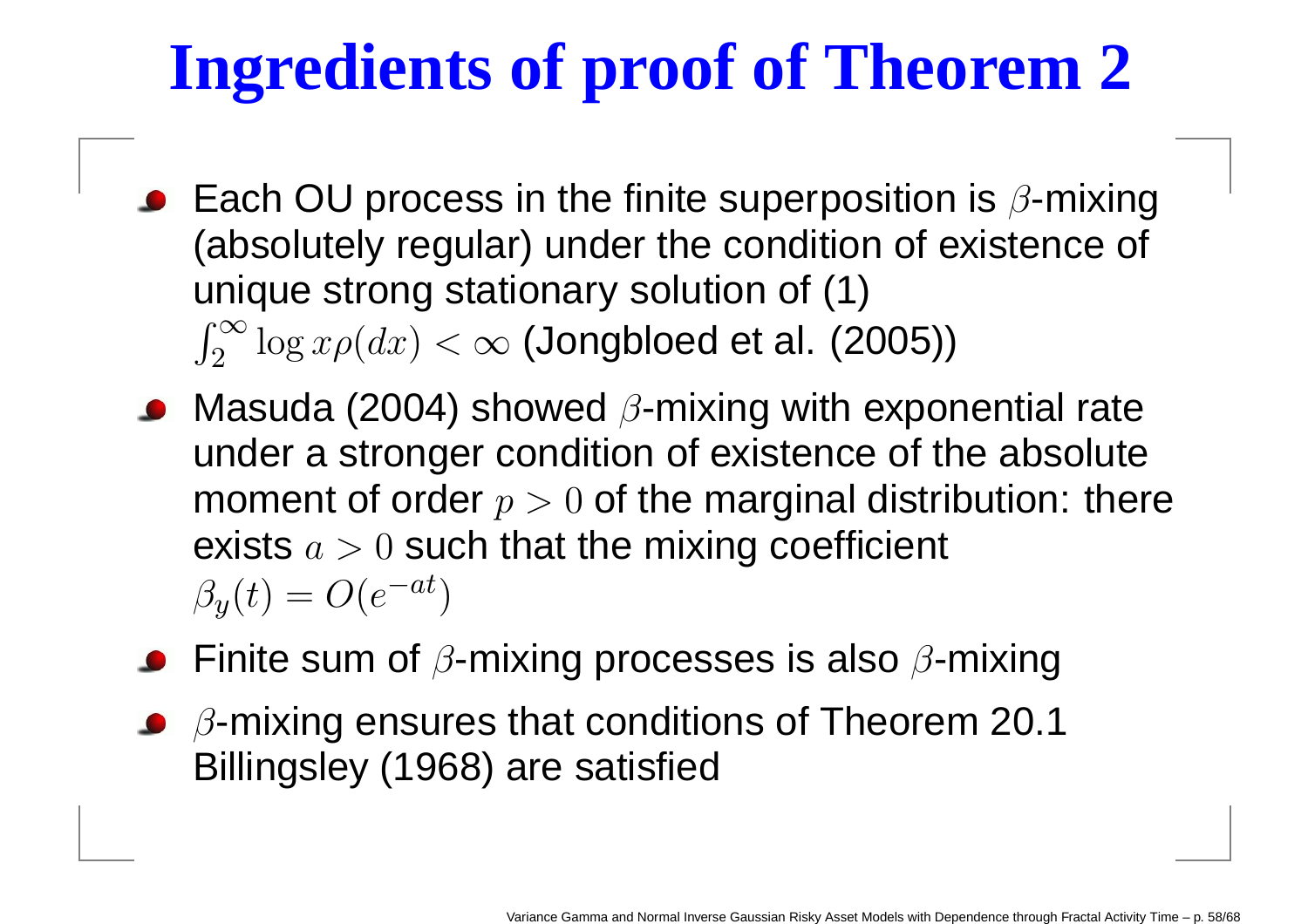# β**-mixing**

 $\beta$ -mixing (absolute regularity) is present when

$$
\beta(n) = \sup_{j \geq 0} \beta(\mathcal{F}_0^j, \mathcal{F}_{j+n}^{\infty}) \to 0, \quad n \to \infty,
$$

where  $\sigma$ -algebra  $\mathcal{F}_i^j$  is generated by  $\{y(t), i \le t \le j\}$  for  $j\geq 0, \, j\geq 0,$  and for two  $\sigma$ -algebras  ${\mathcal A}$  and  ${\mathcal B}$ 

$$
\beta(\mathcal{A}, \mathcal{B}) = \sup \frac{1}{2} \sum_{i=1}^{I} \sum_{j=1}^{J} |P(A_i \cap B_j) - P(A_i)P(B_j)|
$$

where the supremum is taken over all pairs of finitepartitions  $\{A_1, \ldots A_I\}$  and  $\{B_1, \ldots B_J\}$  of  $\Omega$  such that  $A_i \in \mathcal{A},$ and  $B_j \in \mathcal{B}, i = 1, \ldots, I, j = 1, \ldots J$  (Bradley (2005)).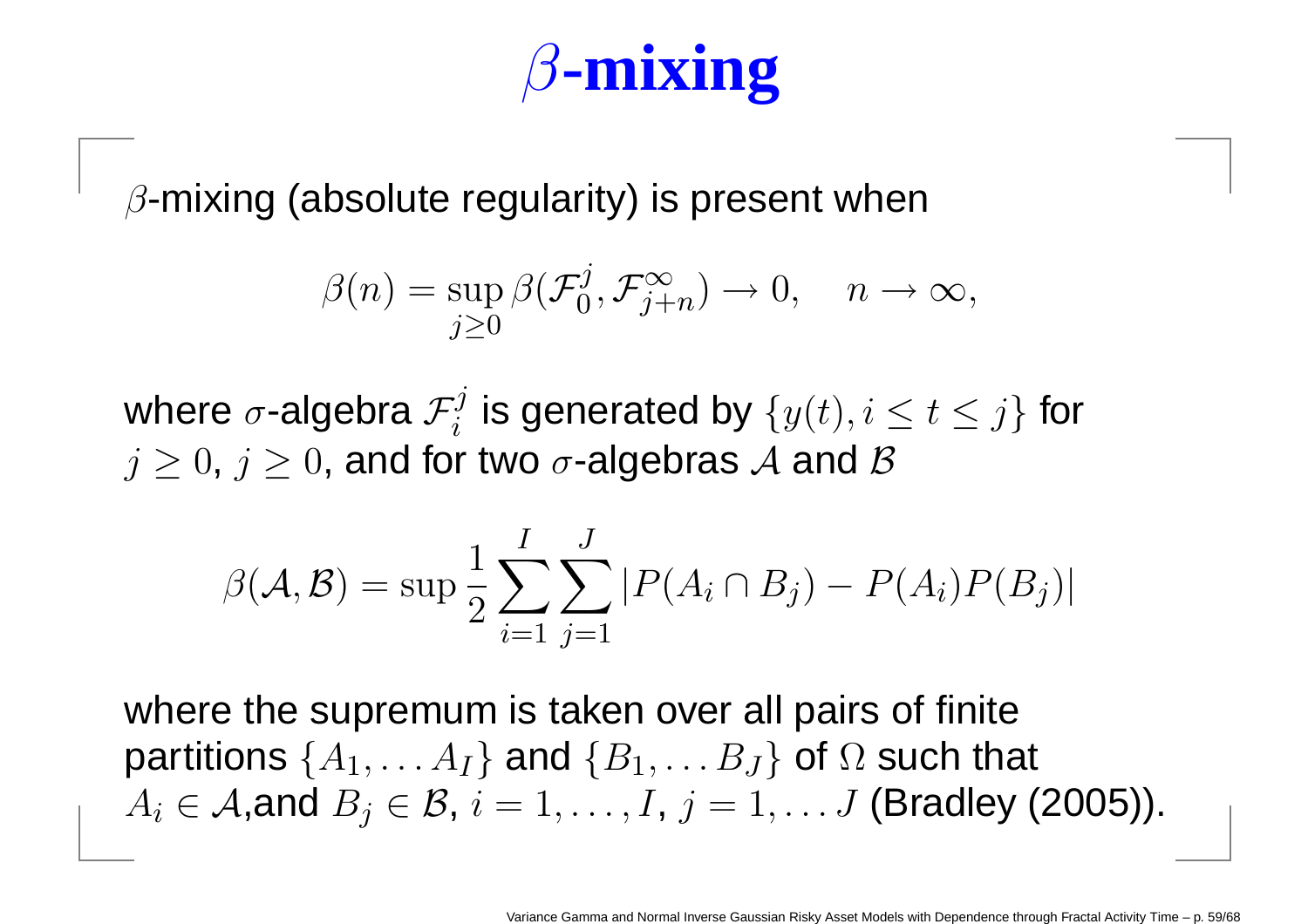# β**-mixing - Cont'd**

Since OU process  $y$  is stationary Markov, it was shown in Davydov (1973) that  $\beta$ -mixing condition becomes

$$
\beta_y(t) = \int_0^\infty \pi(dx) ||P_t(x, \cdot) - \pi(\cdot)||_{TV} \to 0, \ t \to \infty,
$$

where  $\pi(\cdot)$  is the initial distribution, and  $||\cdot||_{TV}$  is total<br>verietien nerm variation norm.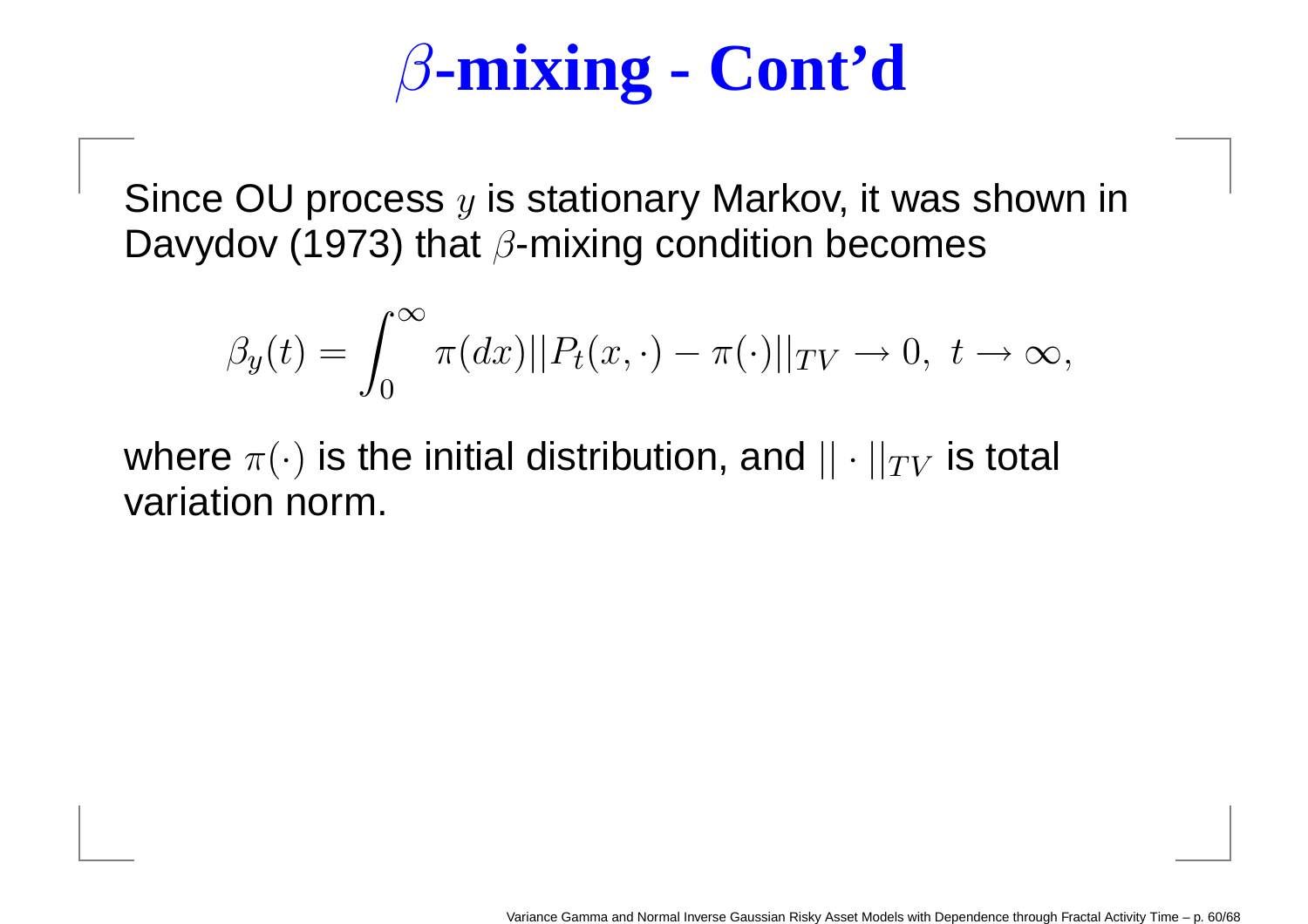## **Asymptotic self-similarity**

**Theorem 3.** For infinite superposition and  $1/2 < H < 1$ 

$$
\frac{1}{c_{\infty} N^H L(N)^{1/2}} \Big( T_{[Nt]}^{\infty} - ET_{[Nt]}^{\infty} \Big) \to B_H(t), \quad t \in [0, 1],
$$

as  $N \to \infty$  in the sense of weak convergence in  $D[0,1]$ . The<br>process  $B_{11}$  is fractional Brownian motion process  $B_H$  $\overline{H}$  is fractional Brownian motion.

The constant  $\overline{c}$  $c_\infty = \frac{\alpha(H)}{H(2H-1)\beta^2}$  for the VG model, and  $c_\infty=\frac{\alpha(H)}{H(2H-1)\gamma^3}$  for the NIG model, where  $\alpha$  $(H) = \sum_{k=1}^{\infty} \frac{1}{k^{1+2(k)}}$  $k{=}1$  $k^{1+2(1)}$  $_{\overline{H \rangle}}$  is Riemann zeta-function.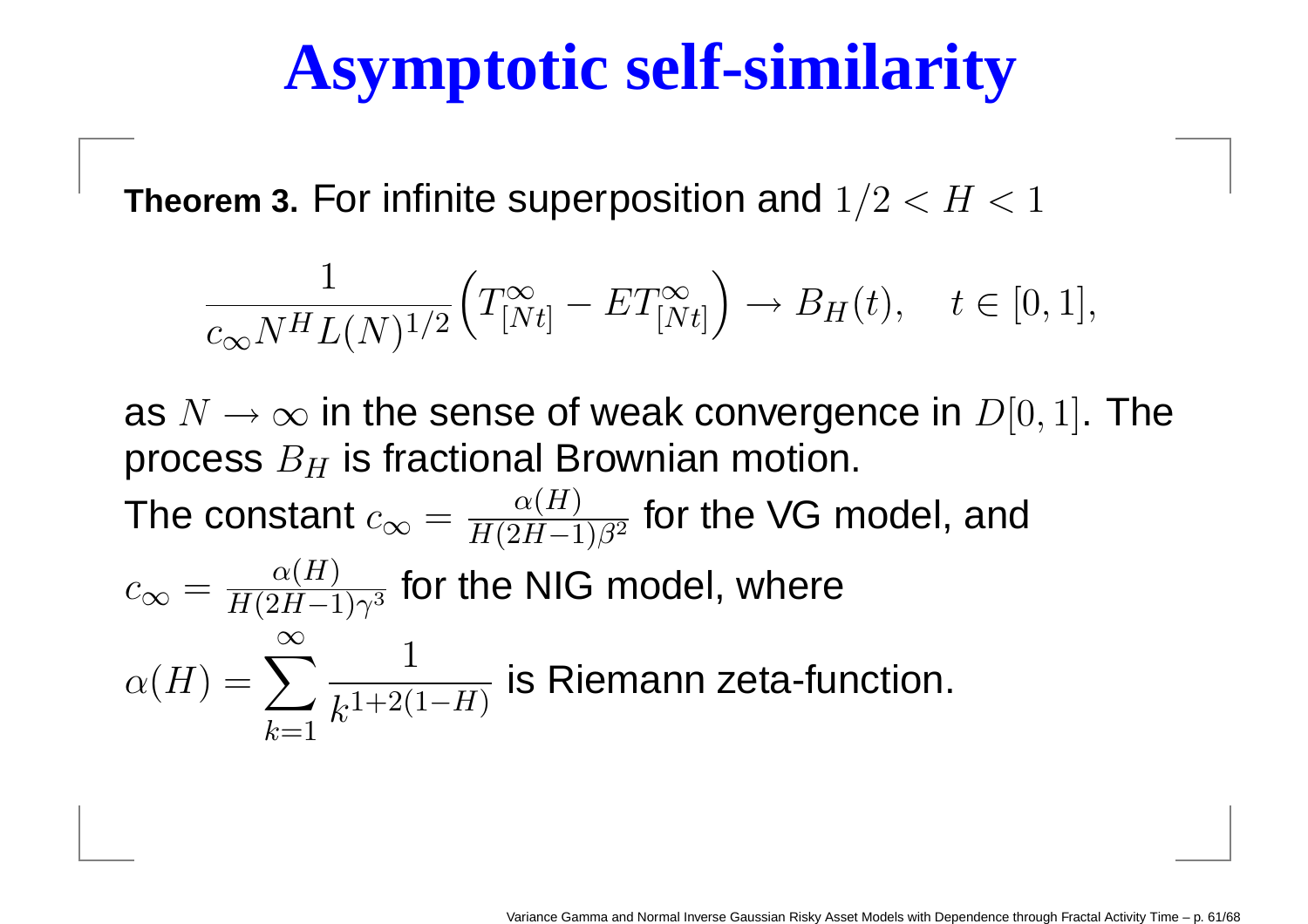# **Proof ingredients**

- **Follows from a more general results in**  Barndorff-Nielsen and Leonenko (2005) and Leonenkoand Tauffer (2005)
- **•** Proof is based on a linear process type representation of sup-OU process  $\tau_t^\infty$  independent with the same variance but not identically $t^{-}=$  $\sum$ ∞ $\sum\limits_{j=0}^{\infty}a_{j}\epsilon_{n-j},$  where  $\epsilon_{j}$  are distributed
- **•** Proof follows from Davydov (1970)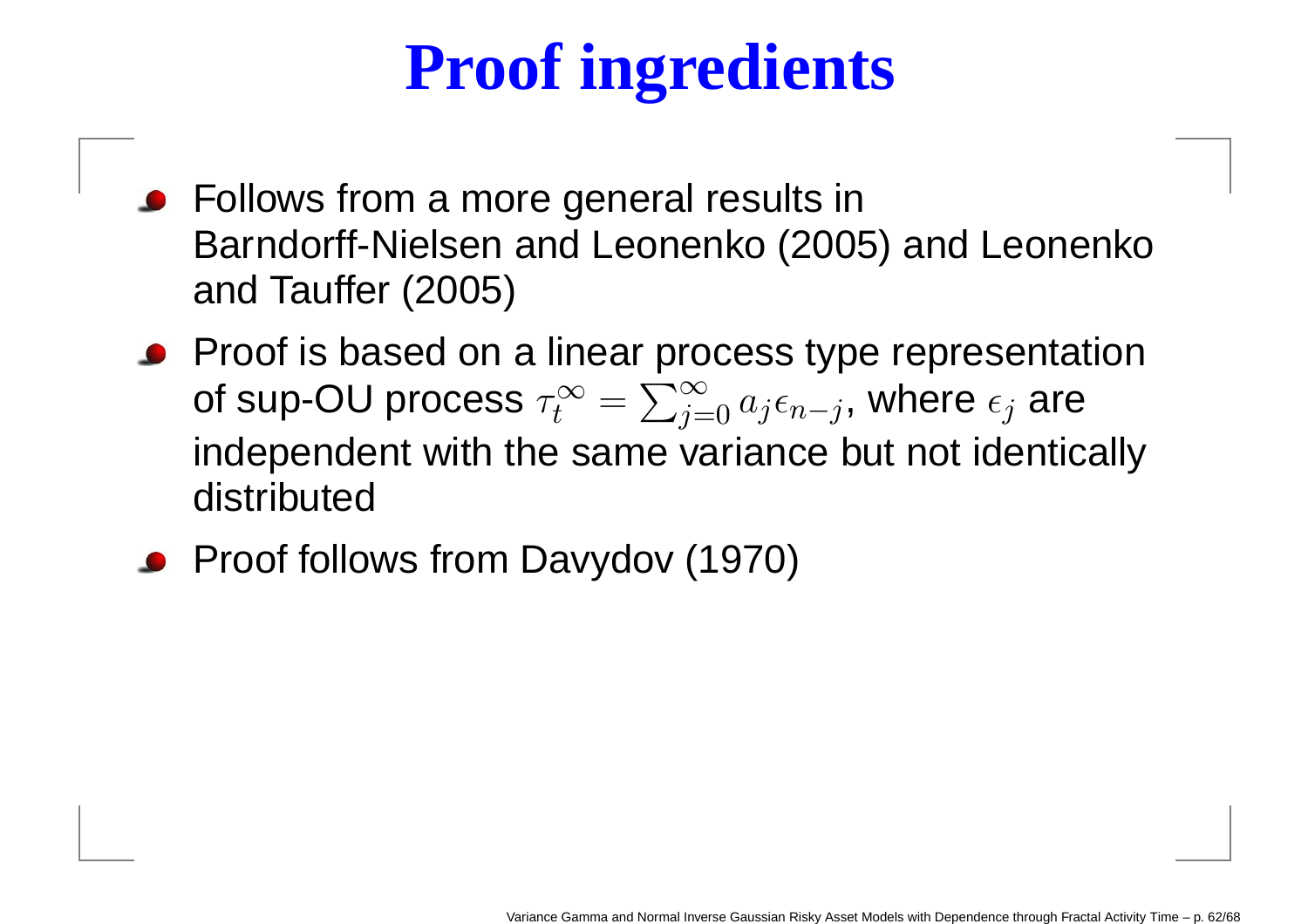# **Empirical evidence - Skewness**

|            | n    | $\hat{\gamma_1}$ | $\sqrt{\frac{n}{6}} \hat{\gamma_1} $ |        | $\gamma_1=0$  |
|------------|------|------------------|--------------------------------------|--------|---------------|
| <b>DM</b>  | 6333 | $-0.035213296$   | 1.144025741                          | < 1.96 | <b>Retain</b> |
| FF.        | 6428 | 0.320116571      | 10.477808702                         | > 1.96 | <b>Reject</b> |
| <b>GBP</b> | 4510 | $-0.001525777$   | 0.041831526                          | < 1.96 | <b>Retain</b> |
| JY         | 4510 | $-0.414678054$   | 11.369037463                         | > 1.96 | <b>Reject</b> |
| CD         | 1700 | $-0.093129341$   | 1.567600399                          | < 1.96 | <b>Retain</b> |
| <b>NTD</b> | 1200 | $-0.265079853$   | 3.748795232                          | > 1.96 | <b>Reject</b> |

Table 1: Testing the hypothesis  $\gamma_1$  $\gamma_1 = 0$  for DM, FF, GBP, JY, CD, and NTD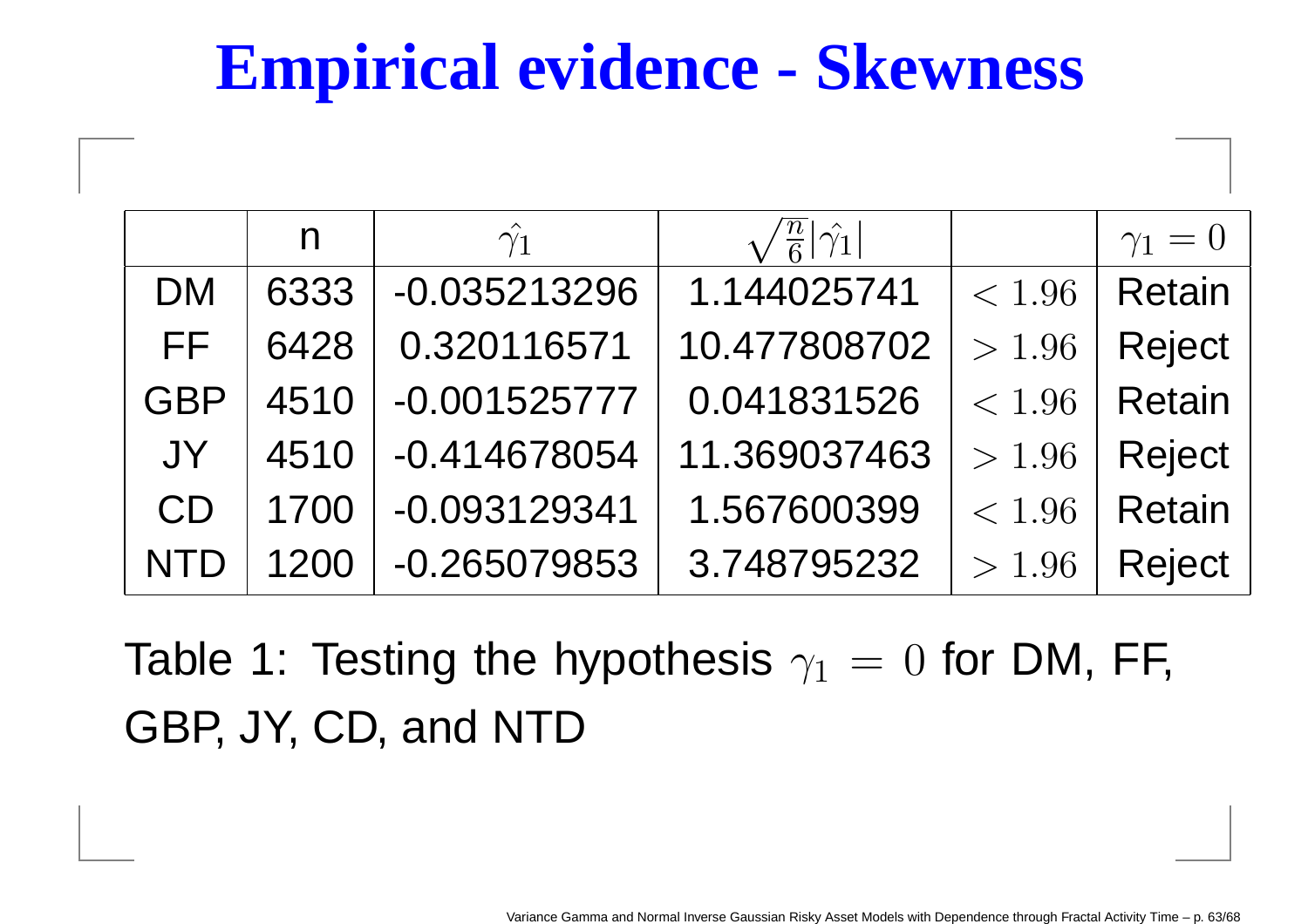# **Empirical evidence -kurtosis**

|            | n    | $\hat{\gamma_2}$ | $\sqrt{\frac{n}{24}} \hat{\gamma_2} $ |        | $\gamma_2=0$  |
|------------|------|------------------|---------------------------------------|--------|---------------|
| <b>DM</b>  | 6333 | 5.289831117      | 85.929231975                          | > 1.96 | <b>Reject</b> |
| FF.        | 6428 | 11.08034788      | 181.336700363                         | > 1.96 | Reject        |
| <b>GBP</b> | 4510 | 2.720264185      | 37.290115946                          | > 1.96 | <b>Reject</b> |
| JY         | 4510 | 2.611152007      | 35.794376749                          | > 1.96 | <b>Reject</b> |
| CD         | 1700 | 2.651642996      | 22.316901277                          | > 1.96 | <b>Reject</b> |
| <b>NTD</b> | 1200 | 2.106045092      | 14.891987660                          | > 1.96 | <b>Reject</b> |

Table 2: Testing the hypothesis  $\gamma_2$  $\epsilon_2 \, = \, 0$  for DM, FF, GBP, JY, CD, and NTD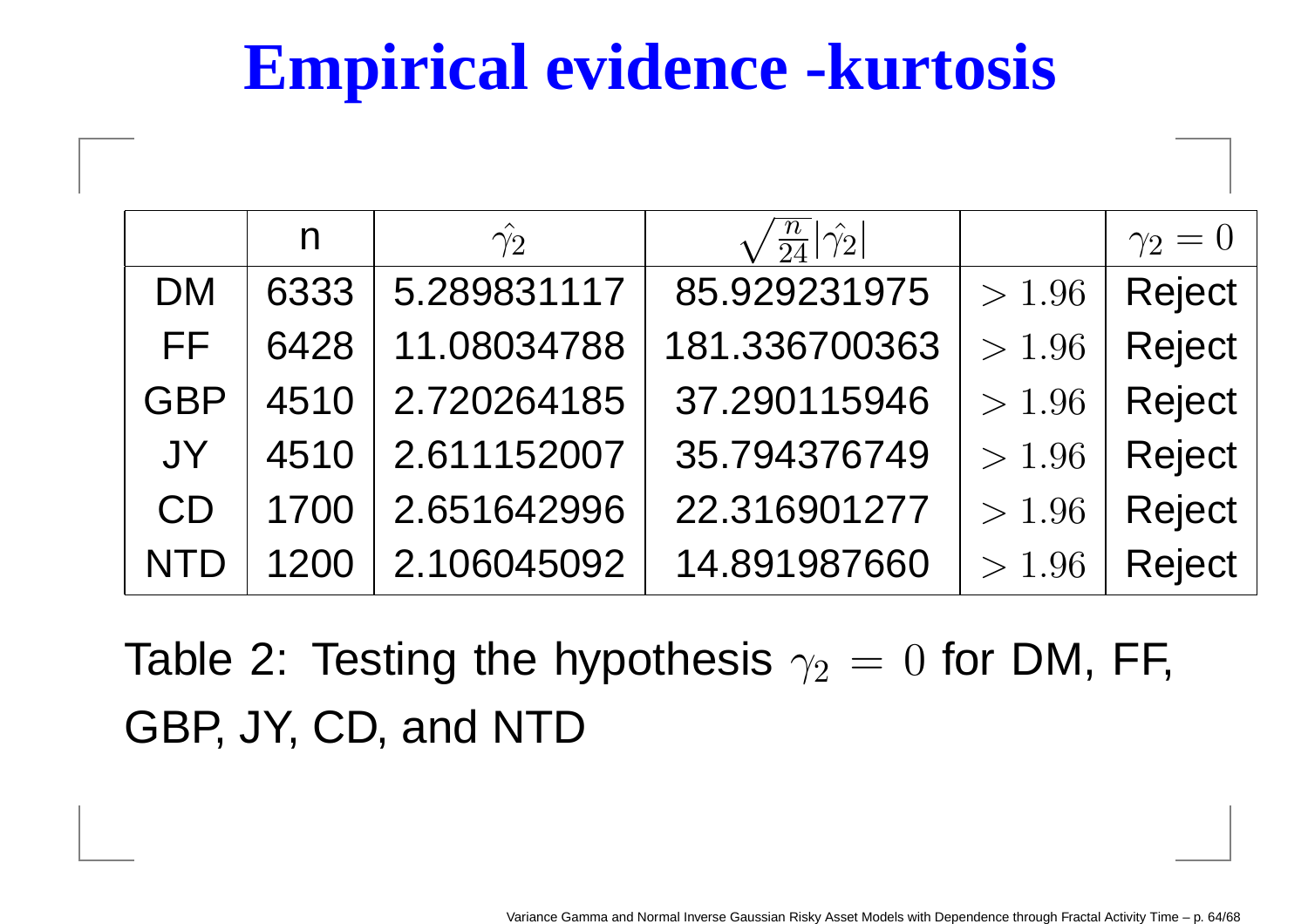#### **Densities for DM data**

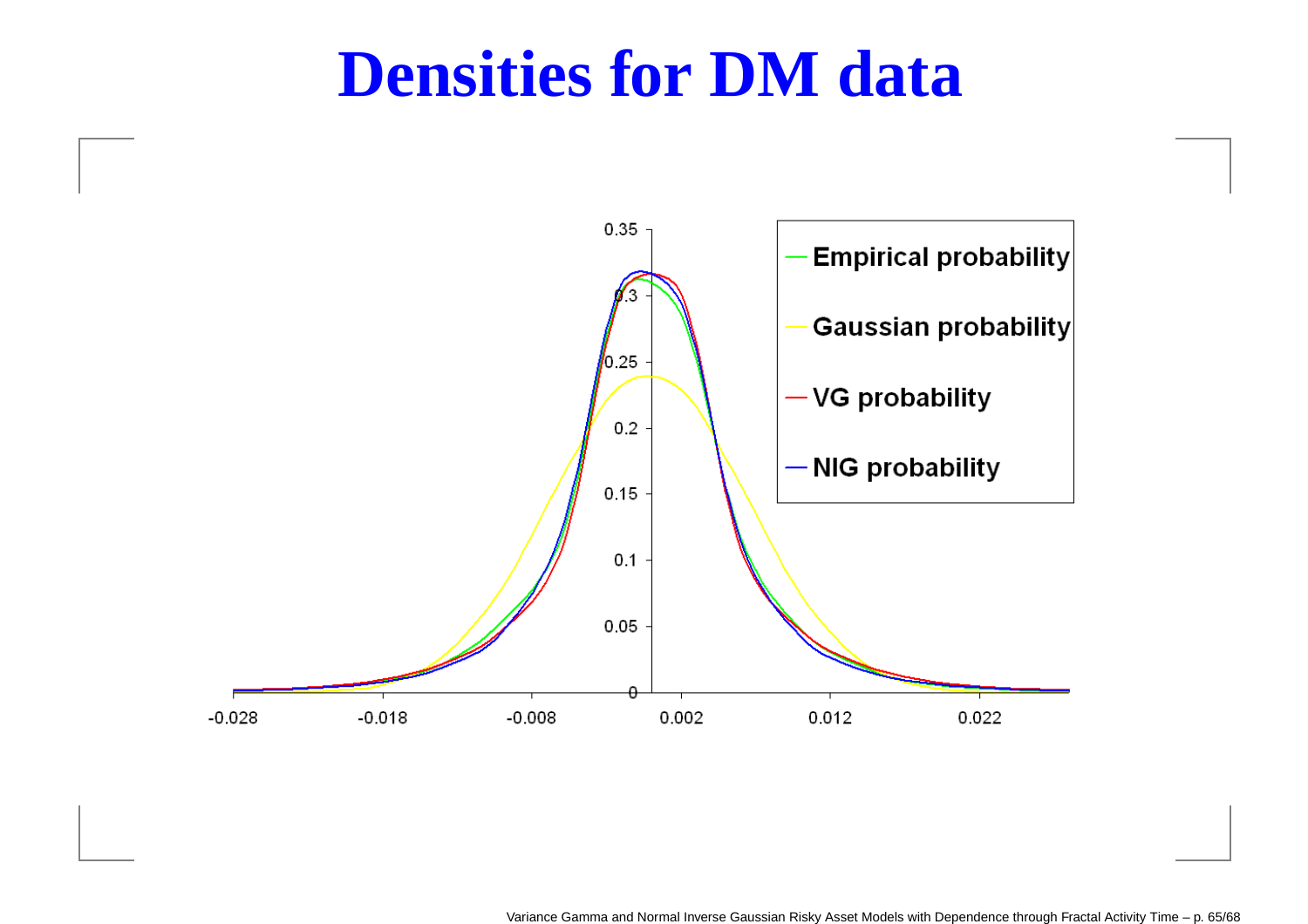## **Log densities for DM data**

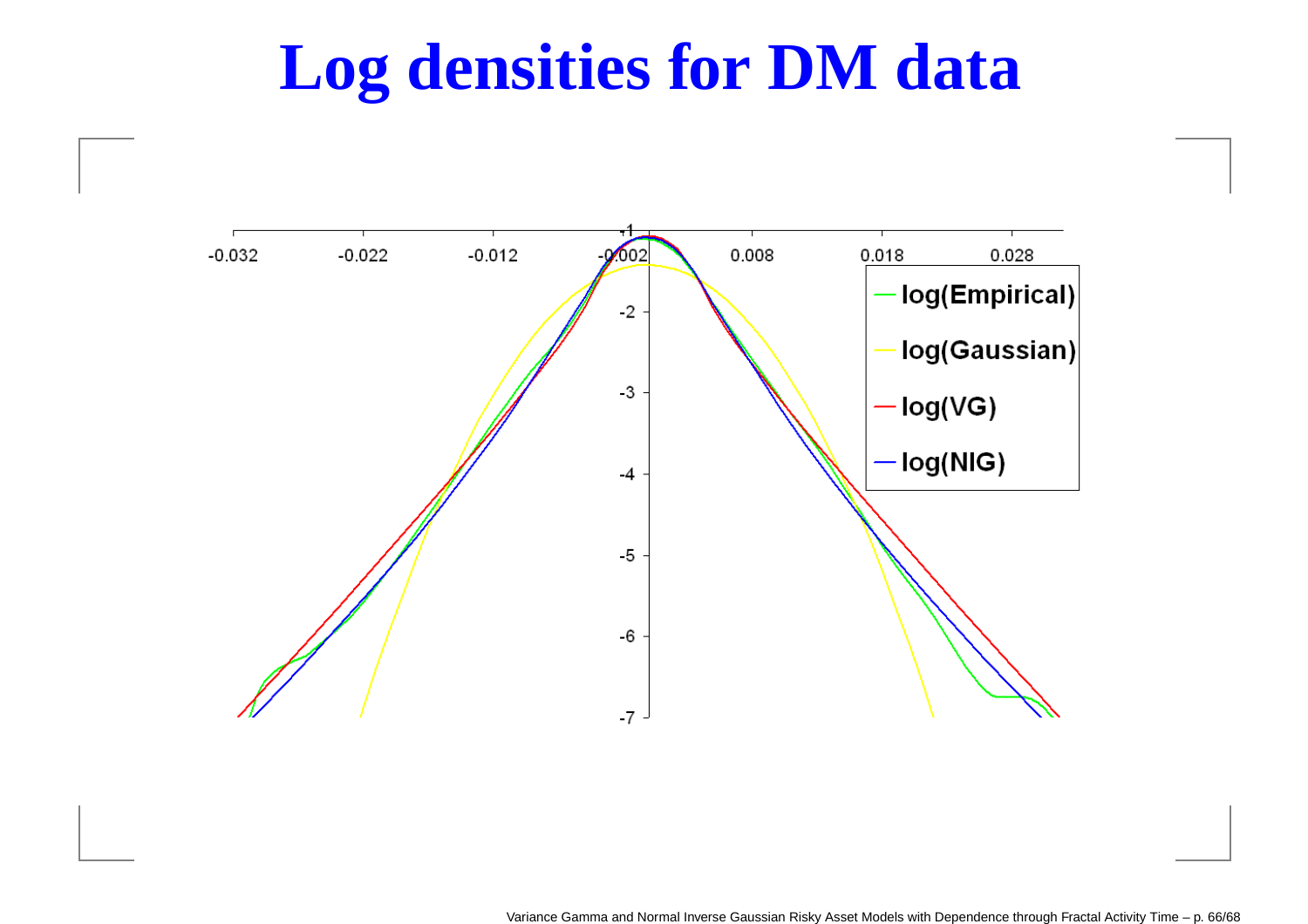#### **Densities for JY data**